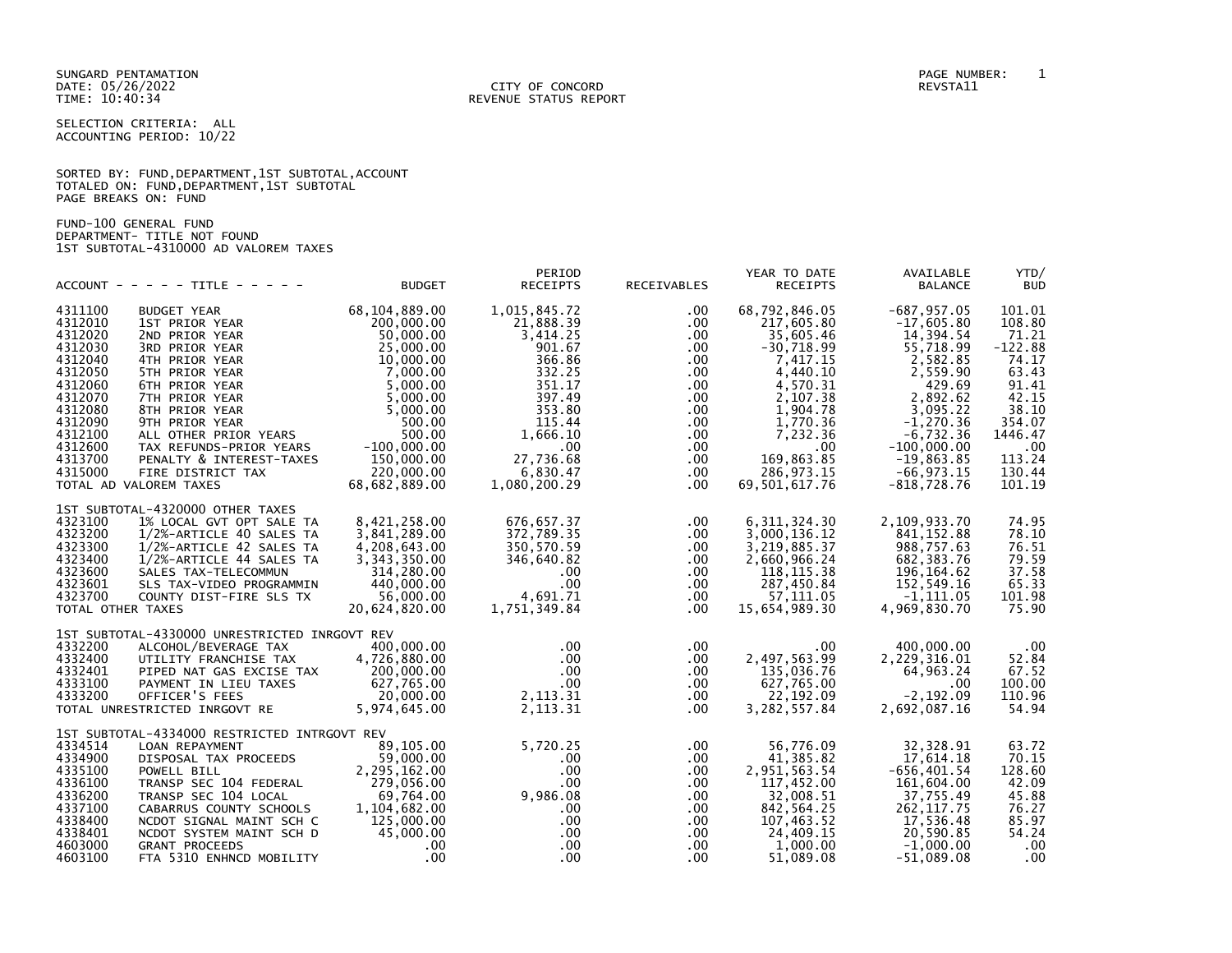|                      |  |  | SORTED BY: FUND, DEPARTMENT, 1ST SUBTOTAL, ACCOUNT |  |
|----------------------|--|--|----------------------------------------------------|--|
|                      |  |  | TOTALED ON: FUND,DEPARTMENT,1ST SUBTOTAL           |  |
| PAGE BREAKS ON: FUND |  |  |                                                    |  |

FUND-100 GENERAL FUND DEPARTMENT- TITLE NOT FOUND 1ST SUBTOTAL-4334000 RESTRICTED INTRGOVT REV

|                                                                                                                       | $ACCOUNT - - - - + TITE - - - - -$                                                                                                                                                                                                                                                                                                                     | <b>BUDGET</b>                                                                                       | PERIOD<br><b>RECEIPTS</b>                                                                                                                         | RECEIVABLES                                                                                                                             | YEAR TO DATE<br><b>RECEIPTS</b>                                                                                                                               | AVAILABLE<br><b>BALANCE</b>                                                                                                                                  | YTD/<br><b>BUD</b>                                                                                             |
|-----------------------------------------------------------------------------------------------------------------------|--------------------------------------------------------------------------------------------------------------------------------------------------------------------------------------------------------------------------------------------------------------------------------------------------------------------------------------------------------|-----------------------------------------------------------------------------------------------------|---------------------------------------------------------------------------------------------------------------------------------------------------|-----------------------------------------------------------------------------------------------------------------------------------------|---------------------------------------------------------------------------------------------------------------------------------------------------------------|--------------------------------------------------------------------------------------------------------------------------------------------------------------|----------------------------------------------------------------------------------------------------------------|
| 4603200                                                                                                               | POLICE GRANTS<br>TOTAL RESTRICTED INTRGOVT REV                                                                                                                                                                                                                                                                                                         | 442,901.00<br>4,509,670.00                                                                          | 91,307.75<br>107,014.08                                                                                                                           | $.00 \,$<br>$.00 \,$                                                                                                                    | 276,931.43<br>4,502,643.39                                                                                                                                    | 165,969.57<br>7,026.61                                                                                                                                       | 62.53<br>99.84                                                                                                 |
|                                                                                                                       | 1ST SUBTOTAL-4334050 LICENSE/PERMITS/FEES                                                                                                                                                                                                                                                                                                              |                                                                                                     |                                                                                                                                                   |                                                                                                                                         |                                                                                                                                                               |                                                                                                                                                              |                                                                                                                |
| 4324100<br>4324200<br>4324205<br>4325200<br>4325210<br>4326100<br>4326200<br>4327100<br>4327300<br>4327400<br>4327500 | PRIVILEGE LICENSES<br><b>VEHICLE LICENSE</b><br>GROSS RECPTS-RENTAL VEHC<br>PLAN REVIEW FEES<br>TECHNOLOGY FEE<br>PLAN REVIEW FEES - FIRE<br>PLAN REVIEW TLLS<br>FIRE PERMITS<br>TAXICAB FRANCHISES 500.00<br>EMERGENCY RESPONSE REIM. 5,000.00<br>S,000.00<br>S,000.00<br>S,000.00<br>CONTRA CREDIT CARDS-GF -15,000.00<br>TOTAL LICENSE/PERMITS/FEES | $.00 \times$<br>1,500,000.00<br>200,000.00<br>300,000.00<br>15,000.00<br>132,000.00<br>2,182,500.00 | 67.50<br>163,533.60<br>22,028.26<br>19,295.00<br>798.50<br>9,363.49<br>2,569.50<br>$.00 \,$<br>$.00 \,$<br>$-360.00$<br>$-2,503.11$<br>214,792.74 | $.00 \,$<br>$.00 \,$<br>$.00 \,$<br>.00<br>$.00 \,$<br>$.00 \,$<br>$.00 \,$<br>$.00 \,$<br>$.00 \,$<br>$.00 \,$<br>$.00 \,$<br>$.00 \,$ | 865.63<br>1,280,626.15<br>228,333.06<br>225,022.22<br>9,196.52<br>110,525.34<br>35,107.97<br>195.00<br>28,750.27<br>1,392.50<br>$-29, 210.67$<br>1,890,803.99 | $-865.63$<br>219, 373.85<br>$-28, 333.06$<br>74,977.78<br>5,803.48<br>21,474.66<br>4,892.03<br>305.00<br>$-23,750.27$<br>3,607.50<br>14,210.67<br>291,696.01 | $.00 \,$<br>85.38<br>114.17<br>75.01<br>61.31<br>83.73<br>87.77<br>39.00<br>575.01<br>27.85<br>194.74<br>86.63 |
|                                                                                                                       |                                                                                                                                                                                                                                                                                                                                                        |                                                                                                     |                                                                                                                                                   |                                                                                                                                         |                                                                                                                                                               |                                                                                                                                                              |                                                                                                                |
| 4353100<br>4354000                                                                                                    | 1ST SUBTOTAL-4400000 OPERATING REVENUES<br>INSURANCE REIMBURSEMENT<br>OTHER INCOME<br>TOTAL OPERATING REVENUES                                                                                                                                                                                                                                         | 112,903.00<br>20,000.00<br>132,903.00                                                               | 28,626.62<br>819.88<br>29,446.50                                                                                                                  | $.00 \,$<br>$.00 \,$<br>$.00 \,$                                                                                                        | 182,559.45<br>101,849.76<br>284,409.21                                                                                                                        | $-69,656.45$<br>$-81,849.76$<br>$-151, 506.21$                                                                                                               | 161.70<br>509.25<br>214.00                                                                                     |
| 4341100                                                                                                               | 1ST SUBTOTAL-4440000 OTHER REV/NON OPRTG REV<br>FEDERAL-JUSTICE DEPT                                                                                                                                                                                                                                                                                   | 104,107.00                                                                                          | $.00 \,$                                                                                                                                          | $.00 \,$                                                                                                                                | 523,925.70                                                                                                                                                    | $-419,818.70$                                                                                                                                                | 503.26                                                                                                         |
| 4341300<br>4341400<br>4341600<br>4341601<br>4341630                                                                   | CONTRLD SUBSTNC TX STATE<br>CONTINUE SUBSTITE AND DIGITAL FORENSIC LAB FEE<br>PHOTOCOPIES-POLICE<br>PHOTOCOPIES-POLICE<br>PARKING VIOLATIONS 00<br>PARKING VIOLATIONS 00<br>ALARM ORDINANCE 100,000.00<br>SIGN SHOP 15,000.00<br>COMMUNICATION 15,000.00                                                                                               | 40,000.00                                                                                           | 51.76<br>$-360.00$<br>.93<br>$.00 \,$<br>338.84                                                                                                   | $.00 \,$<br>$.00 \,$<br>$.00 \,$<br>.00<br>$.00 \,$                                                                                     | 37,389.81<br>540.00<br>29.76<br>400.00<br>1,920.62                                                                                                            | 2,610.19<br>60.00<br>$-29.76$<br>$-400.00$<br>$-1,920.62$                                                                                                    | 93.47<br>90.00<br>$.00 \,$<br>.00<br>.00                                                                       |
| 4341631<br>4341640                                                                                                    |                                                                                                                                                                                                                                                                                                                                                        |                                                                                                     | .00<br>$.00 \,$                                                                                                                                   | $.00 \,$<br>$.00 \,$                                                                                                                    | 86,870.00<br>10,460.00                                                                                                                                        | 13.130.00<br>4,540.00                                                                                                                                        | 86.87<br>69.73                                                                                                 |
| 4341650<br>4341660<br>4341670<br>4341680                                                                              | CODE VIOLATION<br>COMMUNICATION FEES 17,570.00<br>PRECIOUS METALS FEES                                                                                                                                                                                                                                                                                 | .00<br>.00                                                                                          | 6,000.00<br>1,464.33<br>$.00 \,$<br>6,708.71                                                                                                      | $.00 \,$<br>$.00 \,$<br>$.00 \,$                                                                                                        | 488,610.00<br>24,893.61<br>190.00<br>19,947.91                                                                                                                | $-488,610.00$<br>$-7,323.61$<br>$-190.00$<br>$-19,947.91$                                                                                                    | $.00 \,$<br>141.68<br>.00<br>.00                                                                               |
| 4342200<br>4342205<br>4342210                                                                                         | HARRISBURG FIRE DISPATCH<br>RECYCLING PROCEEDS<br>SANITATION CHARGES<br>BFI RECYCLNG FRNCHISE FE                                                                                                                                                                                                                                                       | $.00 \,$<br>1,117,780.00<br>1,000,000.00                                                            | 13, 126. 13<br>94,503.02<br>68,514.95                                                                                                             | $.00 \,$<br>.00<br>$.00 \,$<br>$.00 \,$                                                                                                 | 133,404.48<br>904,681.09<br>700, 327.07                                                                                                                       | $-133,404.48$<br>213,098.91<br>299,672.93                                                                                                                    | $.00 \,$<br>80.94<br>70.03                                                                                     |
| 4342300<br>4342310<br>4342320                                                                                         | OAKWOOD CEMETERY<br>RUTHERFORD CEMETERY<br>WEST CONCORD CEMETERY                                                                                                                                                                                                                                                                                       | 18,000.00<br>30,000.00<br>25,000.00                                                                 | 1,250.00<br>2,566.68<br>3,325.00                                                                                                                  | $.00 \,$<br>$.00 \,$<br>$.00 \,$                                                                                                        | 23,100.00<br>39,975.16<br>33,424.96                                                                                                                           | $-5.100.00$<br>$-9,975.16$<br>$-8,424.96$                                                                                                                    | 128.33<br>133.25<br>133.70                                                                                     |
| 4342330<br>4342331<br>4342335                                                                                         | COMMERCIAL SOLID WASTE<br>DOWNTOWN DUMPSTER CHARGE<br>HOST CITY FEES                                                                                                                                                                                                                                                                                   | 160,000.00<br>.00<br>500,000.00                                                                     | 18,052.85<br>45.00<br>38,200.00                                                                                                                   | $.00 \,$<br>$.00 \,$<br>$.00 \,$                                                                                                        | 171,675.47<br>415.00<br>344, 515.04                                                                                                                           | $-11,675.47$<br>$-415.00$<br>155,484.96                                                                                                                      | 107.30<br>.00<br>68.90                                                                                         |
| 4343351                                                                                                               | CANNON FOUNDATION-CONT                                                                                                                                                                                                                                                                                                                                 | 4,000.00                                                                                            | $.00 \,$                                                                                                                                          | $.00 \cdot$                                                                                                                             | 9,000.00                                                                                                                                                      | $-5,000.00$                                                                                                                                                  | 225.00                                                                                                         |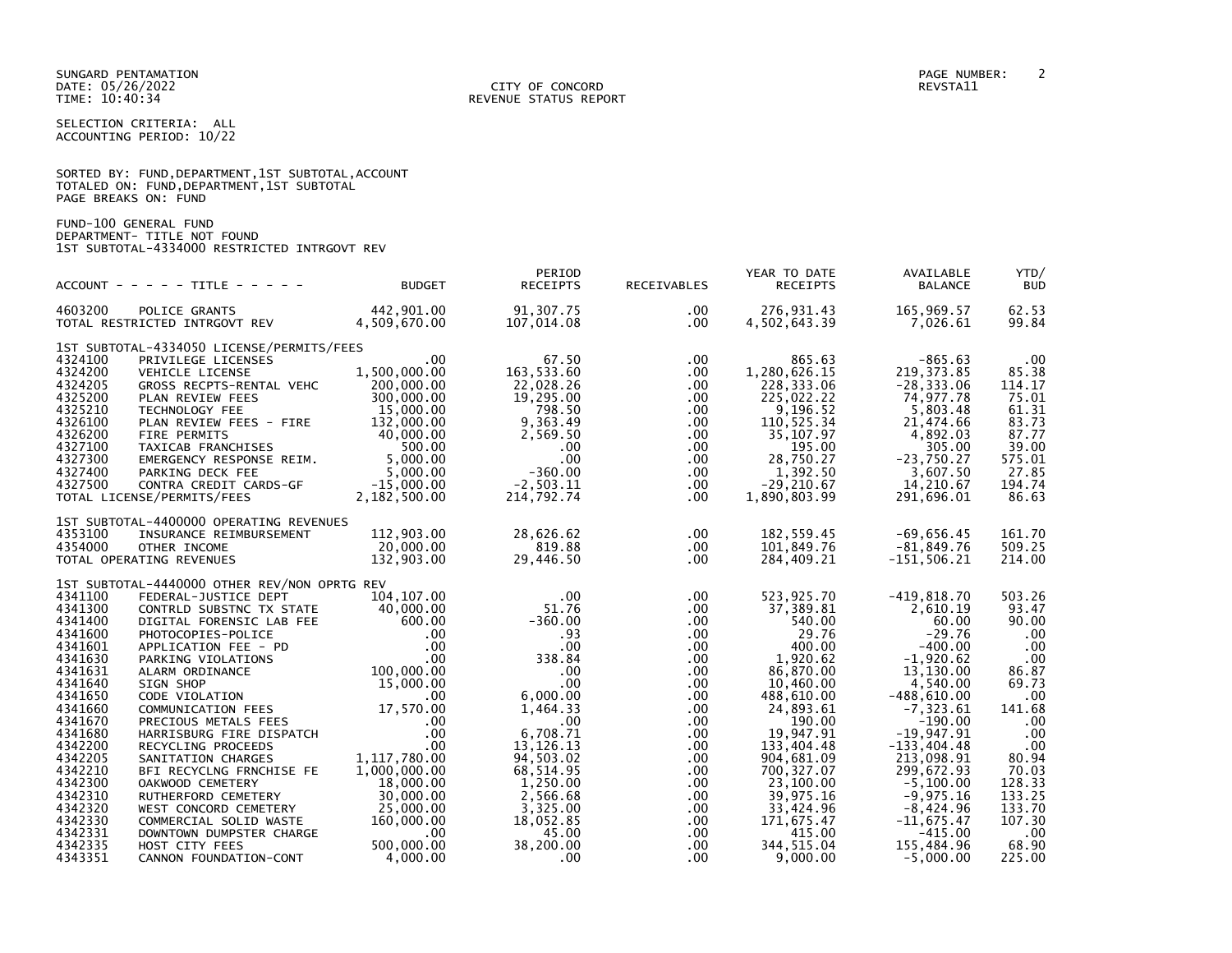SUNGARD PENTAMATION PAGE NUMBER: 3

SELECTION CRITERIA: ALL ACCOUNTING PERIOD: 10/22

|                      |  |  | SORTED BY: FUND, DEPARTMENT, 1ST SUBTOTAL, ACCOUNT |  |
|----------------------|--|--|----------------------------------------------------|--|
|                      |  |  | TOTALED ON: FUND, DEPARTMENT, 1ST SUBTOTAL         |  |
| PAGE BREAKS ON: FUND |  |  |                                                    |  |

FUND-100 GENERAL FUND DEPARTMENT- TITLE NOT FOUND 1ST SUBTOTAL-4440000 OTHER REV/NON OPRTG REV

|                    | $ACCOUNT - - - - - TITE - - - - - -$         | <b>BUDGET</b>  | PERIOD<br><b>RECEIPTS</b> | RECEIVABLES | YEAR TO DATE<br><b>RECEIPTS</b> | AVAILABLE<br><b>BALANCE</b> | YTD/<br><b>BUD</b> |
|--------------------|----------------------------------------------|----------------|---------------------------|-------------|---------------------------------|-----------------------------|--------------------|
| 4344150            | RENTAL-RECREATION                            | 56,800.00      | 7,776.77                  | .00.        | 48,897.73                       | 7,902.27                    | 86.09              |
| 4344200            | ATHLETIC LEAGUES                             | 111,000.00     | 7,051.67                  | .00         | 176,663.93                      | $-65, 663.93$               | 159.16             |
| 4344450            | ADMISSION-POOL                               | 12,800.00      | $.00 \cdot$               | .00         | 5,443.00                        | 7,357.00                    | 42.52              |
| 4344500            | CONCESSIONS-POOL                             | 4,900.00       | $.00 \times$              | .00.        | 1,426.37                        | 3,473.63                    | 29.11              |
| 4344550            | CONCESSIONS-GENERAL                          | 1,375.00       | $.00 \,$                  | .00.        | 225.00                          | 1,150.00                    | 16.36              |
| 4344700            | REGISTRATION FEES-CLASSE                     | 56,000.00      | 2,232.94                  | .00.        | 20,462.42                       | 35,537.58                   | 36.54              |
| 4344750            | SWIMMING LESSONS                             | 18,000.00      | 11,087.64                 | .00         | 11,087.64                       | 6,912.36                    | 61.60              |
| 4344800            | SUMMR PLAYGROUND FEES                        | 82,000.00      | 3,625.84                  | .00         | 35,886.04                       | 46, 113.96                  | 43.76              |
| 4344850            | <b>GROUP TOURS</b>                           | 6,500.00       | $.00 \,$                  | .00         | 140.00                          | 6,360.00                    | 2.15               |
| 4344900            | OTHER RECREATION FEES                        | 2,000.00       | 314.00                    | .00         | 1,197.20                        | 802.80                      | 59.86              |
| 4350050            | STREET CUTS                                  | 100,000.00     | 9,429.00                  | .00         | 151,685.00                      | $-51,685.00$                | 151.69             |
| 4350400            | RENTAL INCOME                                | 11,800.00      | 674.72                    | .00         | 499,038.60                      | $-487, 238.60$              | 4229.14            |
| 4350410            | CLEARWATER ARTIST STUDIO                     | 50,000.00      | 2,937.00                  | .00         | 68,911.04                       | $-18,911.04$                | 137.82             |
| 4350420            | <b>HYPERION RENT</b>                         | 300.00         | $.00 \times$              | .00.        | .00                             | 300.00                      | .00                |
| 4350430            | RENTAL-30 CHURCH ST                          | 15,600.00      | $.00 \times$              | .00.        | .00                             | 15,600.00                   | .00                |
| 4350440            | RENTAL - 66 UNION ST                         | 53,820.00      | 3,875.00                  | .00.        | 37,990.71                       | 15,829.29                   | 70.59              |
| 4350500            | CHILD SUPPORT FEE                            | 1.500.00       | 92.00                     | .00         | 1.006.00                        | 494.00                      | 67.07              |
| 4351000            | SALE OF FIXED ASSETS                         | 48,532.00      | 42,278.47                 | .00         | 279,406.78                      | $-230, 874.78$              | 575.72             |
| 4352000            | ABC DISTRIBUTION                             | 610,000.00     | 150,689.29                | .00         | 816, 962.91                     | $-206,962.91$               | 133.93             |
| 4355100            | CONTRIBUTION-GEN FUND                        | 10,000.00      | $.00 \times$              | .00         | 115,723.75                      | $-105, 723.75$              | 1157.24            |
| 4361000            | INVESTMENT EARNINGS                          | $.00 \,$       | 125,896.63                | .00.        | 571,304.22                      | $-571, 304.22$              | .00                |
| 4361200            | EARNINGS-POWELL BILL                         | .00            | $.00 \,$                  | .00.        | 10,838.26                       | $-10,838.26$                | .00                |
| 4361300            | LOAN INTEREST INCOME                         | 26,139.00      | 1,883.23                  | .00.        | 18,246.92                       | 7,892.08                    | 69.81              |
|                    | TOTAL OTHER REV/NON OPRTG REV                | 4,411,123.00   | 623,632.40                | .00         | 6,428,239.20                    | $-2,017,116.20$             | 145.73             |
|                    | 1ST SUBTOTAL-4450000 OTHER FINANCING SOURCES |                |                           |             |                                 |                             |                    |
| 4370000            | FUND BALANCE APPROPRIATE                     | 9,168,908.91   | $.00 \,$                  | .00.        | .00                             | 9,168,908.91                | $.00 \,$           |
| 4501285            | TRANSFER FM GEN CAP RESR                     | 3,093,000.00   | $.00 \,$                  | $.00 \,$    | 3,093,000.00                    | .00                         | 100.00             |
| 4501330            | TRANSFER FM AMER RESC PL                     | 24,000.00      | $.00 \,$                  | .00         | 23,921.50                       | 78.50                       | 99.67              |
| 4501400            | TRANSFER FROM CAP PROJ                       | 80,000.00      | 80.000.00                 | .00.        | 80,000.00                       | .00                         | 100.00             |
|                    | TOTAL OTHER FINANCING SOURCES                | 12,365,908.91  | 80,000.00                 | .00.        | 3,196,921.50                    | 9,168,987.41                | 25.85              |
|                    | TOTAL TITLE NOT FOUND                        | 118,884,458.91 | 3,888,549.16              | $.00 \,$    | 104,742,182.19                  | 14, 142, 276. 72            | 88.10              |
| TOTAL GENERAL FUND |                                              | 118,884,458.91 | 3,888,549.16              | .00         | 104,742,182.19                  | 14, 142, 276. 72            | 88.10              |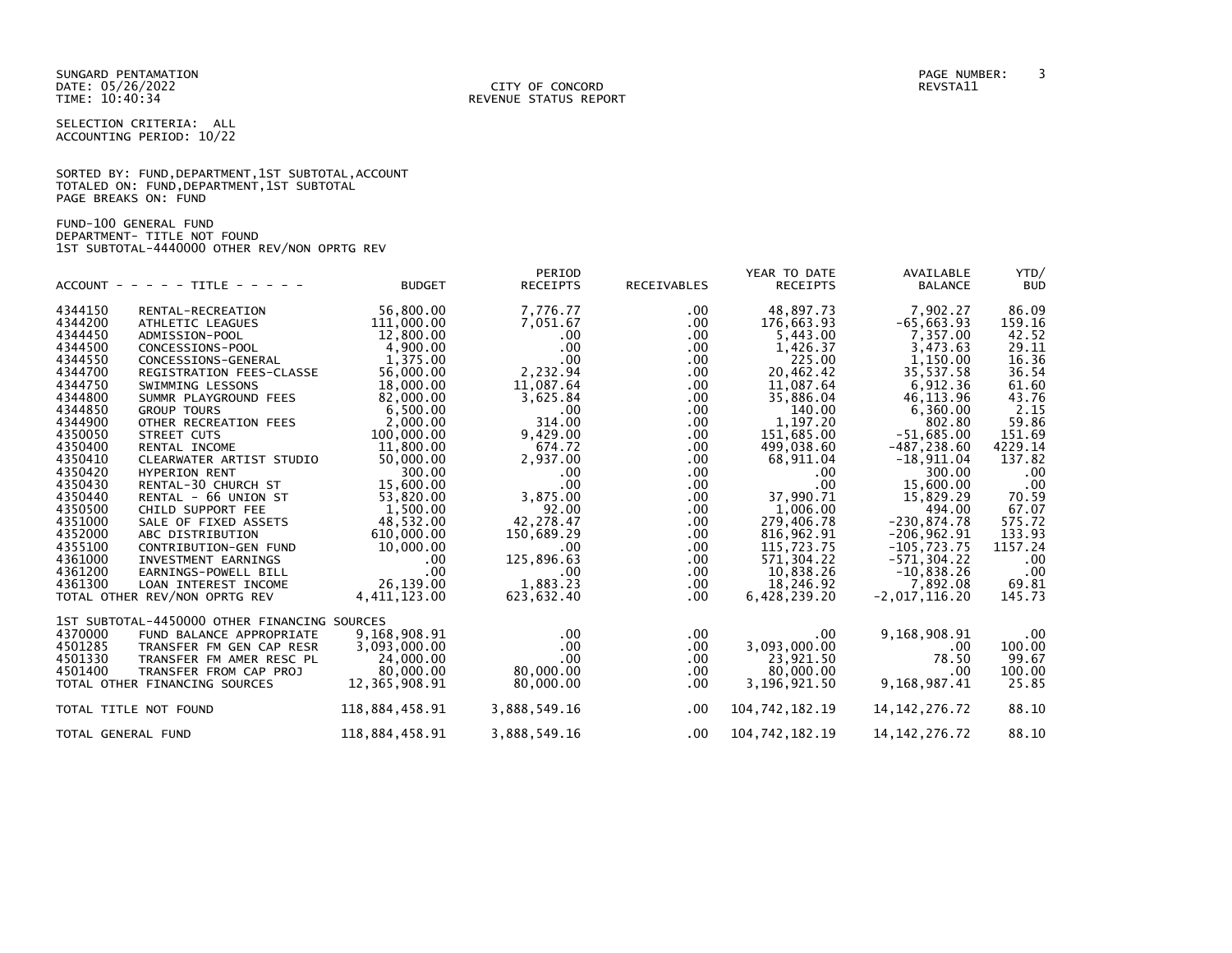|                      |                                          | SORTED BY: FUND, DEPARTMENT, 1ST SUBTOTAL, ACCOUNT |
|----------------------|------------------------------------------|----------------------------------------------------|
|                      | TOTALED ON: FUND,DEPARTMENT,1ST SUBTOTAL |                                                    |
| PAGE BREAKS ON: FUND |                                          |                                                    |

# FUND-201 MUNICIPAL SERVICE DIST DEPARTMENT- TITLE NOT FOUND 1ST SUBTOTAL-4310000 AD VALOREM TAXES

| $ACCOUNT - - - - - TITLE - - - - -$                                                                                                                                                   | <b>BUDGET</b>                                              | PERIOD<br><b>RECEIPTS</b>                    | RECEIVABLES                                       | YEAR TO DATE<br><b>RECEIPTS</b>                                   | AVAILABLE<br><b>BALANCE</b>                                                     | YTD/<br><b>BUD</b>                                |
|---------------------------------------------------------------------------------------------------------------------------------------------------------------------------------------|------------------------------------------------------------|----------------------------------------------|---------------------------------------------------|-------------------------------------------------------------------|---------------------------------------------------------------------------------|---------------------------------------------------|
| 4311100<br><b>BUDGET YEAR</b><br>4312010<br>1ST PRIOR YEAR<br>4312020<br>2ND PRIOR YEAR<br>4312030<br>3RD PRIOR YEAR<br>4313700<br>PENALTY & INTEREST-TAXES<br>TOTAL AD VALOREM TAXES | 123,963.00<br>.00.<br>.00<br>$.00 \,$<br>.00<br>123,963.00 | 45.41<br>5.90<br>.00<br>.00<br>2.39<br>53.70 | $.00 \,$<br>.00<br>.00<br>.00<br>$.00 \,$<br>.00. | 129,159.05<br>2,459.50<br>189.45<br>2.30<br>378.77<br>132, 189.07 | $-5, 196.05$<br>$-2,459.50$<br>$-189.45$<br>$-2.30$<br>$-378.77$<br>$-8,226.07$ | 104.19<br>$.00 \,$<br>.00<br>.00<br>.00<br>106.64 |
| 1ST SUBTOTAL-4400000 OPERATING REVENUES<br>4354000<br>OTHER INCOME<br>TOTAL OPERATING REVENUES                                                                                        | 20.650.00<br>20,650.00                                     | $.00 \,$<br>.00.                             | .00.<br>.00                                       | 128.15<br>128.15                                                  | 20,521.85<br>20,521.85                                                          | .62<br>.62                                        |
| 1ST SUBTOTAL-4440000 OTHER REV/NON OPRTG REV<br>4361000<br>INVESTMENT EARNINGS<br>TOTAL OTHER REV/NON OPRTG REV                                                                       | $.00 \,$<br>$.00 \times$                                   | .00<br>$.00 \,$                              | .00.<br>.00                                       | 87.06<br>87.06                                                    | $-87.06$<br>$-87.06$                                                            | .00<br>.00                                        |
| 1ST SUBTOTAL-4450000 OTHER FINANCING SOURCES<br>4501100<br>TRANSFER FROM GEN FUND<br>TOTAL OTHER FINANCING SOURCES                                                                    | 75,000.00<br>75,000.00                                     | .00<br>.00.                                  | .00<br>.00                                        | 75,000.00<br>75,000.00                                            | $.00 \,$<br>.00                                                                 | 100.00<br>100.00                                  |
| TOTAL TITLE NOT FOUND                                                                                                                                                                 | 219,613.00                                                 | 53.70                                        | .00.                                              | 207,404.28                                                        | 12,208.72                                                                       | 94.44                                             |
| TOTAL MUNICIPAL SERVICE DIST                                                                                                                                                          | 219,613.00                                                 | 53.70                                        | .00                                               | 207,404.28                                                        | 12,208.72                                                                       | 94.44                                             |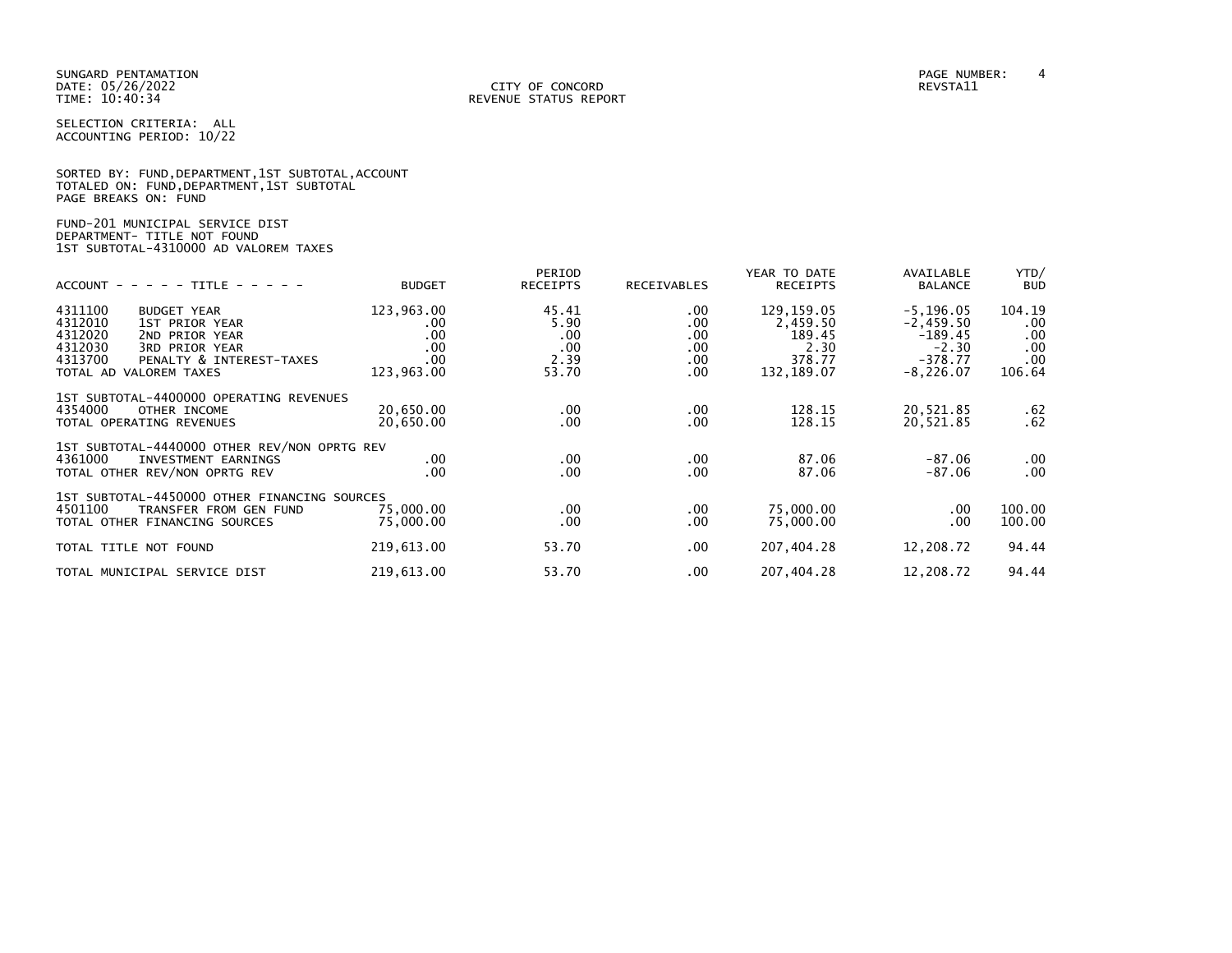|                      |  |  | SORTED BY: FUND, DEPARTMENT, 1ST SUBTOTAL, ACCOUNT |  |
|----------------------|--|--|----------------------------------------------------|--|
|                      |  |  | TOTALED ON: FUND,DEPARTMENT,1ST SUBTOTAL           |  |
| PAGE BREAKS ON: FUND |  |  |                                                    |  |

| FUND-210 VOUCHER PROGRAM (HSG)               |  |
|----------------------------------------------|--|
| DEPARTMENT- TITLE NOT FOUND                  |  |
| 1ST SUBTOTAL-4450000 OTHER FINANCING SOURCES |  |

| $ACCOUNT - - - - - TITLE - - - - -$                                                                                                                                                                                                                                                                                                                                                                 | <b>BUDGET</b>                                                                                                    | PERIOD<br><b>RECEIPTS</b>                                                                              | RECEIVABLES                                                                 | YEAR TO DATE<br><b>RECEIPTS</b>                                                                                           | AVAILABLE<br><b>BALANCE</b>                                                                                                         | YTD/<br><b>BUD</b>                                                                   |
|-----------------------------------------------------------------------------------------------------------------------------------------------------------------------------------------------------------------------------------------------------------------------------------------------------------------------------------------------------------------------------------------------------|------------------------------------------------------------------------------------------------------------------|--------------------------------------------------------------------------------------------------------|-----------------------------------------------------------------------------|---------------------------------------------------------------------------------------------------------------------------|-------------------------------------------------------------------------------------------------------------------------------------|--------------------------------------------------------------------------------------|
| 4501350<br>TRANSFER FM MARKET RATE<br>TOTAL OTHER FINANCING SOURCES                                                                                                                                                                                                                                                                                                                                 | 3,320.00<br>3,320.00                                                                                             | 126.48<br>126.48                                                                                       | .00.<br>.00                                                                 | 1,264.80<br>1,264.80                                                                                                      | 2,055.20<br>2,055.20                                                                                                                | 38.10<br>38.10                                                                       |
| 1ST SUBTOTAL-4700000 HOUSING REVENUES<br>4702100<br><b>INTEREST</b><br>4702200<br>OTHER INCOME<br>4702300<br>INCOME PORTABLE<br>4702310<br>ADMIN FEE REV - PORTABLE<br>4702500<br>FRAUD RECOV FU RET-ADMIN<br>4702501<br>FRAUD RECOV FU RET - HAP<br>4702600<br><b>FSS ESCROW FORFEITURES</b><br>4703200<br>CONTR EARNED HAP PAYMENT<br>4703250<br>CONTR EARNED ADMIN PMT<br>TOTAL HOUSING REVENUES | $.00 \,$<br>500.00<br>700,000.00<br>40,000.00<br>.00<br>.00<br>.00<br>3,898,815.00<br>334,000.00<br>4.973.315.00 | .00<br>.00<br>43,399.00<br>2,593.94<br>.00<br>.00<br>3,817.87<br>348,106.00<br>30,875.00<br>428.791.81 | .00.<br>.00.<br>.00.<br>.00.<br>.00.<br>.00<br>.00.<br>.00.<br>.00.<br>.00. | 577.31<br>506.70<br>546,636.33<br>32,886.57<br>584.50<br>584.50<br>3,817.87<br>3,301,227.99<br>284,176.00<br>4.170.997.77 | $-577.31$<br>$-6.70$<br>153, 363.67<br>7, 113, 43<br>$-584.50$<br>$-584.50$<br>$-3,817.87$<br>597,587.01<br>49,824.00<br>802.317.23 | $.00 \,$<br>101.34<br>78.09<br>82.22<br>.00<br>.00<br>.00<br>84.67<br>85.08<br>83.87 |
| TOTAL TITLE NOT FOUND                                                                                                                                                                                                                                                                                                                                                                               | 4,976,635.00                                                                                                     | 428,918.29                                                                                             | $.00 \,$                                                                    | 4, 172, 262.57                                                                                                            | 804, 372.43                                                                                                                         | 83.84                                                                                |
| TOTAL VOUCHER PROGRAM (HSG)                                                                                                                                                                                                                                                                                                                                                                         | 4,976,635.00                                                                                                     | 428,918.29                                                                                             | $.00 \,$                                                                    | 4, 172, 262.57                                                                                                            | 804, 372.43                                                                                                                         | 83.84                                                                                |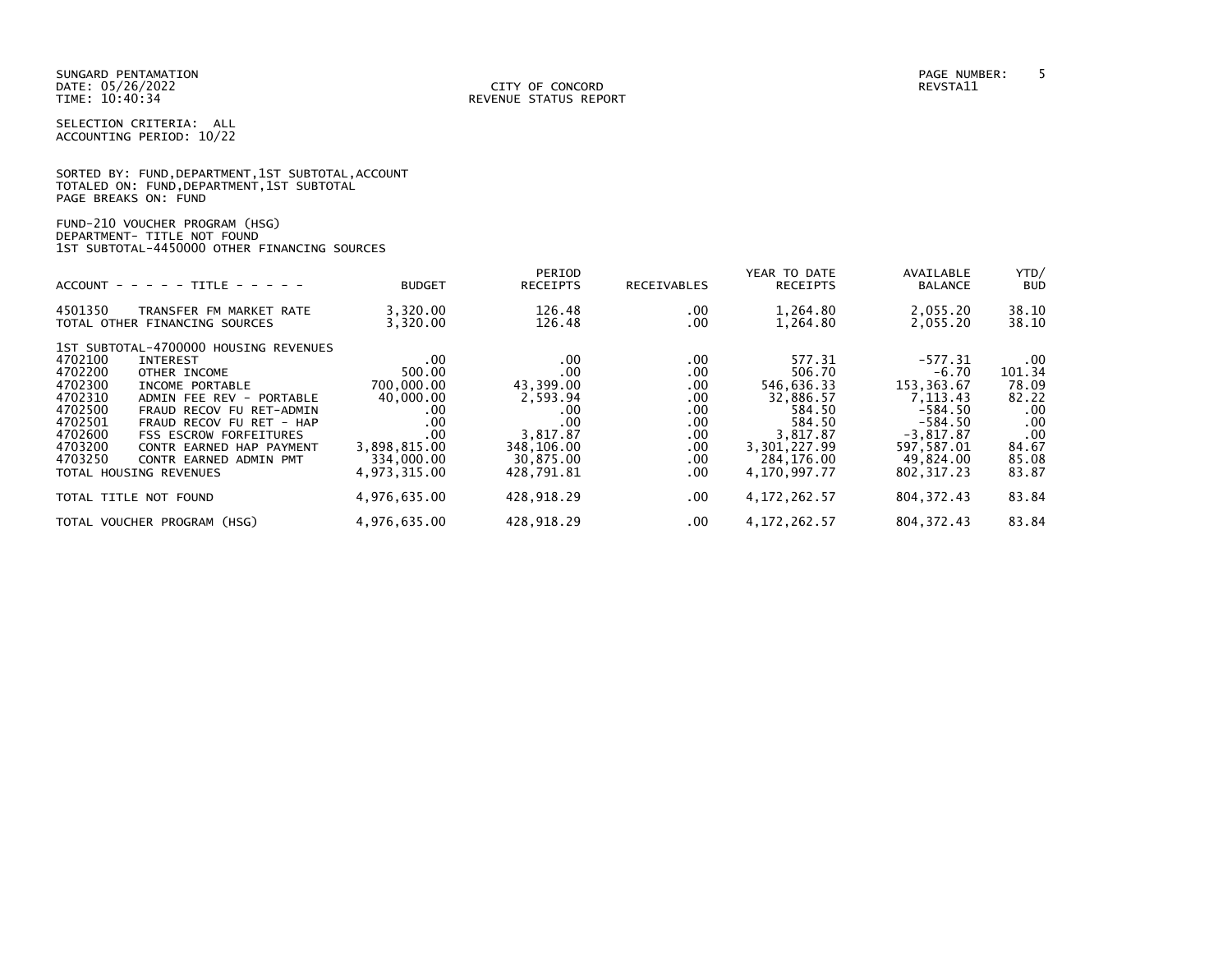SORTED BY: FUND,DEPARTMENT,1ST SUBTOTAL,ACCOUNT TOTALED ON: FUND,DEPARTMENT,1ST SUBTOTAL PAGE BREAKS ON: FUND

FUND-215 EMERGENCY VOUCHERS DEPARTMENT- TITLE NOT FOUND 1ST SUBTOTAL-4700000 HOUSING REVENUES

|                                                                                                  | $ACCOUNT - - - - + TITE - - - - -$                                              | <b>BUDGET</b>                                        | PERIOD<br><b>RECEIPTS</b>              | <b>RECEIVABLES</b>                     | YEAR TO DATE<br><b>RECEIPTS</b>                                          | AVAILABLE<br><b>BALANCE</b>                                                         | YTD/<br><b>BUD</b>                         |
|--------------------------------------------------------------------------------------------------|---------------------------------------------------------------------------------|------------------------------------------------------|----------------------------------------|----------------------------------------|--------------------------------------------------------------------------|-------------------------------------------------------------------------------------|--------------------------------------------|
| 4702100<br><b>INTEREST</b><br>4703210<br>4703211<br>4703212<br>4703213<br>TOTAL HOUSING REVENUES | EMERGENCY VOUCHERS HAP<br>EHV ADMIN FEES<br>EHV SERVICE FEES<br>EHV PRELIM FEES | .00<br>223,308.00<br>.00<br>.00<br>.00<br>223,308.00 | .00<br>.00<br>.00<br>.00<br>.00<br>.00 | .00<br>.00<br>.00<br>.00<br>.00<br>.00 | 506.54<br>93.045.00<br>7,960.00<br>45.500.00<br>10,400.00<br>157, 411.54 | $-506.54$<br>130,263.00<br>$-7.960.00$<br>$-45.500.00$<br>$-10.400.00$<br>65,896.46 | .00<br>41.67<br>.00<br>.00<br>.00<br>70.49 |
| TOTAL TITLE NOT FOUND                                                                            |                                                                                 | 223,308.00                                           | .00                                    | .00                                    | 157, 411.54                                                              | 65.896.46                                                                           | 70.49                                      |
| TOTAL EMERGENCY VOUCHERS                                                                         |                                                                                 | 223,308.00                                           | .00                                    | .00                                    | 157, 411.54                                                              | 65,896.46                                                                           | 70.49                                      |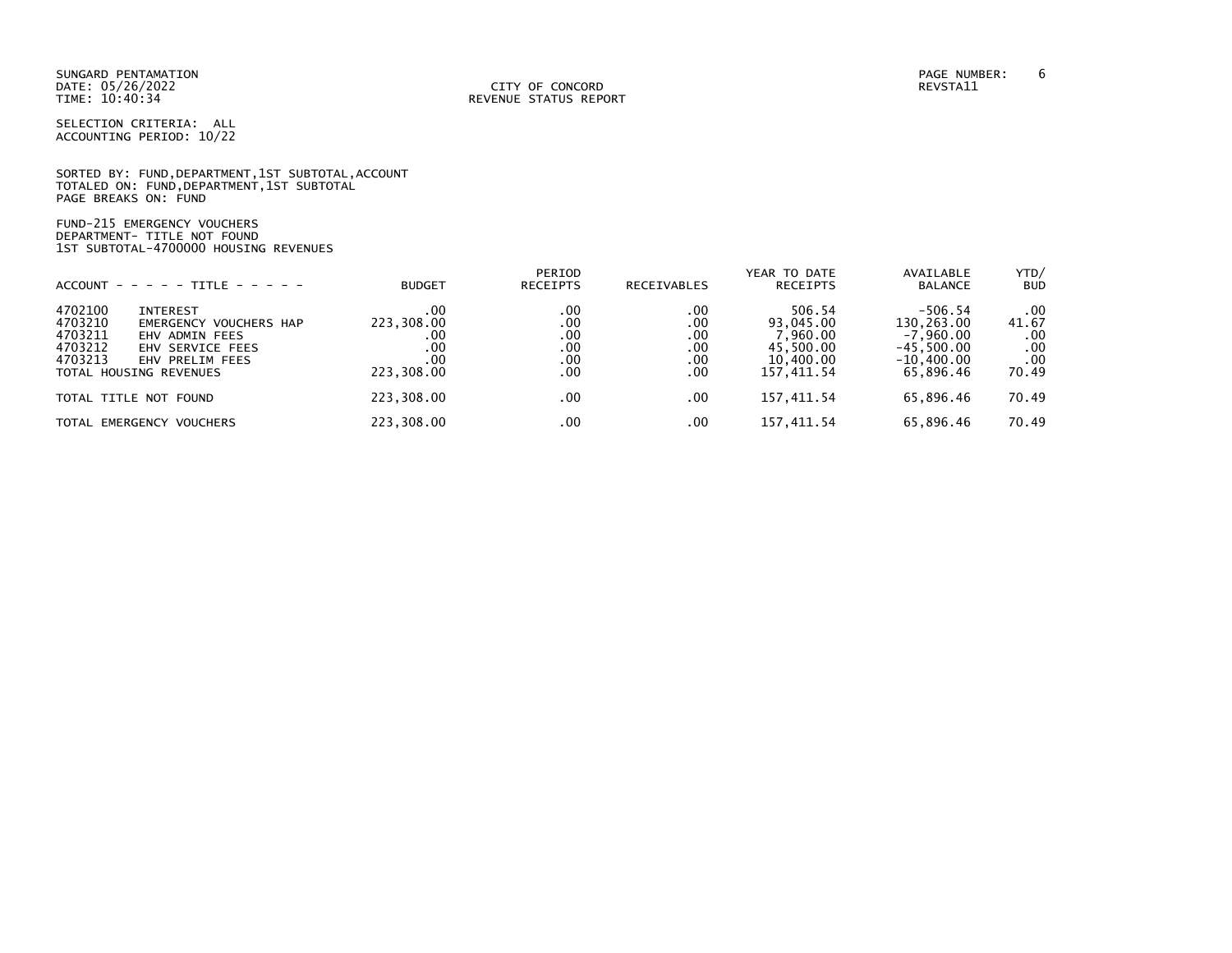|                      |  | SORTED BY: FUND, DEPARTMENT, 1ST SUBTOTAL, ACCOUNT |  |
|----------------------|--|----------------------------------------------------|--|
|                      |  | TOTALED ON: FUND, DEPARTMENT, 1ST SUBTOTAL         |  |
| PAGE BREAKS ON: FUND |  |                                                    |  |

FUND-280 CAPITAL RESERVE-P&R DEPARTMENT- TITLE NOT FOUND 1ST SUBTOTAL-4440000 OTHER REV/NON OPRTG REV

| $ACCOUNT - - - - - TITE - - - - -$                                                                                 | <b>BUDGET</b>                | PERIOD<br><b>RECEIPTS</b> | <b>RECEIVABLES</b> | YEAR TO DATE<br><b>RECEIPTS</b> | AVAILABLE<br><b>BALANCE</b> | YTD/<br><b>BUD</b>   |
|--------------------------------------------------------------------------------------------------------------------|------------------------------|---------------------------|--------------------|---------------------------------|-----------------------------|----------------------|
| 4361000<br>INVESTMENT EARNINGS<br>TOTAL OTHER REV/NON OPRTG REV                                                    | .00<br>.00                   | .00<br>.00                | .00<br>.00         | 1,930.32<br>1,930.32            | $-1,930.32$<br>$-1,930.32$  | $.00 \,$<br>$.00 \,$ |
| 1ST SUBTOTAL-4450000 OTHER FINANCING SOURCES<br>4501100<br>TRANSFER FROM GEN FUND<br>TOTAL OTHER FINANCING SOURCES | 1,414,018.00<br>1,414,018.00 | .00<br>.00                | .00<br>.00         | 1,414,018.00<br>1.414.018.00    | $.00 \,$<br>.00             | 100.00<br>100.00     |
| TOTAL TITLE NOT FOUND                                                                                              | 1,414,018.00                 | .00                       | .00                | 1,415,948.32                    | $-1,930.32$                 | 100.14               |
| TOTAL CAPITAL RESERVE-P&R                                                                                          | 1,414,018.00                 | $.00 \,$                  | .00                | 1,415,948.32                    | $-1,930.32$                 | 100.14               |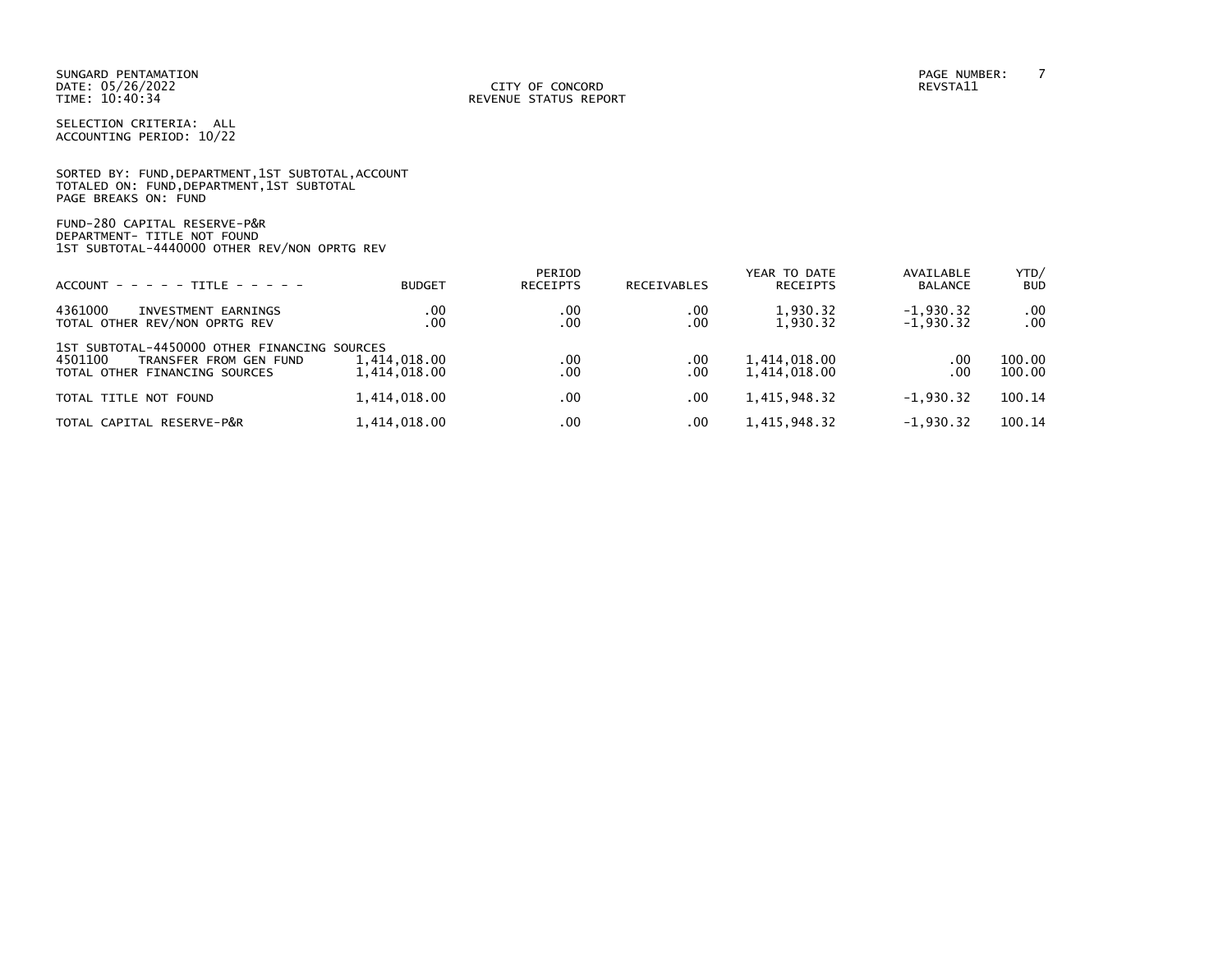SUNGARD PENTAMATION PAGE NUMBER: 8

SELECTION CRITERIA: ALL ACCOUNTING PERIOD: 10/22

|                      |  |  | SORTED BY: FUND, DEPARTMENT, 1ST SUBTOTAL, ACCOUNT |  |
|----------------------|--|--|----------------------------------------------------|--|
|                      |  |  | TOTALED ON: FUND, DEPARTMENT, 1ST SUBTOTAL         |  |
| PAGE BREAKS ON: FUND |  |  |                                                    |  |

# FUND-282 UTILITY CAPITAL RESERVE DEPARTMENT- TITLE NOT FOUND 1ST SUBTOTAL-4440000 OTHER REV/NON OPRTG REV

| $ACCOUNT - - - - - TITE - - - - -$                                                                                                                                                     | <b>BUDGET</b>                                                | PERIOD<br><b>RECEIPTS</b>                   | <b>RECEIVABLES</b>        | YEAR TO DATE<br><b>RECEIPTS</b>                            | AVAILABLE<br><b>BALANCE</b>                 | YTD/<br><b>BUD</b>                |
|----------------------------------------------------------------------------------------------------------------------------------------------------------------------------------------|--------------------------------------------------------------|---------------------------------------------|---------------------------|------------------------------------------------------------|---------------------------------------------|-----------------------------------|
| 4361000<br>INVESTMENT EARNINGS<br>TOTAL OTHER REV/NON OPRTG REV                                                                                                                        | 809,864.00<br>809,864.00                                     | .00<br>.00                                  | .00<br>.00                | 161,801.97<br>161,801.97                                   | 648,062.03<br>648,062.03                    | 19.98<br>19.98                    |
| 1ST SUBTOTAL-4450000 OTHER FINANCING SOURCES<br>4501610<br>TRANSFER FROM ELECTRIC<br>4501620<br>TRANSFER FROM WATER<br>4501640<br>TRANSFER FROM SEWER<br>TOTAL OTHER FINANCING SOURCES | 10,000,000.00<br>1,000,000.00<br>392,000.00<br>11.392.000.00 | .00<br>85,103.00<br>33,277.00<br>118.380.00 | .00<br>.00<br>.00<br>.00. | 10,000,000.00<br>904.057.00<br>336.157.00<br>11.240.214.00 | .00<br>95.943.00<br>55.843.00<br>151.786.00 | 100.00<br>90.41<br>85.75<br>98.67 |
| TOTAL TITLE NOT<br>FOUND                                                                                                                                                               | 12,201,864.00                                                | 118,380.00                                  | .00                       | 11,402,015.97                                              | 799,848.03                                  | 93.44                             |
| TOTAL UTILITY CAPITAL RESERVE                                                                                                                                                          | 12.201.864.00                                                | 118,380.00                                  | .00                       | 11.402.015.97                                              | 799.848.03                                  | 93.44                             |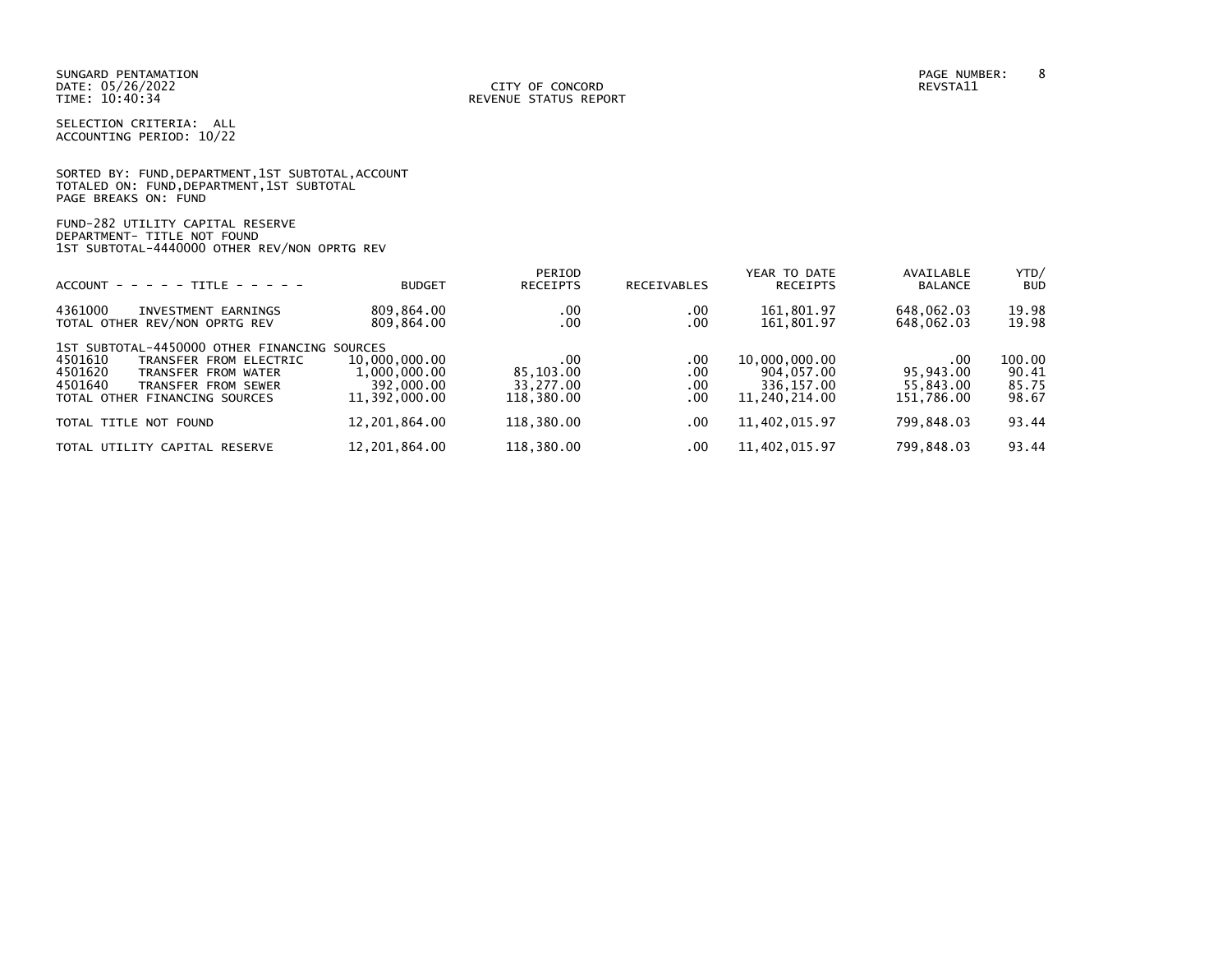SUNGARD PENTAMATION PAGE NUMBER: 9

SELECTION CRITERIA: ALL ACCOUNTING PERIOD: 10/22

|                      | SORTED BY: FUND, DEPARTMENT, 1ST SUBTOTAL, ACCOUNT |  |  |
|----------------------|----------------------------------------------------|--|--|
|                      | TOTALED ON: FUND, DEPARTMENT, 1ST SUBTOTAL         |  |  |
| PAGE BREAKS ON: FUND |                                                    |  |  |

# FUND-285 GENERAL CAPITAL RESERVE DEPARTMENT- TITLE NOT FOUND 1ST SUBTOTAL-4440000 OTHER REV/NON OPRTG REV

| $ACCOUNT - - - - - TITLE - - - - -$                                                                                                                     | <b>BUDGET</b>                                       | PERIOD<br><b>RECEIPTS</b> | <b>RECEIVABLES</b>    | YEAR TO DATE<br><b>RECEIPTS</b>                     | AVAILABLE<br><b>BALANCE</b>  | YTD/<br><b>BUD</b>         |
|---------------------------------------------------------------------------------------------------------------------------------------------------------|-----------------------------------------------------|---------------------------|-----------------------|-----------------------------------------------------|------------------------------|----------------------------|
| 4361000<br>INVESTMENT EARNINGS<br>TOTAL OTHER REV/NON OPRTG REV                                                                                         | 1,155,806.00<br>1,155,806.00                        | .00<br>.00                | .00<br>.00            | 155.411.72<br>155,411.72                            | 1,000,394.28<br>1,000,394.28 | 13.45<br>13.45             |
| 1ST SUBTOTAL-4450000 OTHER FINANCING SOURCES<br>4501100<br>TRANSFER FROM GEN FUND<br>4501400<br>TRANSFER FROM CAP PROJ<br>TOTAL OTHER FINANCING SOURCES | $-10.809.635.00$<br>1,050,000.00<br>$-9.759.635.00$ | .00<br>.00<br>.00         | .00<br>$.00$<br>$.00$ | $-10,809,635.00$<br>1,050,000.00<br>$-9.759.635.00$ | .00.<br>.00<br>.00           | 100.00<br>100.00<br>100.00 |
| TOTAL TITLE NOT FOUND                                                                                                                                   | $-8,603,829.00$                                     | .00                       | .00                   | $-9,604,223.28$                                     | 1,000,394.28                 | 111.63                     |
| TOTAL GENERAL CAPITAL RESERVE                                                                                                                           | $-8,603,829.00$                                     | .00                       | .00.                  | $-9,604,223.28$                                     | 1,000,394.28                 | 111.63                     |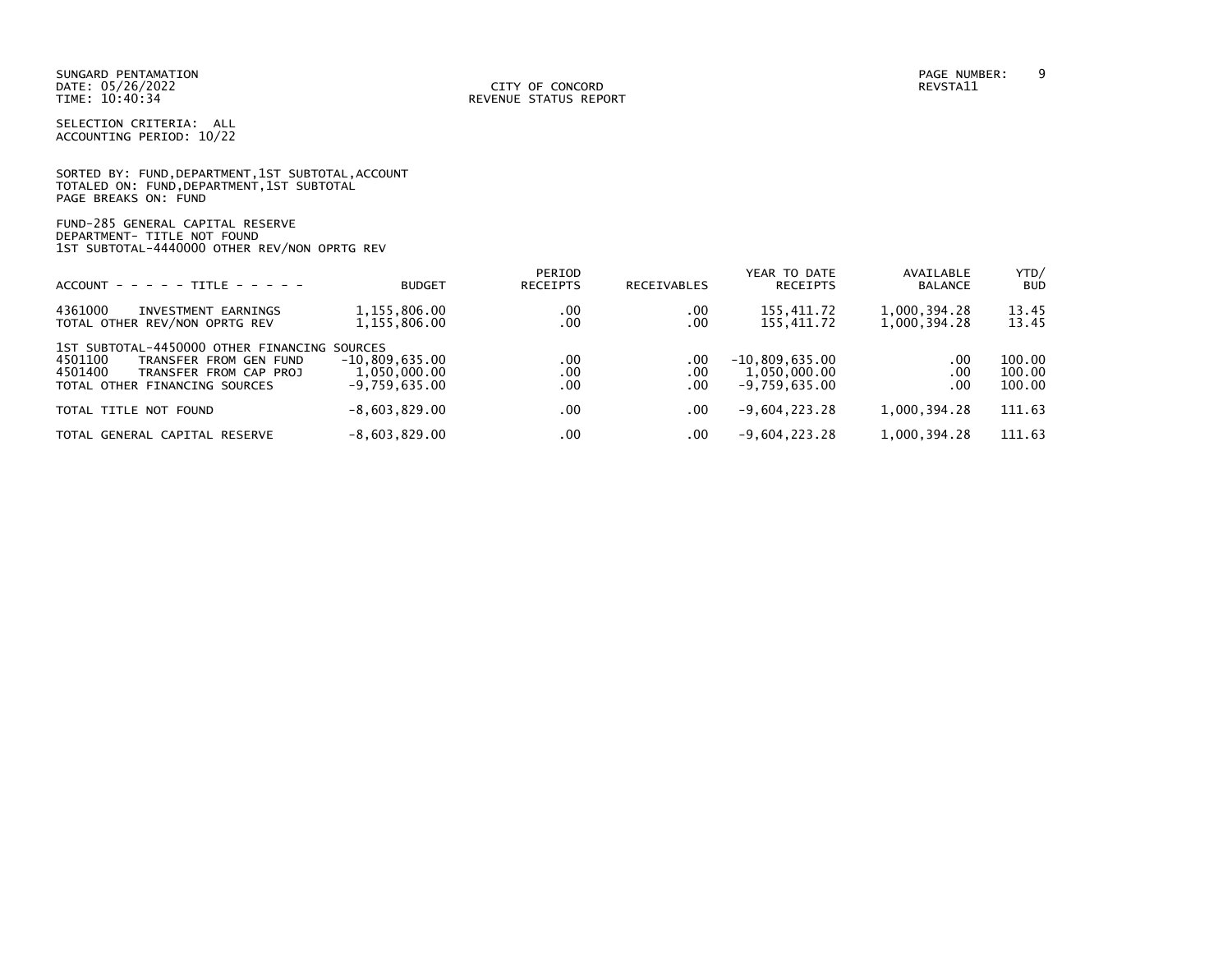|                      |  |  | SORTED BY: FUND, DEPARTMENT, 1ST SUBTOTAL, ACCOUNT |  |
|----------------------|--|--|----------------------------------------------------|--|
|                      |  |  | TOTALED ON: FUND,DEPARTMENT,1ST SUBTOTAL           |  |
| PAGE BREAKS ON: FUND |  |  |                                                    |  |

FUND-292 ADDTL \$5 VEHICLE TAX DEPARTMENT- TITLE NOT FOUND 1ST SUBTOTAL-4334050 LICENSE/PERMITS/FEES

| $ACCOUNT - - - - - TITE - - - - -$                                                                              | <b>BUDGET</b>            | PERIOD<br><b>RECEIPTS</b> | <b>RECEIVABLES</b> | YEAR TO DATE<br><b>RECEIPTS</b> | AVAILABLE<br><b>BALANCE</b> | YTD/<br><b>BUD</b> |
|-----------------------------------------------------------------------------------------------------------------|--------------------------|---------------------------|--------------------|---------------------------------|-----------------------------|--------------------|
| 4324250<br>VEHICLE LICENSE-ADDL \$5<br>TOTAL LICENSE/PERMITS/FEES                                               | 390,000.00<br>390,000.00 | 40.273.20<br>40.273.20    | .00<br>.00         | 315, 396.93<br>315.396.93       | 74,603.07<br>74.603.07      | 80.87<br>80.87     |
| 1ST SUBTOTAL-4440000 OTHER REV/NON OPRTG REV<br>4361000<br>INVESTMENT EARNINGS<br>TOTAL OTHER REV/NON OPRTG REV | .00<br>.00               | .00<br>.00                | .00<br>.00         | 384.86<br>384.86                | $-384.86$<br>$-384.86$      | .00<br>.00         |
| TOTAL TITLE NOT FOUND                                                                                           | 390,000,00               | 40.273.20                 | .00                | 315,781.79                      | 74.218.21                   | 80.97              |
| TOTAL ADDTL \$5 VEHICLE TAX                                                                                     | 390,000.00               | 40.273.20                 | .00                | 315,781.79                      | 74,218.21                   | 80.97              |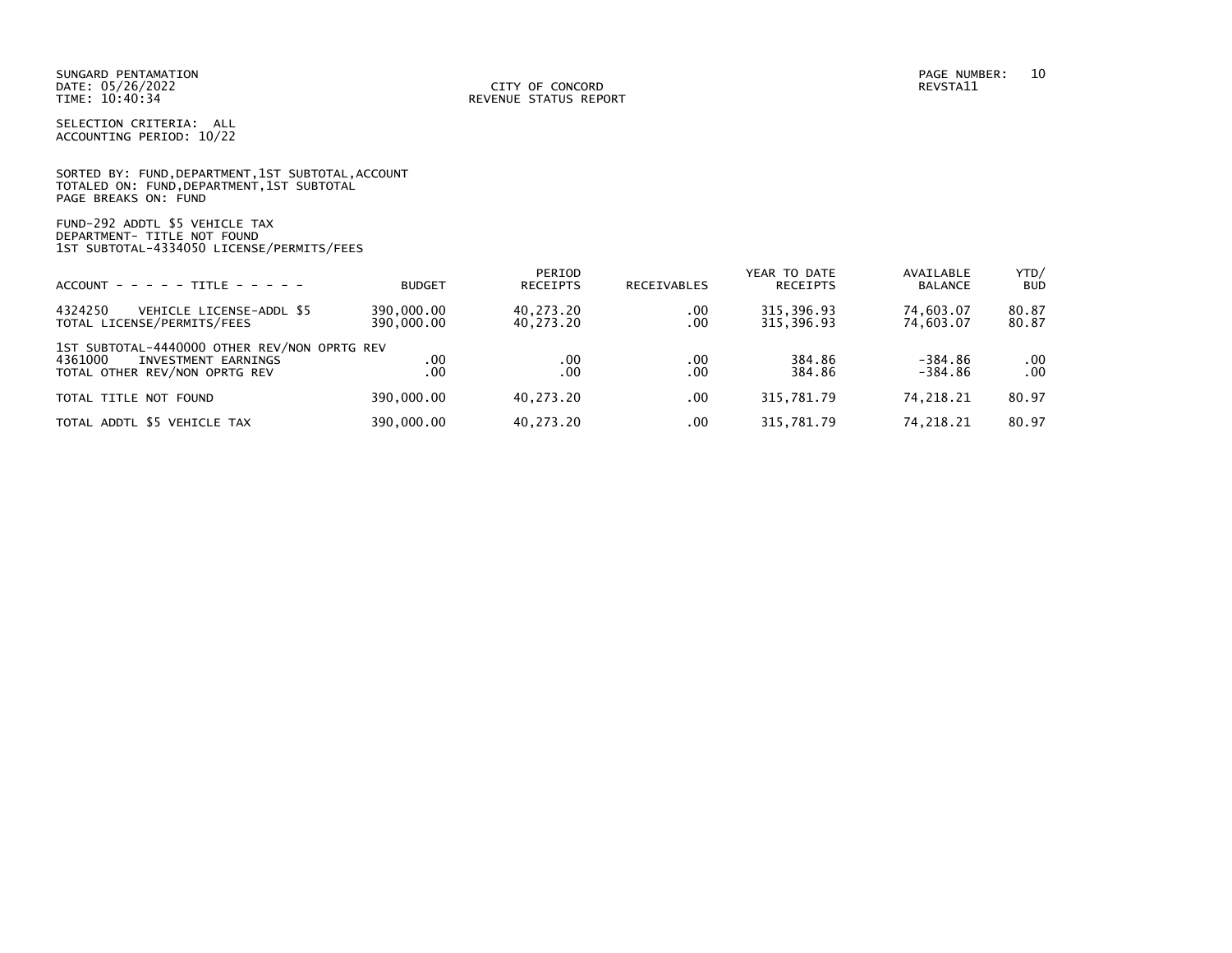|                      |  | SORTED BY: FUND, DEPARTMENT, 1ST SUBTOTAL, ACCOUNT |  |
|----------------------|--|----------------------------------------------------|--|
|                      |  | TOTALED ON: FUND, DEPARTMENT, 1ST SUBTOTAL         |  |
| PAGE BREAKS ON: FUND |  |                                                    |  |

# FUND-310 CDBG DEPARTMENT- TITLE NOT FOUND 1ST SUBTOTAL-4334000 RESTRICTED INTRGOVT REV

|                                              |               | PERIOD          |             | YEAR TO DATE    | AVAILABLE      | YTD/       |
|----------------------------------------------|---------------|-----------------|-------------|-----------------|----------------|------------|
| $ACCOUNT - - - - TITLE - - - - -$            | <b>BUDGET</b> | <b>RECEIPTS</b> | RECEIVABLES | <b>RECEIPTS</b> | <b>BALANCE</b> | <b>BUD</b> |
| 4334553<br>CDBG 2016                         | .00           | .00             | .00.        | 4,734.62        | $-4,734.62$    | .00        |
| 4334554<br>CDBG 2017                         | .00           | .00             | .00.        | 27.745.31       | $-27.745.31$   | .00        |
| 4334555<br><b>CDBG 2018</b>                  | .00           | 2,454.91        | .00.        | 162,624.48      | $-162,624.48$  | .00        |
| 4334556<br>CDBG 2019                         | .00           | 122,571.11      | .00.        | 349, 361.81     | $-349, 361.81$ | .00        |
| 4334557<br>CDBG 2020                         | .00           | 300, 579.59     | $.00 \,$    | 327,933.80      | $-327, 933.80$ | .00        |
| 4334558<br>CDBG 2021                         | 685,728.00    | 23,881.15       | $.00 \,$    | 140,925.13      | 544,802.87     | 20.55      |
| 4357500<br>CARES ACT FUNDING                 | .00.          | 28,838.10       | .00.        | 83,493.62       | $-83, 493.62$  | .00.       |
| TOTAL RESTRICTED INTRGOVT REV                | 685,728.00    | 478,324.86      | .00.        | 1,096,818.77    | -411,090.77    | 159.95     |
| 1ST SUBTOTAL-4440000 OTHER REV/NON OPRTG REV |               |                 |             |                 |                |            |
| 4355000<br>PROGRAM INCOME                    | 7,175.00      | 400.00          | $.00 \,$    | 4,280.33        | 2,894.67       | 59.66      |
| TOTAL OTHER REV/NON OPRTG REV                | 7,175.00      | 400.00          | .00.        | 4,280.33        | 2,894.67       | 59.66      |
|                                              |               |                 |             |                 |                |            |
| 1ST SUBTOTAL-4450000 OTHER FINANCING SOURCES |               |                 |             |                 |                |            |
| 4370000<br>FUND BALANCE APPROPRIATE          | 46,021.95     | .00             | .00.        | .00             | 46,021.95      | $.00 \,$   |
| TOTAL OTHER FINANCING SOURCES                | 46,021.95     | .00             | .00.        | .00.            | 46,021.95      | $.00 \,$   |
| TOTAL TITLE NOT FOUND                        | 738,924.95    | 478,724.86      | $.00 \,$    | 1,101,099.10    | $-362, 174.15$ | 149.01     |
|                                              |               |                 |             |                 |                |            |
| TOTAL CDBG                                   | 738,924.95    | 478,724.86      | $.00 \,$    | 1,101,099.10    | $-362, 174.15$ | 149.01     |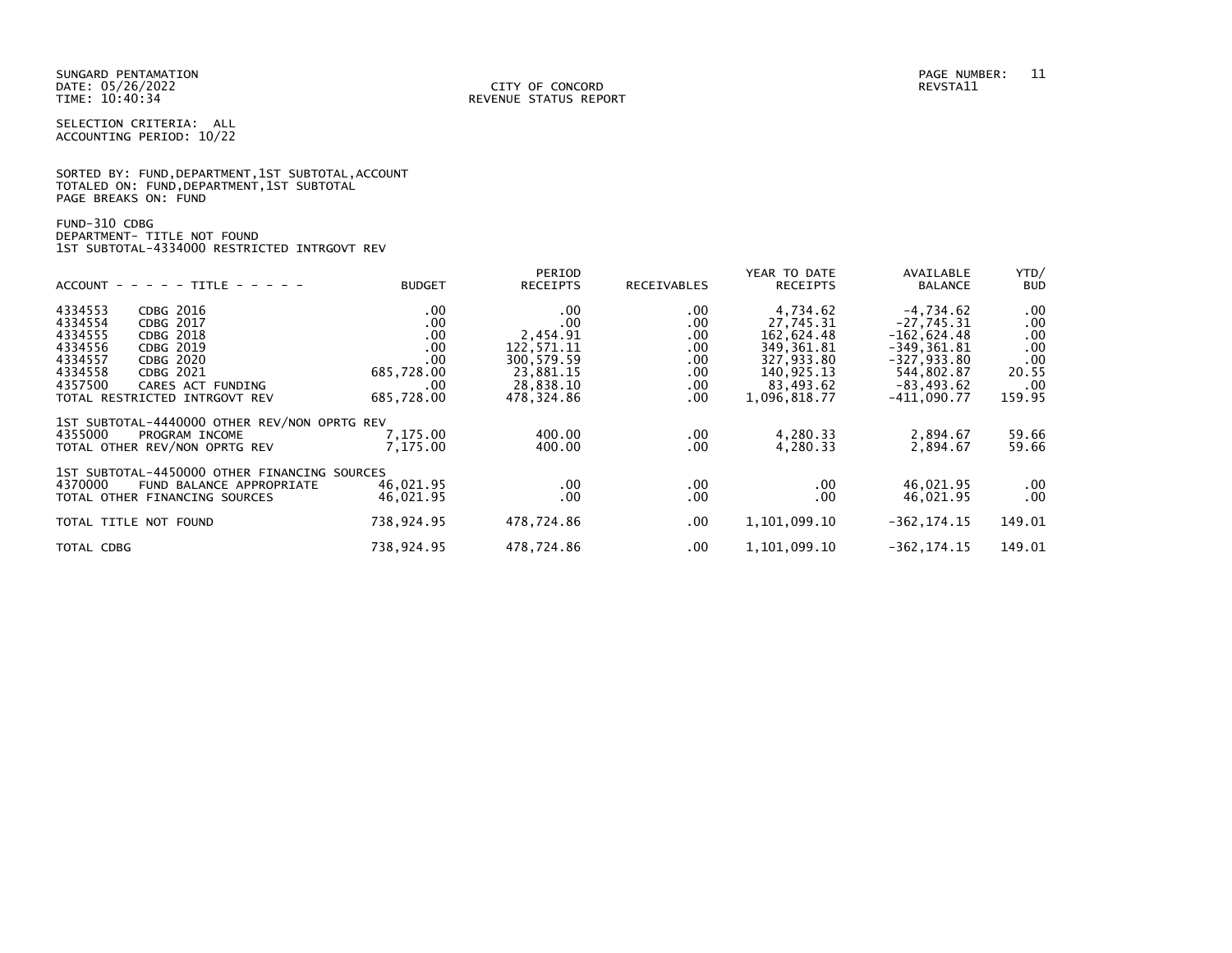|                      |  | SORTED BY: FUND, DEPARTMENT, 1ST SUBTOTAL, ACCOUNT |  |
|----------------------|--|----------------------------------------------------|--|
|                      |  | TOTALED ON: FUND, DEPARTMENT, 1ST SUBTOTAL         |  |
| PAGE BREAKS ON: FUND |  |                                                    |  |

# FUND-320 HOME CONSORTIUM DEPARTMENT- TITLE NOT FOUND 1ST SUBTOTAL-4334000 RESTRICTED INTRGOVT REV

| $ACCOUNT$ - - - - - TITLE - - - - -                                                                                                                                                                                     | <b>BUDGET</b>                                                               | PERIOD<br><b>RECEIPTS</b>                                                      | RECEIVABLES                                                        | YEAR TO DATE<br><b>RECEIPTS</b>                                                             | AVAILABLE<br><b>BALANCE</b>                                                                                    | YTD/<br><b>BUD</b>                                    |
|-------------------------------------------------------------------------------------------------------------------------------------------------------------------------------------------------------------------------|-----------------------------------------------------------------------------|--------------------------------------------------------------------------------|--------------------------------------------------------------------|---------------------------------------------------------------------------------------------|----------------------------------------------------------------------------------------------------------------|-------------------------------------------------------|
| 4334603<br><b>HOME 2016</b><br>4334604<br><b>HOME 2017</b><br>4334605<br><b>HOME 2018</b><br>4334606<br><b>HOME 2019</b><br>4334607<br><b>HOME 2020</b><br>4334608<br><b>HOME 2021</b><br>TOTAL RESTRICTED INTRGOVT REV | $.00 \,$<br>.00.<br>$.00 \,$<br>.00.<br>.00<br>1,316,767.00<br>1,316,767.00 | $.00 \,$<br>.00<br>40,872.39<br>30,633.86<br>7,402.15<br>5,073.51<br>83,981.91 | .00<br>$.00 \,$<br>$.00 \,$<br>$.00 \,$<br>.00<br>$.00 \,$<br>.00. | 2,959.09<br>22, 193. 10<br>263,597.39<br>130,083.64<br>18,257.09<br>45,040.78<br>482,131.09 | $-2,959.09$<br>$-22, 193.10$<br>$-263, 597.39$<br>$-130,083.64$<br>$-18, 257.09$<br>1,271,726.22<br>834,635.91 | $.00 \,$<br>.00<br>.00<br>.00<br>.00<br>3.42<br>36.61 |
| 1ST SUBTOTAL-4440000 OTHER REV/NON OPRTG REV<br>4355000<br>PROGRAM INCOME<br>4361000<br>INVESTMENT EARNINGS<br>TOTAL OTHER REV/NON OPRTG REV                                                                            | 245,681.00<br>8.145.00<br>253,826.00                                        | 14,436.31<br>$.00 \,$<br>14,436.31                                             | $.00 \,$<br>$.00 \,$<br>.00.                                       | 85,384.15<br>1,591.84<br>86,975.99                                                          | 160,296.85<br>6,553.16<br>166,850.01                                                                           | 34.75<br>19.54<br>34.27                               |
| 1ST SUBTOTAL-4450000 OTHER FINANCING SOURCES<br>4370000<br>FUND BALANCE APPROPRIATE<br>4501100<br>TRANSFER FROM GEN FUND<br>4501690<br>TRANSFER FR PUBLIC HOUSI<br>TOTAL OTHER FINANCING SOURCES                        | 186,216.10<br>400.00<br>31,006.00<br>217,622.10                             | $.00 \,$<br>.00<br>$.00 \,$<br>.00 <sub>1</sub>                                | .00.<br>.00<br>.00.<br>.00                                         | $.00 \,$<br>.00<br>23,254.29<br>23,254.29                                                   | 186, 216.10<br>400.00<br>7.751.71<br>194, 367.81                                                               | .00<br>.00<br>75.00<br>10.69                          |
| TOTAL TITLE NOT FOUND                                                                                                                                                                                                   | 1,788,215.10                                                                | 98,418.22                                                                      | .00.                                                               | 592, 361.37                                                                                 | 1, 195, 853. 73                                                                                                | 33.13                                                 |
| TOTAL HOME CONSORTIUM                                                                                                                                                                                                   | 1,788,215.10                                                                | 98,418.22                                                                      | .00                                                                | 592, 361.37                                                                                 | 1, 195, 853. 73                                                                                                | 33.13                                                 |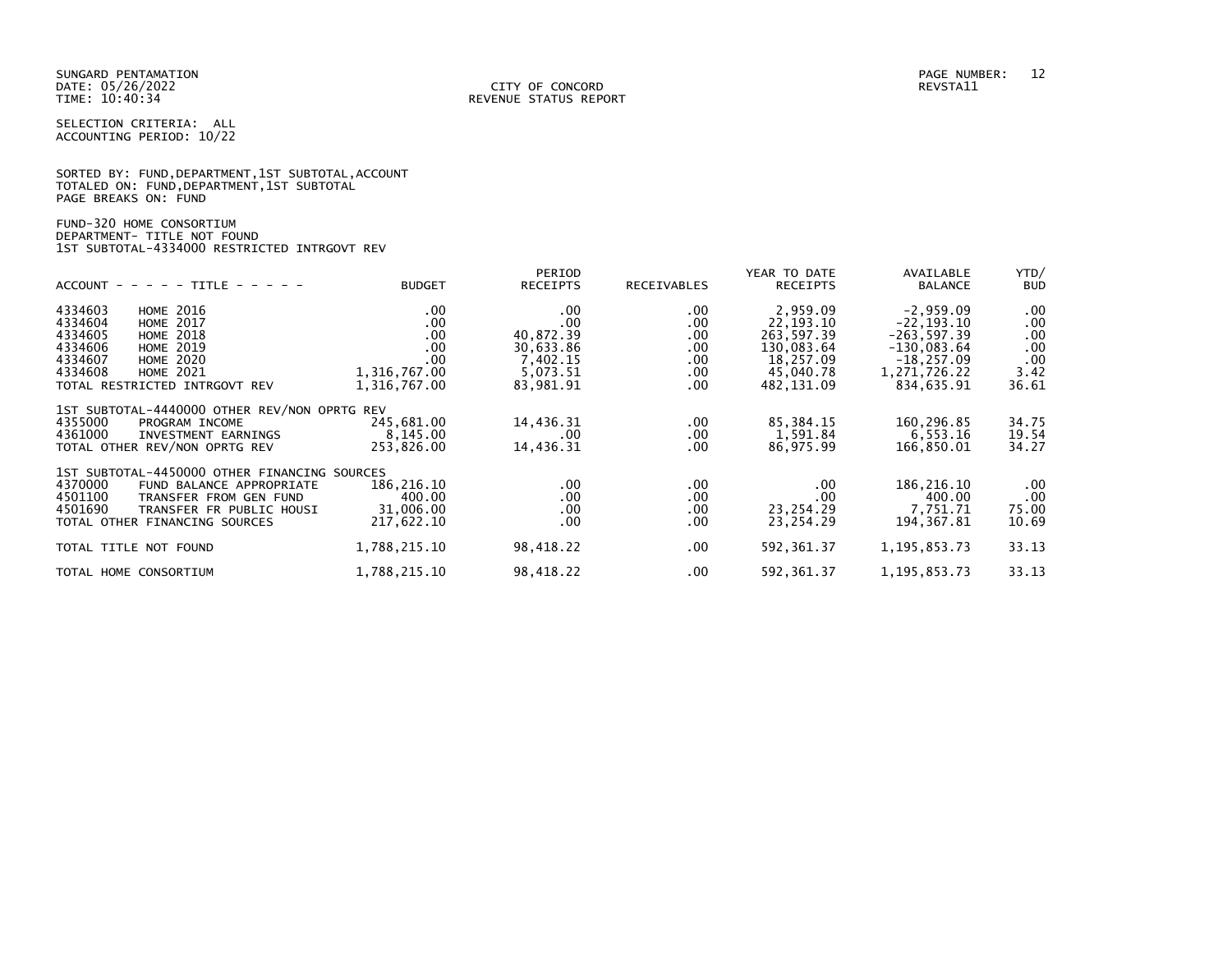|                      | SORTED BY: FUND, DEPARTMENT, 1ST SUBTOTAL, ACCOUNT |  |  |
|----------------------|----------------------------------------------------|--|--|
|                      | TOTALED ON: FUND, DEPARTMENT, 1ST SUBTOTAL         |  |  |
| PAGE BREAKS ON: FUND |                                                    |  |  |

FUND-330 AMERICAN RESCUE PLAN FUND DEPARTMENT- TITLE NOT FOUND 1ST SUBTOTAL-4334000 RESTRICTED INTRGOVT REV

| $ACCOUNT - - - - - TITE - - - - -$                                                                              | <b>BUDGET</b> | PERIOD<br>RECEIPTS | RECEIVABLES | YEAR TO DATE<br>RECEIPTS     | AVAILABLE<br>BALANCE                   | YTD/<br><b>BUD</b>   |
|-----------------------------------------------------------------------------------------------------------------|---------------|--------------------|-------------|------------------------------|----------------------------------------|----------------------|
| 4357300<br>FEDERAL AID<br>TOTAL RESTRICTED INTRGOVT REV                                                         | .00<br>.00    | .00<br>.00         | .00<br>.00  | 8,127,936.00<br>8,127,936.00 | $-8, 127, 936.00$<br>$-8, 127, 936.00$ | $.00 \,$<br>$.00 \,$ |
| 1ST SUBTOTAL-4440000 OTHER REV/NON OPRTG REV<br>4361000<br>INVESTMENT EARNINGS<br>TOTAL OTHER REV/NON OPRTG REV | .00<br>.00    | .00<br>.00         | .00<br>.00  | 17.779.08<br>17.779.08       | $-17.779.08$<br>$-17.779.08$           | $.00 \,$<br>.00      |
| TOTAL TITLE NOT FOUND                                                                                           | .00           | .00                | .00         | 8, 145, 715.08               | $-8.145.715.08$                        | $.00 \cdot$          |
| TOTAL AMERICAN RESCUE PLAN FU                                                                                   | .00           | .00                | .00         | 8,145,715.08                 | $-8, 145, 715.08$                      | $.00 \,$             |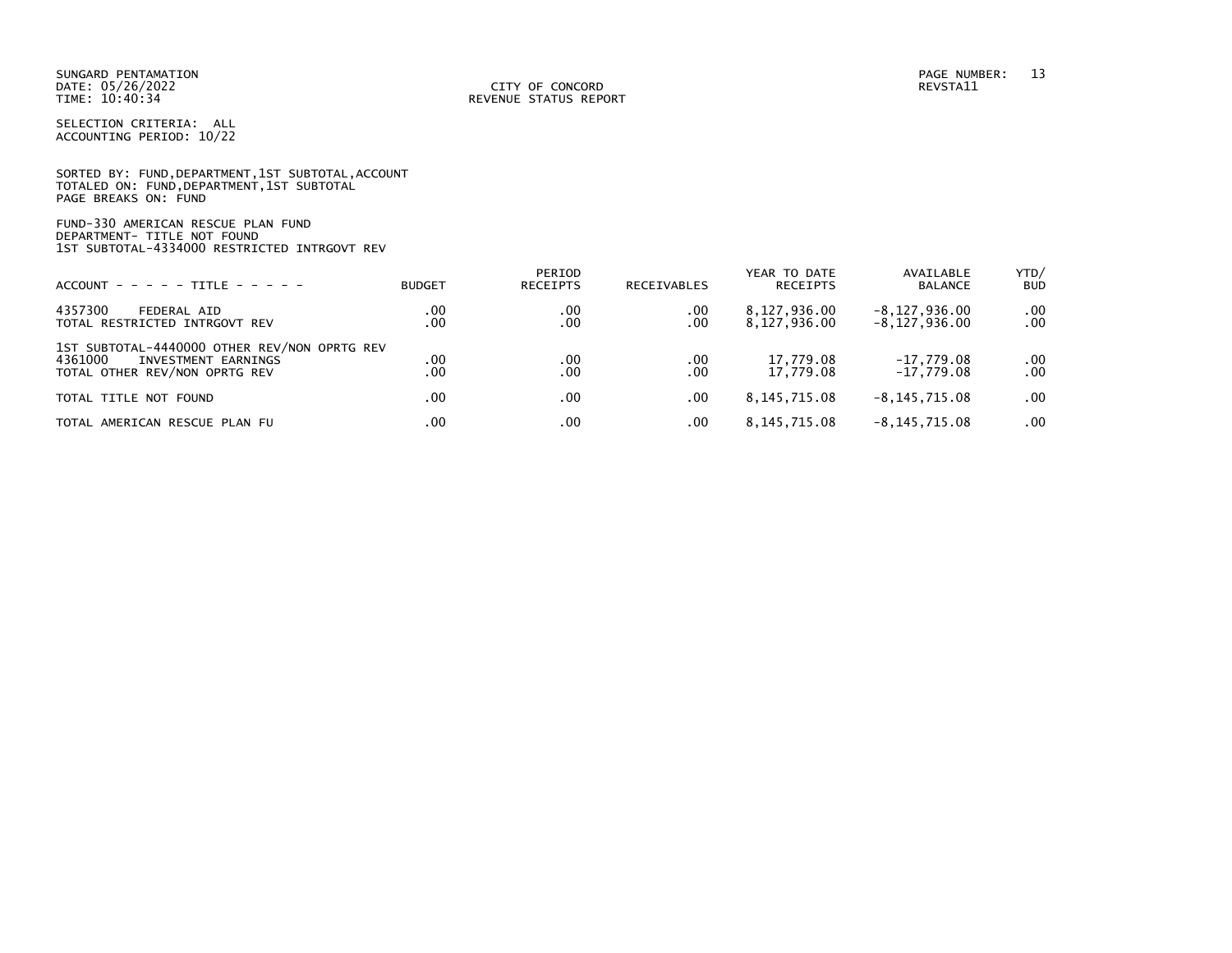|                      | SORTED BY: FUND, DEPARTMENT, 1ST SUBTOTAL, ACCOUNT |  |
|----------------------|----------------------------------------------------|--|
|                      | TOTALED ON: FUND,DEPARTMENT,1ST SUBTOTAL           |  |
| PAGE BREAKS ON: FUND |                                                    |  |

FUND-350 MARKET RATE UNITS FUND DEPARTMENT- TITLE NOT FOUND 1ST SUBTOTAL-4440000 OTHER REV/NON OPRTG REV

| $ACCOUNT - - - - - TITE - - - - -$                                                                                                                          | <b>BUDGET</b>                                 | PERIOD<br><b>RECEIPTS</b>                 | RECEIVABLES              | YEAR TO DATE<br>RECEIPTS                      | AVAILABLE<br><b>BALANCE</b>                    | YTD/<br><b>BUD</b>                |
|-------------------------------------------------------------------------------------------------------------------------------------------------------------|-----------------------------------------------|-------------------------------------------|--------------------------|-----------------------------------------------|------------------------------------------------|-----------------------------------|
| 4361000<br>INVESTMENT EARNINGS<br>TOTAL OTHER REV/NON OPRTG REV                                                                                             | .00<br>.00                                    | .00<br>.00                                | .00<br>.00               | 741.86<br>741.86                              | -741.86<br>$-741.86$                           | .00<br>.00                        |
| 1ST SUBTOTAL-4700000 HOUSING REVENUES<br>4702200<br>OTHER INCOME<br>4702400<br>RENT-HILLTOP<br>4702401<br>RENTAL INCOME-CITY PROP<br>TOTAL HOUSING REVENUES | 100.00<br>33.600.00<br>32.916.00<br>66.616.00 | 44.20<br>2.574.00<br>2,791.00<br>5.409.20 | .00<br>.00<br>.00<br>.00 | 388.37<br>25,740.00<br>25,651.00<br>51.779.37 | $-288.37$<br>7,860.00<br>7.265.00<br>14.836.63 | 388.37<br>76.61<br>77.93<br>77.73 |
| TOTAL TITLE NOT FOUND                                                                                                                                       | 66.616.00                                     | 5.409.20                                  | .00                      | 52,521.23                                     | 14.094.77                                      | 78.84                             |
| TOTAL MARKET<br>RATE UNITS FUND .                                                                                                                           | 66.616.00                                     | 5.409.20                                  | .00                      | 52.521.23                                     | 14.094.77                                      | 78.84                             |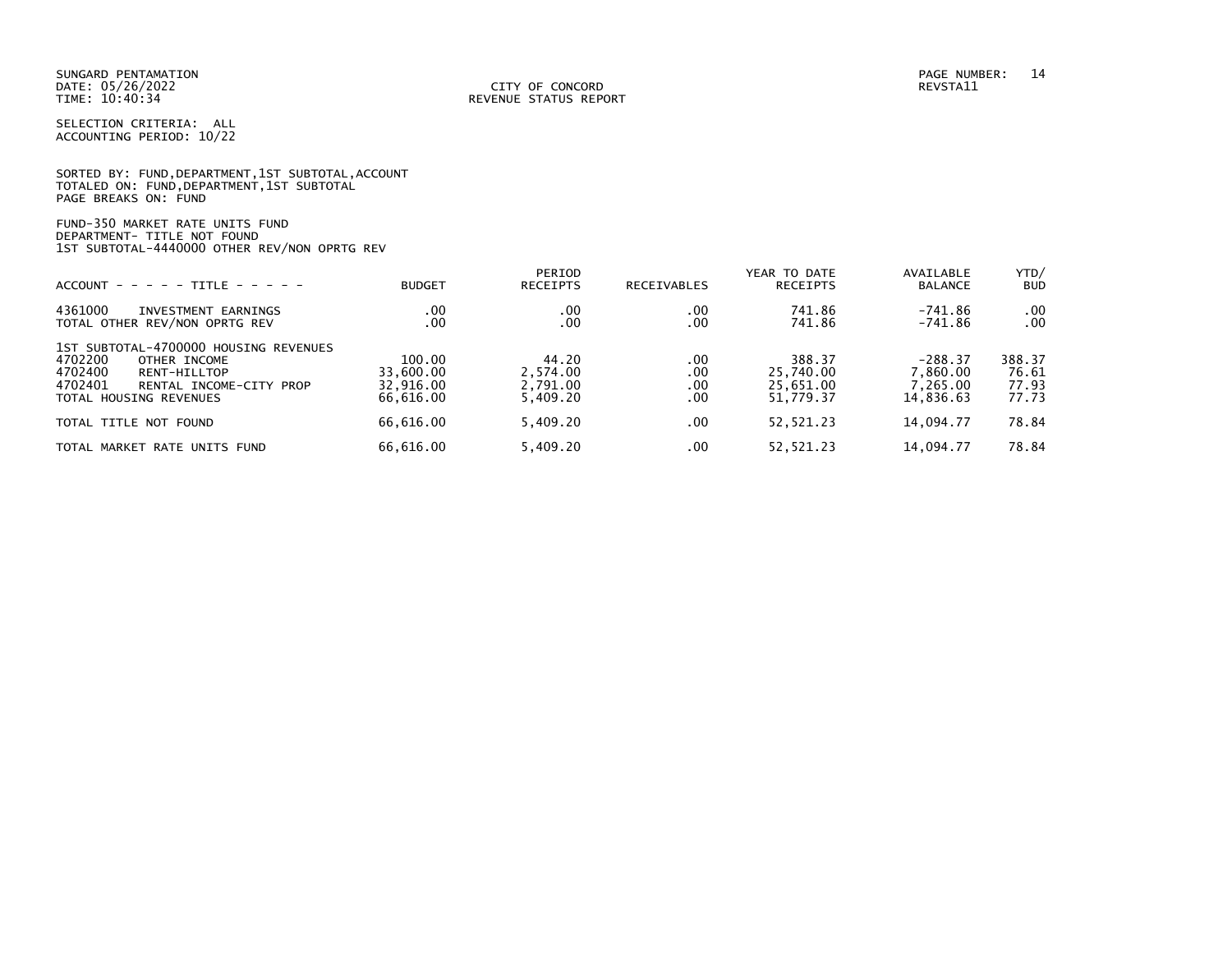PAGE BREAKS ON: FUND

SELECTION CRITERIA: ALL ACCOUNTING PERIOD: 10/22

SORTED BY: FUND,DEPARTMENT,1ST SUBTOTAL,ACCOUNT TOTALED ON: FUND,DEPARTMENT,1ST SUBTOTAL

| FUND-370 AFFORDABLE HOUSING FUND<br>DEPARTMENT- TITLE NOT FOUND<br>1ST SUBTOTAL-4400000 OPERATING REVENUES                                                                         |                                             |                                    |                                      |                                                 |                                                             |                                     |
|------------------------------------------------------------------------------------------------------------------------------------------------------------------------------------|---------------------------------------------|------------------------------------|--------------------------------------|-------------------------------------------------|-------------------------------------------------------------|-------------------------------------|
| TITLE $- - - - -$<br>$ACCOUNT - - - - -$                                                                                                                                           | <b>BUDGET</b>                               | PERIOD<br><b>RECEIPTS</b>          | <b>RECEIVABLES</b>                   | YEAR TO DATE<br><b>RECEIPTS</b>                 | AVAILABLE<br><b>BALANCE</b>                                 | YTD/<br><b>BUD</b>                  |
| 4354000<br>OTHER INCOME<br>TOTAL OPERATING REVENUES                                                                                                                                | $.00 \,$<br>.00                             | .00<br>.00                         | $.00 \,$<br>.00.                     | 282.92<br>282.92                                | $-282.92$<br>$-282.92$                                      | .00<br>.00                          |
| 1ST SUBTOTAL-4440000 OTHER REV/NON OPRTG REV<br>4350400<br>RENTAL INCOME<br>4351500<br>AFFORDBLE HOUSNG PROCEED<br>4361000<br>INVESTMENT EARNINGS<br>TOTAL OTHER REV/NON OPRTG REV | 460.00<br>.00<br>2,150.00<br>2,610.00       | 2,005.00<br>.00<br>.00<br>2,005.00 | .00.<br>$.00 \,$<br>$.00 \,$<br>.00. | 11,865.00<br>29,582.00<br>5,721.10<br>47,168.10 | $-11,405.00$<br>$-29,582.00$<br>$-3,571.10$<br>$-44,558.10$ | 2579.35<br>.00<br>266.10<br>1807.21 |
| 1ST SUBTOTAL-4450000 OTHER FINANCING SOURCES<br>4370000<br>FUND BALANCE APPROPRIATE<br>4501100<br>TRANSFER FROM GEN FUND<br>TOTAL OTHER FINANCING SOURCES                          | 188, 115.61<br>1,414,018.00<br>1,602,133.61 | .00<br>.00<br>.00                  | .00.<br>.00<br>.00                   | $.00 \,$<br>1,414,018.00<br>1,414,018.00        | 188, 115.61<br>$.00 \cdot$<br>188, 115.61                   | .00<br>100.00<br>88.26              |
| TOTAL TITLE NOT FOUND                                                                                                                                                              | 1,604,743.61                                | 2,005.00                           | $.00 \,$                             | 1,461,469.02                                    | 143,274.59                                                  | 91.07                               |
| TOTAL AFFORDABLE HOUSING FUND                                                                                                                                                      | 1,604,743.61                                | 2,005.00                           | .00.                                 | 1,461,469.02                                    | 143, 274.59                                                 | 91.07                               |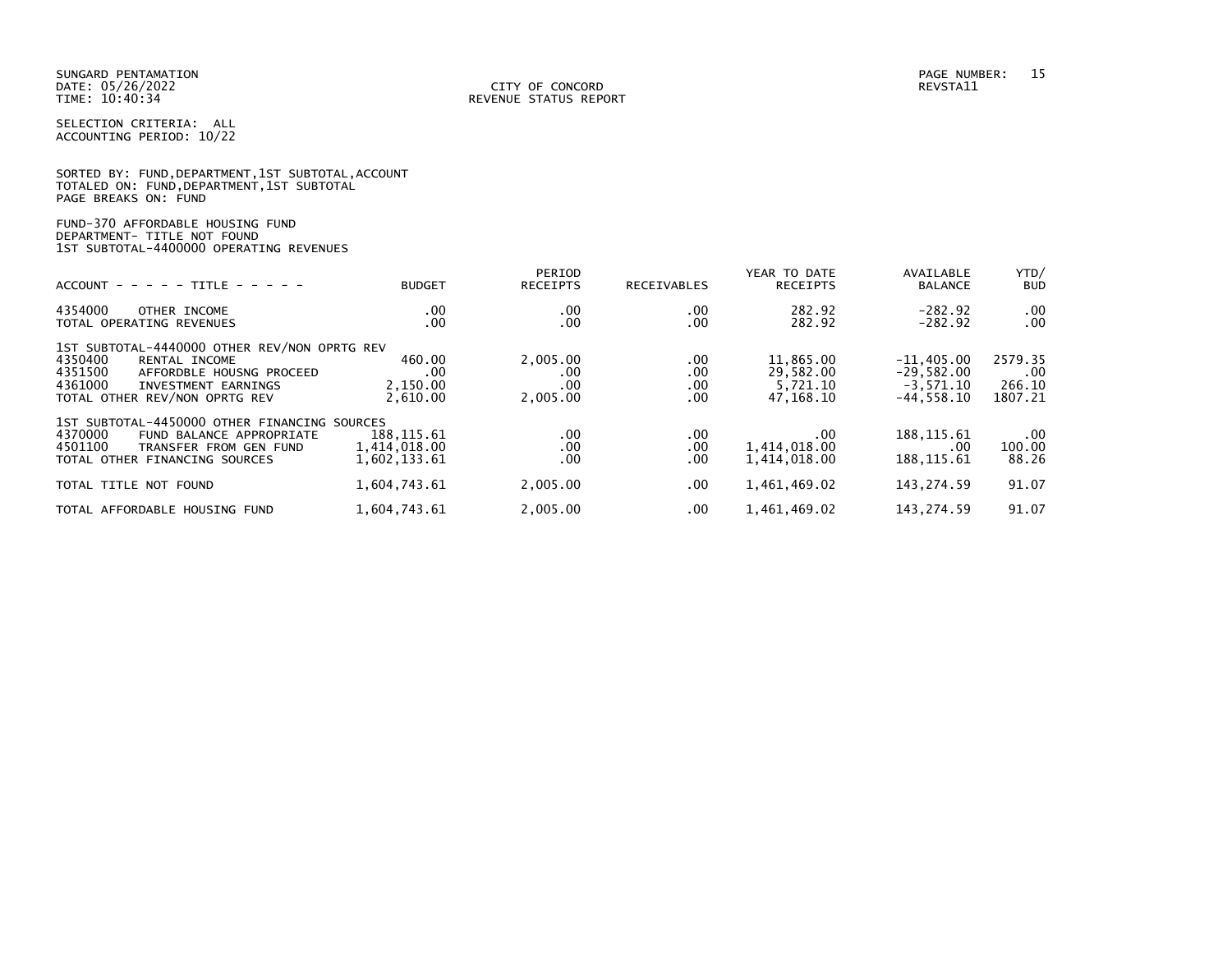|                      |  |  | SORTED BY: FUND, DEPARTMENT, 1ST SUBTOTAL, ACCOUNT |  |
|----------------------|--|--|----------------------------------------------------|--|
|                      |  |  | TOTALED ON: FUND,DEPARTMENT,1ST SUBTOTAL           |  |
| PAGE BREAKS ON: FUND |  |  |                                                    |  |

# FUND-420 PARKS AND REC PROJECT DEPARTMENT- TITLE NOT FOUND 1ST SUBTOTAL-4334000 RESTRICTED INTRGOVT REV

|                                              |                 | PERIOD          |             | YEAR TO DATE    | AVAILABLE      | YTD/       |
|----------------------------------------------|-----------------|-----------------|-------------|-----------------|----------------|------------|
| $ACCOUNT - - - - TITLE - - - - -$            | <b>BUDGET</b>   | <b>RECEIPTS</b> | RECEIVABLES | <b>RECEIPTS</b> | <b>BALANCE</b> | <b>BUD</b> |
| 4603000<br><b>GRANT PROCEEDS</b>             | 928,960.00      | .00             | .00         | 30,000.00       | 898,960.00     | 3.23       |
| TOTAL RESTRICTED INTRGOVT REV                | 928,960.00      | .00             | .00         | 30,000.00       | 898,960.00     | 3.23       |
| 1ST SUBTOTAL-4440000 OTHER REV/NON OPRTG REV |                 |                 |             |                 |                |            |
| 4361000<br>INVESTMENT EARNINGS               | .00.            | $.00 \,$        | .00         | 15,346.11       | $-15, 346.11$  | $.00 \,$   |
| TOTAL OTHER REV/NON OPRTG REV                | $.00 \,$        | .00             | .00         | 15,346.11       | $-15, 346.11$  | .00        |
| 1ST SUBTOTAL-4450000 OTHER FINANCING SOURCES |                 |                 |             |                 |                |            |
| 4370000<br>FUND BALANCE APPROPRIATE          | 501.265.28      | .00             | .00         | .00             | 501, 265.28    | $.00 \,$   |
| 4501100<br>TRANSFER FROM GEN FUND            | $-57.242.00$    | .00             | .00         | $-57, 242.12$   | . 12           | 100.00     |
| 4501280<br>TRANSFER FR P&R RESERVE           | 2, 115, 107.00  | 119, 112.00     | .00         | 2,115,107.00    | .00            | 100.00     |
| 4501285<br>TRANSFER FM GEN CAP RESR          | 2,899,504.00    | .00             | .00         | 2,899,504.09    | $-0.09$        | 100.00     |
| TOTAL OTHER FINANCING SOURCES                | 5,458,634.28    | 119, 112.00     | .00         | 4.957.368.97    | 501, 265.31    | 90.82      |
| TOTAL TITLE NOT FOUND                        | 6, 387, 594. 28 | 119, 112.00     | .00         | 5,002,715.08    | 1,384,879.20   | 78.32      |
| TOTAL PARKS AND REC PROJECT                  | 6, 387, 594. 28 | 119.112.00      | .00         | 5.002.715.08    | 1,384,879.20   | 78.32      |
|                                              |                 |                 |             |                 |                |            |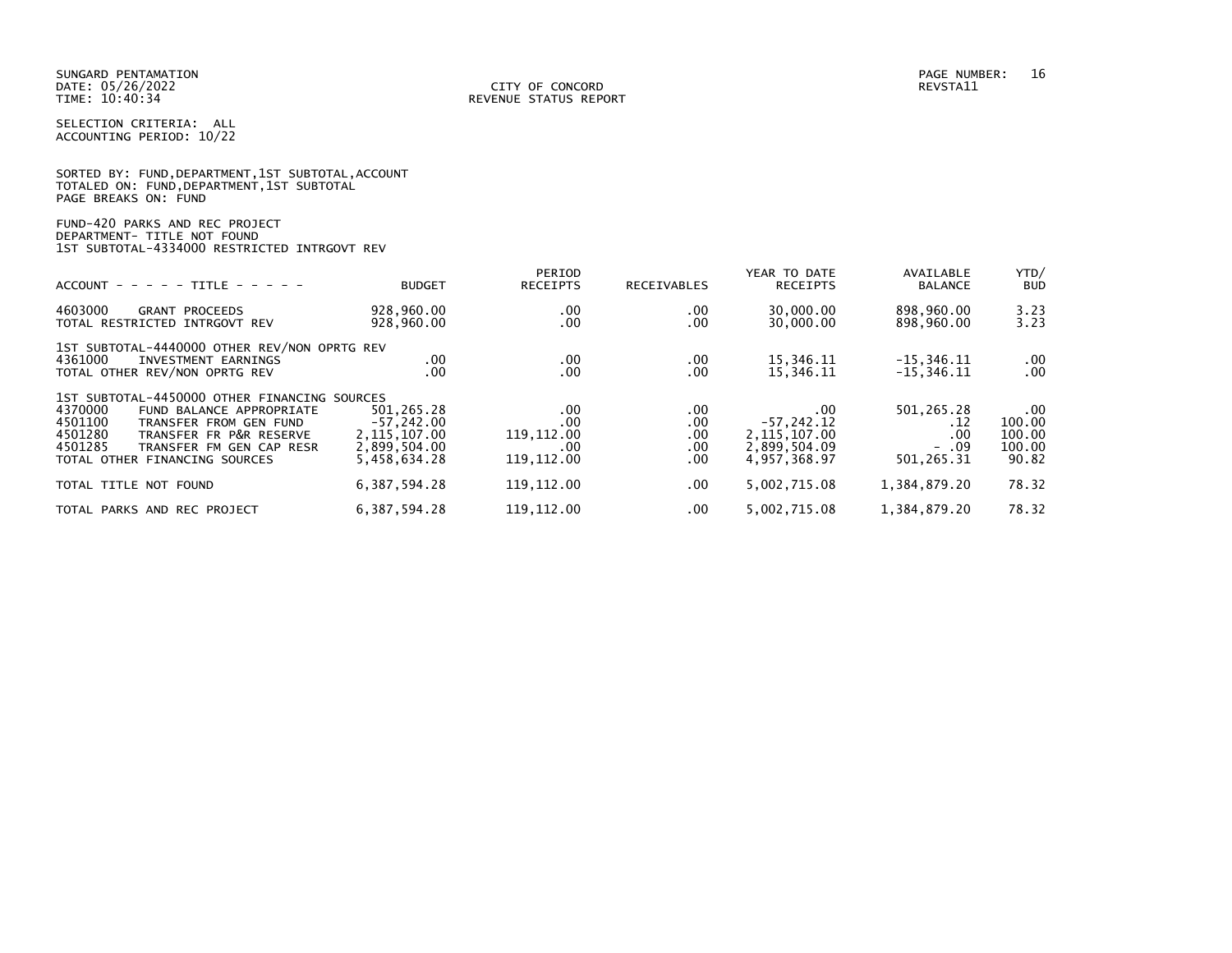|                      |  |  | SORTED BY: FUND, DEPARTMENT, 1ST SUBTOTAL, ACCOUNT |  |
|----------------------|--|--|----------------------------------------------------|--|
|                      |  |  | TOTALED ON: FUND,DEPARTMENT,1ST SUBTOTAL           |  |
| PAGE BREAKS ON: FUND |  |  |                                                    |  |

# FUND-421 WASTEWATER PROJECTS DEPARTMENT- TITLE NOT FOUND 1ST SUBTOTAL-4334000 RESTRICTED INTRGOVT REV

| $ACCOUNT - - - - - TITLE - - - - -$                                                                                                                                                     | <b>BUDGET</b>                                                 | PERIOD<br><b>RECEIPTS</b>                     | RECEIVABLES                      | YEAR TO DATE<br><b>RECEIPTS</b>             | AVAILABLE<br><b>BALANCE</b>                                | YTD/<br><b>BUD</b>                  |
|-----------------------------------------------------------------------------------------------------------------------------------------------------------------------------------------|---------------------------------------------------------------|-----------------------------------------------|----------------------------------|---------------------------------------------|------------------------------------------------------------|-------------------------------------|
| 4337200<br><b>CABARRUS COUNTY</b><br>TOTAL RESTRICTED INTRGOVT REV                                                                                                                      | $.00 \,$<br>.00                                               | $.00 \,$<br>.00                               | .00.<br>.00.                     | 100,000.00<br>100,000.00                    | $-100,000.00$<br>$-100.000.00$                             | $.00 \,$<br>$.00 \,$                |
| 1ST SUBTOTAL-4400000 OPERATING REVENUES<br>4402150<br>SYSTEM DEVELOPMENT FEES<br>TOTAL OPERATING REVENUES                                                                               | $.00 \,$<br>.00                                               | 64,182.00<br>64,182.00                        | $.00 \,$<br>.00.                 | 1,341,057.00<br>1,341,057.00                | $-1,341,057.00$<br>$-1, 341, 057.00$                       | $.00 \,$<br>$.00 \,$                |
| 1ST SUBTOTAL-4440000 OTHER REV/NON OPRTG REV<br>4361000<br>INVESTMENT EARNINGS<br>TOTAL OTHER REV/NON OPRTG REV                                                                         | .00<br>.00                                                    | $.00 \,$<br>$.00 \times$                      | .00<br>.00                       | 22,382.99<br>22,382.99                      | $-22, 382.99$<br>$-22.382.99$                              | $.00 \,$<br>$.00 \,$                |
| 1ST SUBTOTAL-4450000 OTHER FINANCING SOURCES<br>4406000<br>RETAINED EARNINGS APPR<br>4501640<br>TRANSFER FROM SEWER<br>4601000<br><b>BOND PROCEEDS</b><br>TOTAL OTHER FINANCING SOURCES | 1,031,758.12<br>1,366,000.00<br>$-1,783,000.00$<br>614.758.12 | .00.<br>$-234,000.00$<br>.00<br>$-234,000.00$ | .00.<br>.00.<br>.00.<br>$.00 \,$ | .00.<br>1,366,000.00<br>.00<br>1,366,000.00 | 1,031,758.12<br>$.00 \,$<br>$-1,783,000.00$<br>-751.241.88 | $.00 \,$<br>100.00<br>.00<br>222.20 |
| TOTAL TITLE NOT FOUND                                                                                                                                                                   | 614,758.12                                                    | $-169, 818.00$                                | .00.                             | 2,829,439.99                                | $-2, 214, 681.87$                                          | 460.25                              |
| TOTAL WASTEWATER PROJECTS                                                                                                                                                               | 614,758.12                                                    | $-169, 818.00$                                | .00.                             | 2,829,439.99                                | $-2, 214, 681.87$                                          | 460.25                              |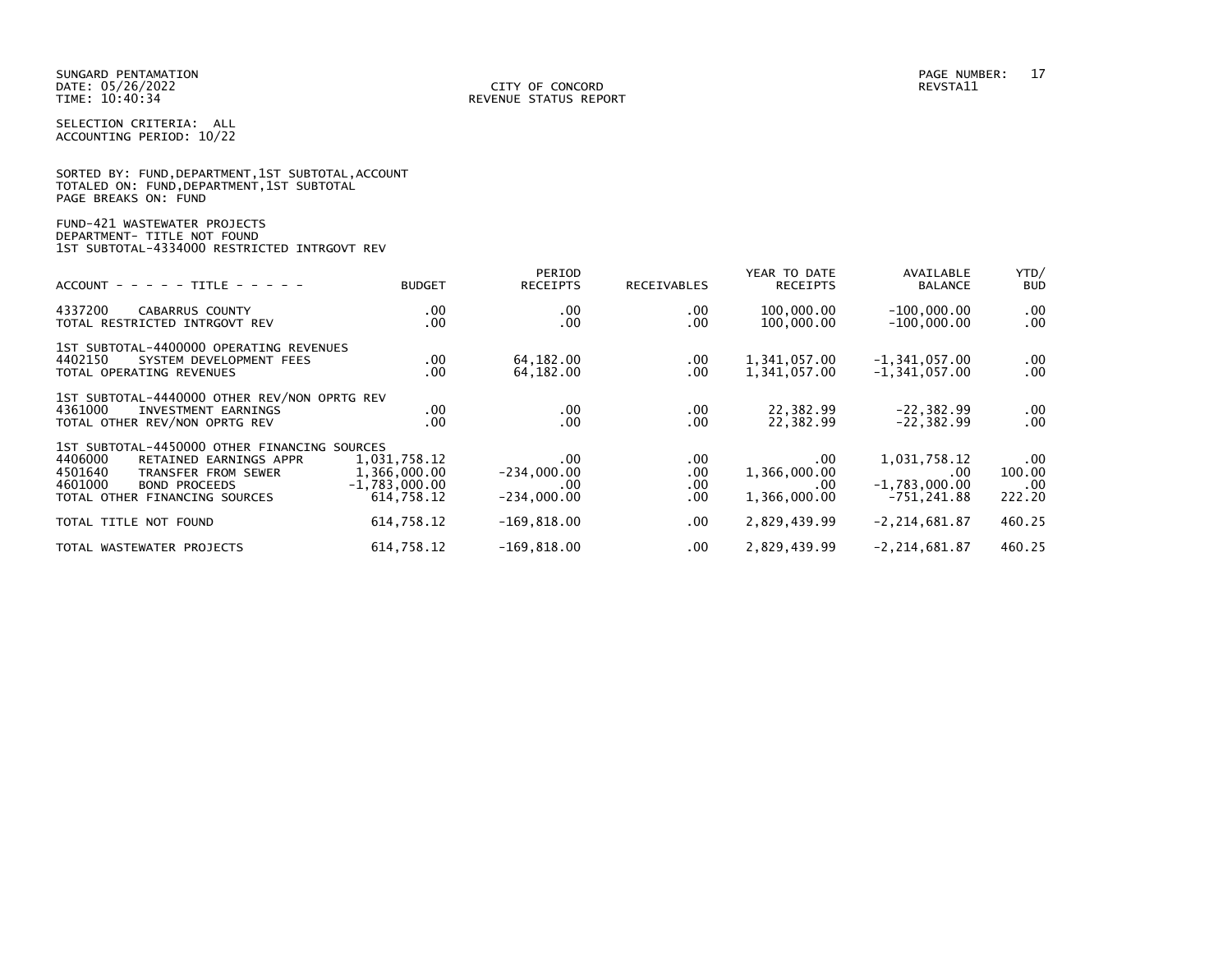|                      |  |  | SORTED BY: FUND, DEPARTMENT, 1ST SUBTOTAL, ACCOUNT |  |
|----------------------|--|--|----------------------------------------------------|--|
|                      |  |  | TOTALED ON: FUND,DEPARTMENT,1ST SUBTOTAL           |  |
| PAGE BREAKS ON: FUND |  |  |                                                    |  |

# FUND-423 TRANSPORTATION PROJECTS DEPARTMENT- TITLE NOT FOUND 1ST SUBTOTAL-4334000 RESTRICTED INTRGOVT REV

| $ACCOUNT - - - - - TITLE - - - - -$                                                                                                                       | <b>BUDGET</b>                                    | PERIOD<br><b>RECEIPTS</b>                | <b>RECEIVABLES</b>          | YEAR TO DATE<br><b>RECEIPTS</b>                    | AVAILABLE<br><b>BALANCE</b>                   | YTD/<br><b>BUD</b>          |
|-----------------------------------------------------------------------------------------------------------------------------------------------------------|--------------------------------------------------|------------------------------------------|-----------------------------|----------------------------------------------------|-----------------------------------------------|-----------------------------|
| 4338600<br>CMAQ GRANT<br>4603000<br><b>GRANT PROCEEDS</b><br>TOTAL RESTRICTED INTRGOVT REV                                                                | $-1,829,473.00$<br>343,000.00<br>$-1,486,473.00$ | $.00 \,$<br>$.00 \,$<br>$.00 \,$         | $.00 \,$<br>.00<br>$.00 \,$ | $-1,228,689.08$<br>$.00 \times$<br>$-1,228,689.08$ | $-600, 783.92$<br>343,000.00<br>$-257,783.92$ | 67.16<br>$.00 \,$<br>82.66  |
| 1ST SUBTOTAL-4334050 LICENSE/PERMITS/FEES<br>4324250<br>VEHICLE LICENSE-ADDL \$5<br>TOTAL LICENSE/PERMITS/FEES                                            | 267,822.00<br>267,822.00                         | 40,273.20<br>40,273.20                   | $.00 \,$<br>.00             | 193,214.01<br>193,214.01                           | 74,607.99<br>74,607.99                        | 72.14<br>72.14              |
| 1ST SUBTOTAL-4400000 OPERATING REVENUES<br>4402750<br>NCDOT<br>SHARE<br>TOTAL OPERATING REVENUES                                                          | 600,215.00<br>600,215.00                         | $.00 \cdot$<br>$.00 \,$                  | $.00 \,$<br>.00             | $-288,626.47$<br>$-288,626.47$                     | 888,841.47<br>888,841.47                      | -48.09<br>$-48.09$          |
| 1ST SUBTOTAL-4440000 OTHER REV/NON OPRTG REV<br>4361000<br>INVESTMENT EARNINGS<br>TOTAL OTHER REV/NON OPRTG REV                                           | 740,090.00<br>740,090.00                         | $.00 \cdot$<br>$.00 \,$                  | $.00 \,$<br>.00             | $-3,697.81$<br>$-3,697.81$                         | 743,787.81<br>743,787.81                      | $- .50$<br>$- .50$          |
| 1ST SUBTOTAL-4450000 OTHER FINANCING SOURCES<br>4370000<br>FUND BALANCE APPROPRIATE<br>4501100<br>TRANSFER FROM GEN FUND<br>TOTAL OTHER FINANCING SOURCES | 8,300,613.50<br>1,618,491.00<br>9,919,104.50     | $.00 \,$<br>$-22,708.00$<br>$-22,708.00$ | $.00 \,$<br>.00<br>$.00 \,$ | $.00 \,$<br>1,618,490.86<br>1,618,490.86           | 8,300,613.50<br>. 14<br>8,300,613.64          | $.00 \,$<br>100.00<br>16.32 |
| TOTAL TITLE NOT FOUND                                                                                                                                     | 10,040,758.50                                    | 17,565.20                                | $.00 \,$                    | 290,691.51                                         | 9,750,066.99                                  | 2.90                        |
| TOTAL TRANSPORTATION PROJECTS                                                                                                                             | 10,040,758.50                                    | 17,565.20                                | $.00 \,$                    | 290,691.51                                         | 9,750,066.99                                  | 2.90                        |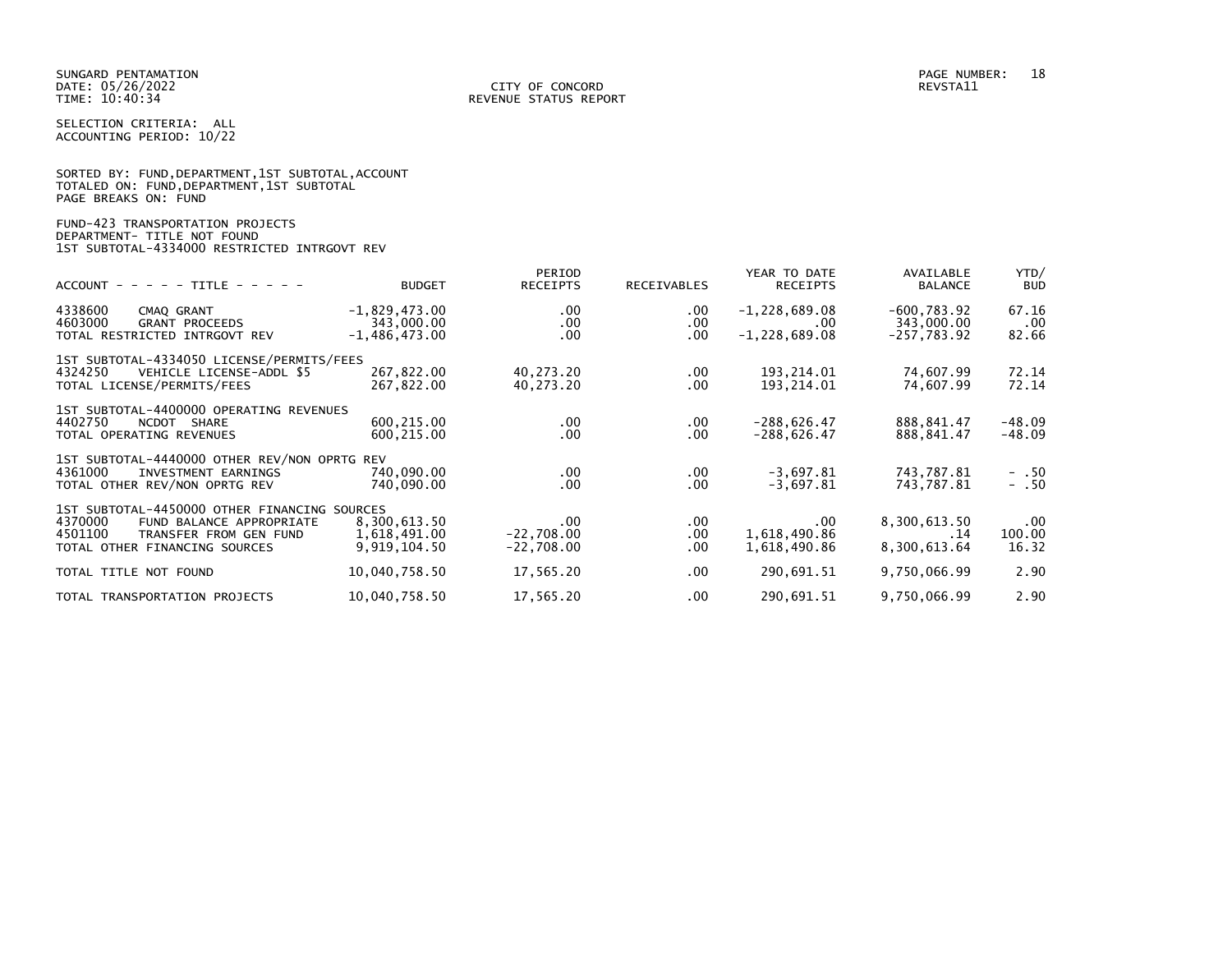|                      |  |  | SORTED BY: FUND, DEPARTMENT, 1ST SUBTOTAL, ACCOUNT |  |
|----------------------|--|--|----------------------------------------------------|--|
|                      |  |  | TOTALED ON: FUND, DEPARTMENT, 1ST SUBTOTAL         |  |
| PAGE BREAKS ON: FUND |  |  |                                                    |  |

FUND-426 FIRE STATION PROJECTS DEPARTMENT- TITLE NOT FOUND 1ST SUBTOTAL-4440000 OTHER REV/NON OPRTG REV

| $ACCOUNT - - - - - TITE - - - - -$                                                                                                                        | <b>BUDGET</b>                                 | PERIOD<br><b>RECEIPTS</b> | RECEIVABLES       | YEAR TO DATE<br><b>RECEIPTS</b>       | AVAILABLE<br><b>BALANCE</b>             | YTD/<br><b>BUD</b>       |
|-----------------------------------------------------------------------------------------------------------------------------------------------------------|-----------------------------------------------|---------------------------|-------------------|---------------------------------------|-----------------------------------------|--------------------------|
| 4361000<br>INVESTMENT EARNINGS<br>4361001<br>INTEREST ON LOAN PROCEED<br>TOTAL OTHER REV/NON OPRTG REV                                                    | .00<br>.00<br>.00                             | .00<br>18.02<br>18.02     | .00<br>.00<br>.00 | 2,629.51<br>314.08<br>2,943.59        | $-2,629.51$<br>$-314.08$<br>$-2,943.59$ | .00<br>.00<br>.00        |
| 1ST SUBTOTAL-4450000 OTHER FINANCING SOURCES<br>4370000<br>FUND BALANCE APPROPRIATE<br>4501100<br>TRANSFER FROM GEN FUND<br>TOTAL OTHER FINANCING SOURCES | 5,047,070.93<br>$-300.000.00$<br>4,747,070.93 | .00<br>.00<br>.00         | .00<br>.00<br>.00 | .00<br>$-300,000.00$<br>$-300,000,00$ | 5,047,070.93<br>.00<br>5,047,070.93     | .00<br>100.00<br>$-6.32$ |
| TOTAL TITLE NOT FOUND                                                                                                                                     | 4,747,070.93                                  | 18.02                     | .00               | $-297.056.41$                         | 5,044,127.34                            | $-6.26$                  |
| TOTAL FIRE STATION PROJECTS                                                                                                                               | 4,747,070.93                                  | 18.02                     | .00               | $-297.056.41$                         | 5,044,127.34                            | $-6.26$                  |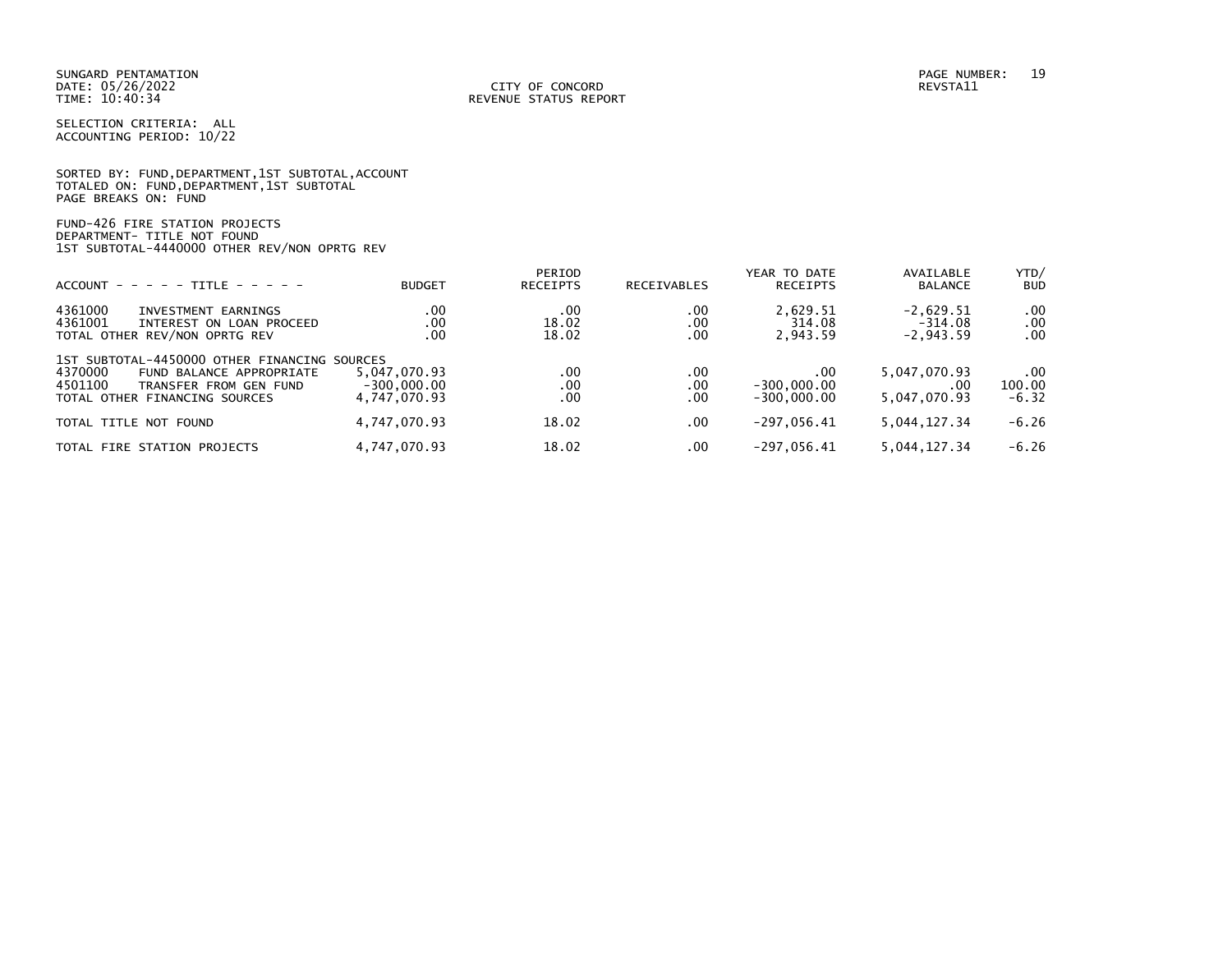|                      |  |  | SORTED BY: FUND, DEPARTMENT, 1ST SUBTOTAL, ACCOUNT |  |
|----------------------|--|--|----------------------------------------------------|--|
|                      |  |  | TOTALED ON: FUND, DEPARTMENT, 1ST SUBTOTAL         |  |
| PAGE BREAKS ON: FUND |  |  |                                                    |  |

FUND-429 WATER PROJECTS DEPARTMENT- TITLE NOT FOUND 1ST SUBTOTAL-4400000 OPERATING REVENUES

| $ACCOUNT - - - - + TITE - - - - -$                                                                                                                                                        | <b>BUDGET</b>                                                     | PERIOD<br><b>RECEIPTS</b>                    | <b>RECEIVABLES</b>        | YEAR TO DATE<br><b>RECEIPTS</b>                    | AVAILABLE<br><b>BALANCE</b>                                | YTD/<br><b>BUD</b>                          |
|-------------------------------------------------------------------------------------------------------------------------------------------------------------------------------------------|-------------------------------------------------------------------|----------------------------------------------|---------------------------|----------------------------------------------------|------------------------------------------------------------|---------------------------------------------|
| 4402150<br>SYSTEM DEVELOPMENT FEES<br>TOTAL OPERATING REVENUES                                                                                                                            | $-2, 512, 000.00$<br>$-2, 512, 000.00$                            | 73,195.00<br>73.195.00                       | .00.<br>.00               | $-734, 484.00$<br>$-734, 484.00$                   | $-1,777,516.00$<br>$-1,777,516.00$                         | 29.24<br>29.24                              |
| 1ST SUBTOTAL-4440000 OTHER REV/NON OPRTG REV<br>4361000<br>INVESTMENT EARNINGS<br>TOTAL OTHER REV/NON OPRTG REV                                                                           | .00<br>.00                                                        | .00<br>.00                                   | $.00 \,$<br>.00           | 51, 184.07<br>51, 184.07                           | $-51.184.07$<br>$-51.184.07$                               | $\begin{array}{c} 0.00 \\ -0.0 \end{array}$ |
| 1ST SUBTOTAL-4450000 OTHER FINANCING SOURCES<br>4370000<br>FUND BALANCE APPROPRIATE<br>4501620<br>TRANSFER FROM WATER<br>4601000<br><b>BOND PROCEEDS</b><br>TOTAL OTHER FINANCING SOURCES | 1,939,005.12<br>$-1.502.902.00$<br>16,447,250.00<br>16.883.353.12 | .00<br>$-878,000,00$<br>.00<br>$-878,000,00$ | .00.<br>.00<br>.00<br>.00 | .00<br>$-1.502.901.32$<br>.00<br>$-1, 502, 901.32$ | 1.939.005.12<br>- .68<br>16,447,250.00<br>18, 386, 254, 44 | .00<br>100.00<br>.00<br>$-8.90$             |
| TOTAL TITLE NOT FOUND                                                                                                                                                                     | 14, 371, 353. 12                                                  | $-804.805.00$                                | $.00 \,$                  | $-2,186,201.25$                                    | 16, 557, 554.37                                            | $-15.21$                                    |
| TOTAL WATER PROJECTS                                                                                                                                                                      | 14, 371, 353. 12                                                  | $-804, 805.00$                               | .00                       | $-2, 186, 201.25$                                  | 16, 557, 554.37                                            | $-15.21$                                    |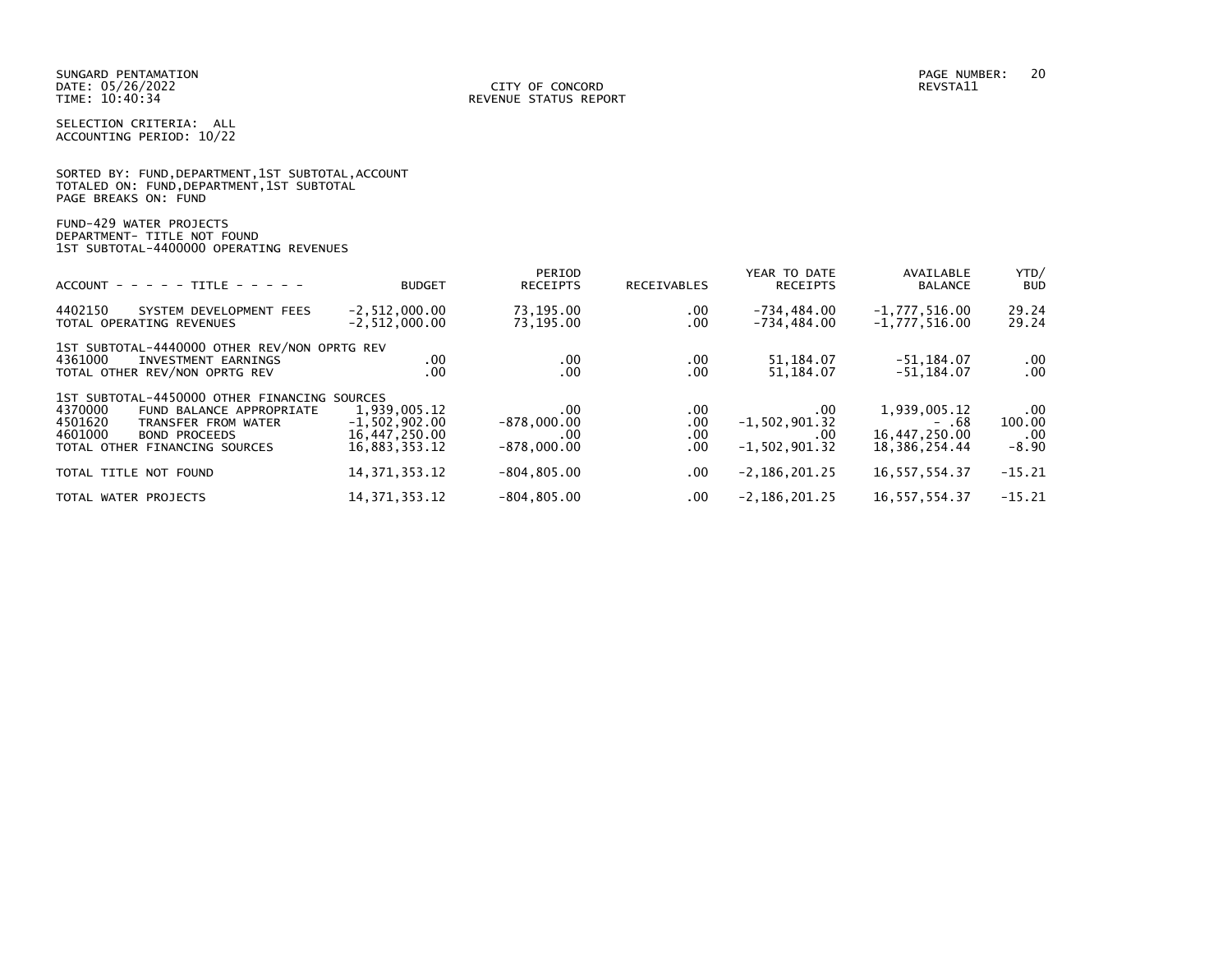SORTED BY: FUND, DEPARTMENT, 1ST SUBTOTAL, ACCOUNT

| . <b>.</b><br>______                                                                                    | ------ | PERIOD<br>-------- | ----------- | YEAR TO DATE<br>-------- | AVAILABLE<br>_ _ _ | YTD/<br>---- |
|---------------------------------------------------------------------------------------------------------|--------|--------------------|-------------|--------------------------|--------------------|--------------|
| FUND-430 GF CAPT PROJECT FUND<br>DEPARTMENT- TITLE NOT FOUND<br>1ST SUBTOTAL-4400000 OPERATING REVENUES |        |                    |             |                          |                    |              |
| TOTALED ON: FUND, DEPARTMENT, 1ST SUBTOTAL<br>PAGE BREAKS ON: FUND                                      |        |                    |             |                          |                    |              |

| $ACCOUNT$ - - - - TITLE - - - -                                                                                                                                                                                                                                                                                                                                                                                        | <b>BUDGET</b>                                                                                                                                              | <b>RECEIPTS</b>                                                                                                             | <b>RECEIVABLES</b>                                                                                              | <b>RECEIPTS</b>                                                                                                                                | <b>BALANCE</b>                                                                                           | <b>BUD</b>                                                                                          |
|------------------------------------------------------------------------------------------------------------------------------------------------------------------------------------------------------------------------------------------------------------------------------------------------------------------------------------------------------------------------------------------------------------------------|------------------------------------------------------------------------------------------------------------------------------------------------------------|-----------------------------------------------------------------------------------------------------------------------------|-----------------------------------------------------------------------------------------------------------------|------------------------------------------------------------------------------------------------------------------------------------------------|----------------------------------------------------------------------------------------------------------|-----------------------------------------------------------------------------------------------------|
| 4354000<br>OTHER INCOME<br>TOTAL OPERATING REVENUES                                                                                                                                                                                                                                                                                                                                                                    | $-326, 281.00$<br>-326,281.00                                                                                                                              | $.00 \,$<br>.00                                                                                                             | $.00 \,$<br>$.00 \,$                                                                                            | $-326, 281.00$<br>$-326, 281.00$                                                                                                               | $.00 \,$<br>$.00 \,$                                                                                     | 100.00<br>100.00                                                                                    |
| 1ST SUBTOTAL-4440000 OTHER REV/NON OPRTG REV<br>4351000<br>SALE OF FIXED ASSETS<br>4361000<br>INVESTMENT EARNINGS<br>TOTAL OTHER REV/NON OPRTG REV                                                                                                                                                                                                                                                                     | $-129,753.00$<br>.00<br>$-129,753.00$                                                                                                                      | $.00 \,$<br>$.00 \,$<br>$.00 \,$                                                                                            | $.00 \,$<br>$.00 \,$<br>$.00 \,$                                                                                | $-129,752.95$<br>24,537.54<br>$-105, 215.41$                                                                                                   | $-0.05$<br>$-24, 537.54$<br>$-24, 537.59$                                                                | 100.00<br>$.00 \,$<br>81.09                                                                         |
| 1ST SUBTOTAL-4450000 OTHER FINANCING SOURCES<br>4370000<br>FUND BALANCE APPROPRIATE<br>4501100<br>TRANSFER FROM GEN FUND<br>4501282<br>TRANSFER FM UTIL CAP RES<br>4501285<br>TRANSFER FM GEN CAP RESR<br>4501600<br>TRANSFER FR STORMWATER<br>4501610<br>TRANSFER FROM ELECTRIC<br>4501620<br>TRANSFER FROM WATER<br>4501640<br>TRANSFER FROM SEWER<br>4602000<br>FINANCING PROCEEDS<br>TOTAL OTHER FINANCING SOURCES | 333,765.33<br>$-494, 345.00$<br>1,167,776.00<br>4,911,248.00<br>902,446.00<br>1,410,980.00<br>2,618,896.00<br>471,350.00<br>810,100.00<br>12, 132, 216, 33 | $.00 \,$<br>22,708.00<br>$.00 \,$<br>.00.<br>436,000.00<br>1,108,220.00<br>878,000.00<br>234,000.00<br>.00.<br>2,678,928.00 | $.00 \,$<br>$.00 \,$<br>$.00 \,$<br>$.00 \,$<br>$.00 \,$<br>$.00 \,$<br>$.00 \,$<br>$.00 \,$<br>.00<br>$.00 \,$ | $.00 \,$<br>$-494, 344.85$<br>1,167,776.00<br>4,911,248.00<br>902,446.00<br>1,410,980.00<br>2,618,896.00<br>471,350.00<br>.00<br>10,988,351.15 | 333,765.33<br>$- .15$<br>.00.<br>.00<br>.00.<br>.00.<br>$.00 \,$<br>.00<br>810,100.00<br>1, 143, 865. 18 | $.00 \,$<br>100.00<br>100.00<br>100.00<br>100.00<br>100.00<br>100.00<br>100.00<br>$.00 \,$<br>90.57 |
| TOTAL TITLE NOT FOUND                                                                                                                                                                                                                                                                                                                                                                                                  | 11,676,182.33                                                                                                                                              | 2,678,928.00                                                                                                                | $.00 \,$                                                                                                        | 10,556,854.74                                                                                                                                  | 1, 119, 327.59                                                                                           | 90.41                                                                                               |
| TOTAL GF CAPT PROJECT FUND                                                                                                                                                                                                                                                                                                                                                                                             | 11,676,182.33                                                                                                                                              | 2,678,928.00                                                                                                                | $.00 \,$                                                                                                        | 10,556,854.74                                                                                                                                  | 1, 119, 327.59                                                                                           | 90.41                                                                                               |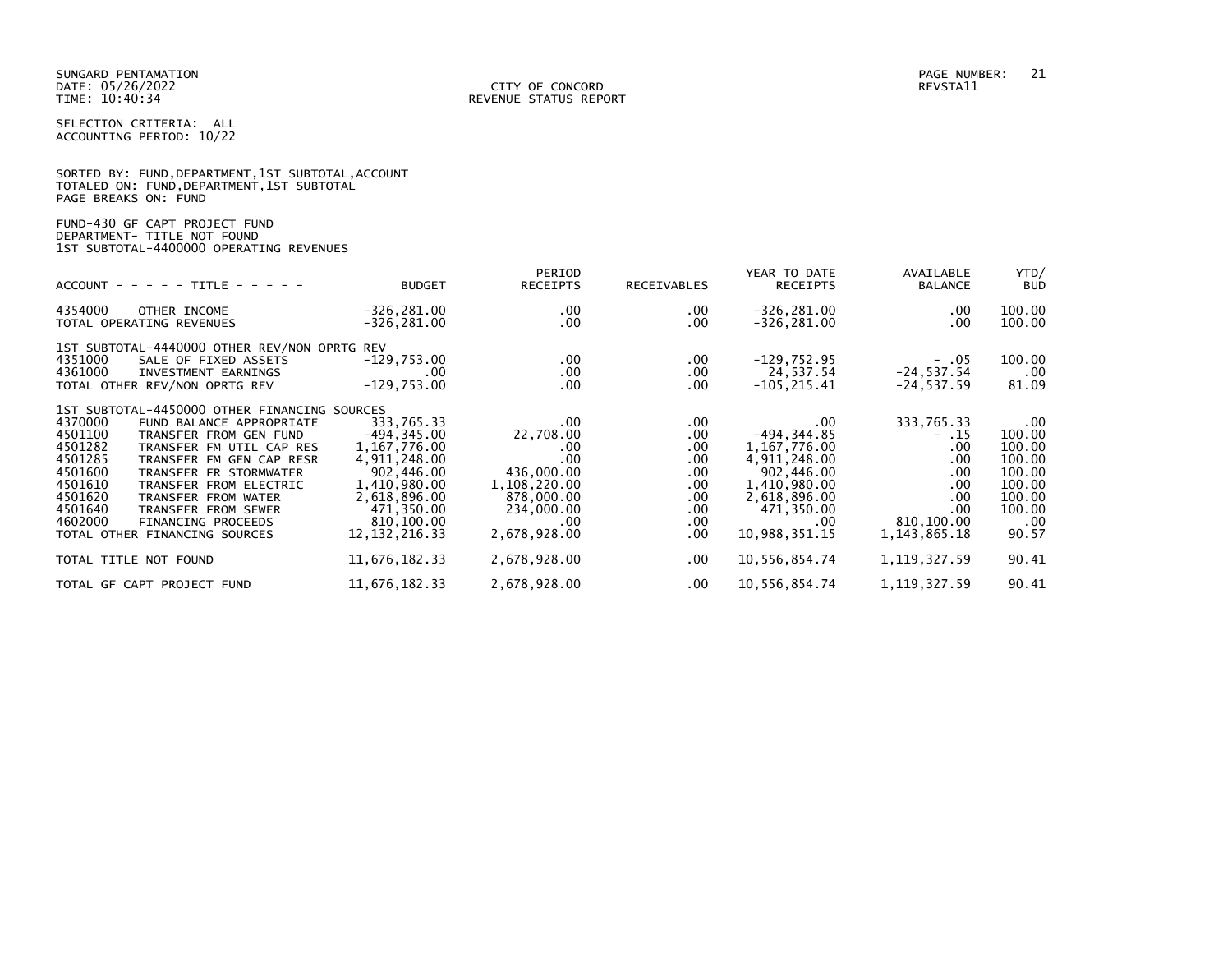|                      |                                            | SORTED BY: FUND, DEPARTMENT, 1ST SUBTOTAL, ACCOUNT |
|----------------------|--------------------------------------------|----------------------------------------------------|
|                      | TOTALED ON: FUND, DEPARTMENT, 1ST SUBTOTAL |                                                    |
| PAGE BREAKS ON: FUND |                                            |                                                    |

# FUND-451 AIRPORT PROJECTS DEPARTMENT- TITLE NOT FOUND 1ST SUBTOTAL-4334000 RESTRICTED INTRGOVT REV

| $ACCOUNT - - - - - TITE - - - - -$                                                                                                                      | <b>BUDGET</b>                                | PERIOD<br><b>RECEIPTS</b> | <b>RECEIVABLES</b>     | YEAR TO DATE<br><b>RECEIPTS</b>              | AVAILABLE<br><b>BALANCE</b>                 | YTD/<br><b>BUD</b>                |
|---------------------------------------------------------------------------------------------------------------------------------------------------------|----------------------------------------------|---------------------------|------------------------|----------------------------------------------|---------------------------------------------|-----------------------------------|
| 4357000<br>STATE AID<br>4357300<br>FEDERAL AID<br>TOTAL RESTRICTED INTRGOVT REV                                                                         | 3,754,612.00<br>2,859,833.00<br>6,614,445.00 | .00<br>.00<br>.00         | $.00 \,$<br>.00<br>.00 | 3,814,980.52<br>1,815,886.00<br>5,630,866.52 | $-60, 368.52$<br>1,043,947.00<br>983,578.48 | 101.61<br>63.50<br>85.13          |
| 1ST SUBTOTAL-4440000 OTHER REV/NON OPRTG REV<br>4361000<br>INVESTMENT EARNINGS<br>TOTAL OTHER REV/NON OPRTG REV                                         | .00<br>.00                                   | .00<br>.00                | .00<br>.00             | 6,450.81<br>6,450.81                         | $-6,450.81$<br>$-6,450.81$                  | $.00 \,$<br>.00                   |
| 1ST SUBTOTAL-4450000 OTHER FINANCING SOURCES<br>4406000<br>RETAINED EARNINGS APPR<br>4501680<br>TRANSFER FROM AVIATION<br>TOTAL OTHER FINANCING SOURCES | 316,100.17<br>45.935.00<br>362,035.17        | .00<br>.00.<br>.00        | .00<br>.00<br>.00      | .00<br>$-212,790.55$<br>$-212.790.55$        | 316, 100. 17<br>258.725.55<br>574.825.72    | $.00 \,$<br>$-463.24$<br>$-58.78$ |
| TOTAL TITLE NOT FOUND                                                                                                                                   | 6,976,480.17                                 | .00                       | .00                    | 5,424,526.78                                 | 1,551,953.39                                | 77.75                             |
| TOTAL AIRPORT PROJECTS                                                                                                                                  | 6,976,480.17                                 | .00                       | $.00 \,$               | 5,424,526.78                                 | 1,551,953.39                                | 77.75                             |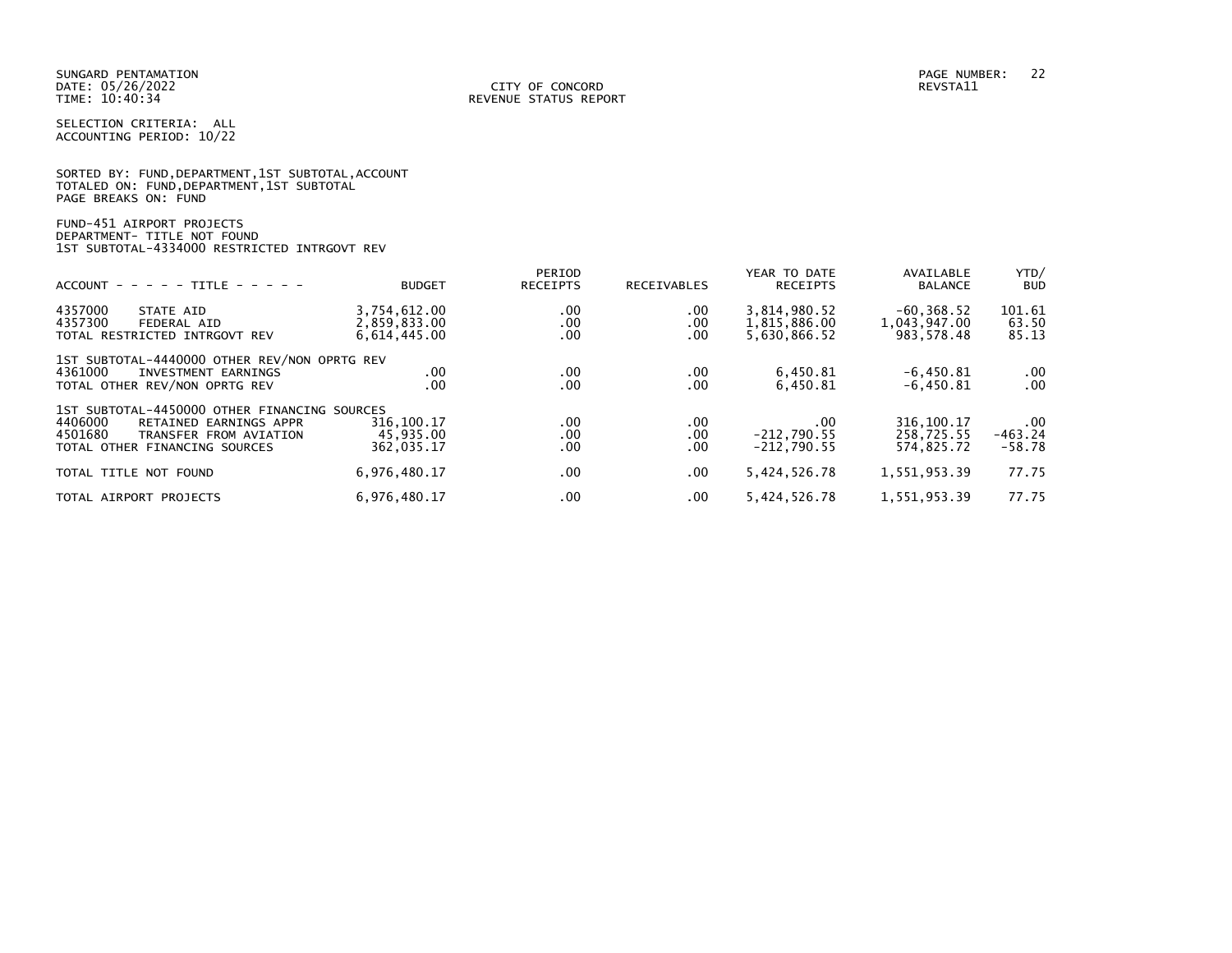| SORTED BY: FUND, DEPARTMENT, 1ST SUBTOTAL, ACCOUNT |  |
|----------------------------------------------------|--|
| TOTALED ON: FUND,DEPARTMENT,1ST SUBTOTAL           |  |
| PAGE BREAKS ON: FUND                               |  |

FUND-473 ELECTRIC PROJECTS DEPARTMENT- TITLE NOT FOUND 1ST SUBTOTAL-4400000 OPERATING REVENUES

| $ACCOUNT - - - - + TITE - - - - -$                                                                                                                                                             | <b>BUDGET</b>                                                  | PERIOD<br><b>RECEIPTS</b>                          | <b>RECEIVABLES</b>         | YEAR TO DATE<br><b>RECEIPTS</b>                                | AVAILABLE<br><b>BALANCE</b>                | YTD/<br><b>BUD</b>                    |
|------------------------------------------------------------------------------------------------------------------------------------------------------------------------------------------------|----------------------------------------------------------------|----------------------------------------------------|----------------------------|----------------------------------------------------------------|--------------------------------------------|---------------------------------------|
| 4402750<br><b>NCDOT</b><br>SHARE<br>TOTAL OPERATING REVENUES                                                                                                                                   | .00<br>.00                                                     | 184,685.39<br>184,685.39                           | .00.<br>.00                | 184,685.39<br>184,685.39                                       | $-184,685.39$<br>$-184,685.39$             | $.00 \,$<br>$.00 \,$                  |
| 1ST SUBTOTAL-4440000 OTHER REV/NON OPRTG REV<br>4361000<br>INVESTMENT EARNINGS<br>TOTAL OTHER REV/NON OPRTG REV                                                                                | .00<br>.00                                                     | .00<br>.00                                         | .00<br>.00                 | 79,492.84<br>79,492.84                                         | $-79,492.84$<br>$-79,492.84$               | $.00 \,$<br>.00                       |
| 1ST SUBTOTAL-4450000 OTHER FINANCING SOURCES<br>4406000<br>RETAINED EARNINGS APPR<br>4501282<br>TRANSFER FM UTIL CAP RES<br>4501610<br>TRANSFER FROM ELECTRIC<br>TOTAL OTHER FINANCING SOURCES | 7,423,060.53<br>27,968,286.00<br>2,929,078.00<br>38.320.424.53 | .00<br>.00<br>$-1, 108, 220.00$<br>$-1.108.220.00$ | .00.<br>.00<br>.00<br>.00. | $.00 \times$<br>27,968,286.00<br>2,929,077.47<br>30.897.363.47 | 7,423,060.53<br>.00<br>.53<br>7,423,061.06 | $.00 \,$<br>100.00<br>100.00<br>80.63 |
| TOTAL TITLE NOT FOUND                                                                                                                                                                          | 38, 320, 424.53                                                | $-923.534.61$                                      | $.00 \,$                   | 31, 161, 541. 70                                               | 7,158,882.83                               | 81.32                                 |
| TOTAL ELECTRIC PROJECTS                                                                                                                                                                        | 38, 320, 424.53                                                | $-923, 534.61$                                     | .00.                       | 31, 161, 541. 70                                               | 7,158,882.83                               | 81.32                                 |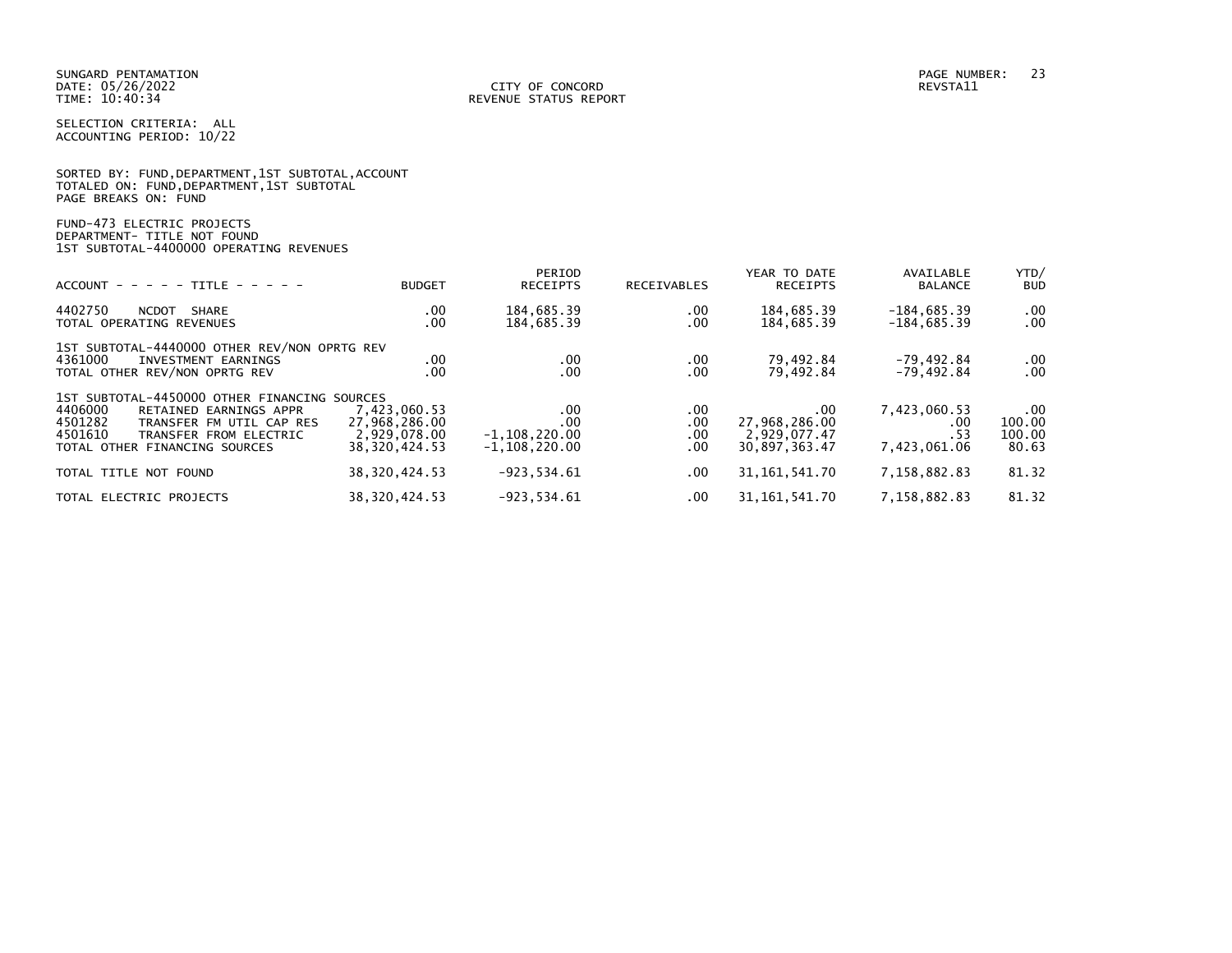|                      |  |  | SORTED BY: FUND, DEPARTMENT, 1ST SUBTOTAL, ACCOUNT |  |
|----------------------|--|--|----------------------------------------------------|--|
|                      |  |  | TOTALED ON: FUND,DEPARTMENT,1ST SUBTOTAL           |  |
| PAGE BREAKS ON: FUND |  |  |                                                    |  |

FUND-474 STORMWATER PROJECTS DEPARTMENT- TITLE NOT FOUND 1ST SUBTOTAL-4440000 OTHER REV/NON OPRTG REV

| $ACCOUNT - - - - - TITLE - - - - -$                                                                                                                     | <b>BUDGET</b>                                  | PERIOD<br><b>RECEIPTS</b>             | <b>RECEIVABLES</b> | YEAR TO DATE<br><b>RECEIPTS</b>           | AVAILABLE<br><b>BALANCE</b>      | YTD/<br><b>BUD</b>           |
|---------------------------------------------------------------------------------------------------------------------------------------------------------|------------------------------------------------|---------------------------------------|--------------------|-------------------------------------------|----------------------------------|------------------------------|
| 4361000<br>INVESTMENT EARNINGS<br>TOTAL OTHER REV/NON OPRTG REV                                                                                         | .00<br>.00                                     | .00<br>.00                            | .00<br>.00         | 10,192.04<br>10,192.04                    | $-10, 192.04$<br>$-10, 192.04$   | $.00 \,$<br>$.00 \,$         |
| 1ST SUBTOTAL-4450000 OTHER FINANCING SOURCES<br>4406000<br>RETAINED EARNINGS APPR<br>4501600<br>TRANSFER FR STORMWATER<br>TOTAL OTHER FINANCING SOURCES | 751,867.25<br>$-1,029,840.00$<br>$-277.972.75$ | .00<br>$-436,000.00$<br>$-436.000.00$ | .00<br>.00<br>.00  | .00<br>$-1,029,840.24$<br>$-1.029.840.24$ | 751,867.25<br>. 24<br>751,867.49 | $.00 \,$<br>100.00<br>370.48 |
| TOTAL TITLE NOT FOUND                                                                                                                                   | $-277.972.75$                                  | $-436.000.00$                         | .00.               | $-1,019,648.20$                           | 741.675.45                       | 366.82                       |
| TOTAL STORMWATER PROJECTS                                                                                                                               | $-277,972.75$                                  | $-436,000.00$                         | .00                | $-1,019,648.20$                           | 741,675.45                       | 366.82                       |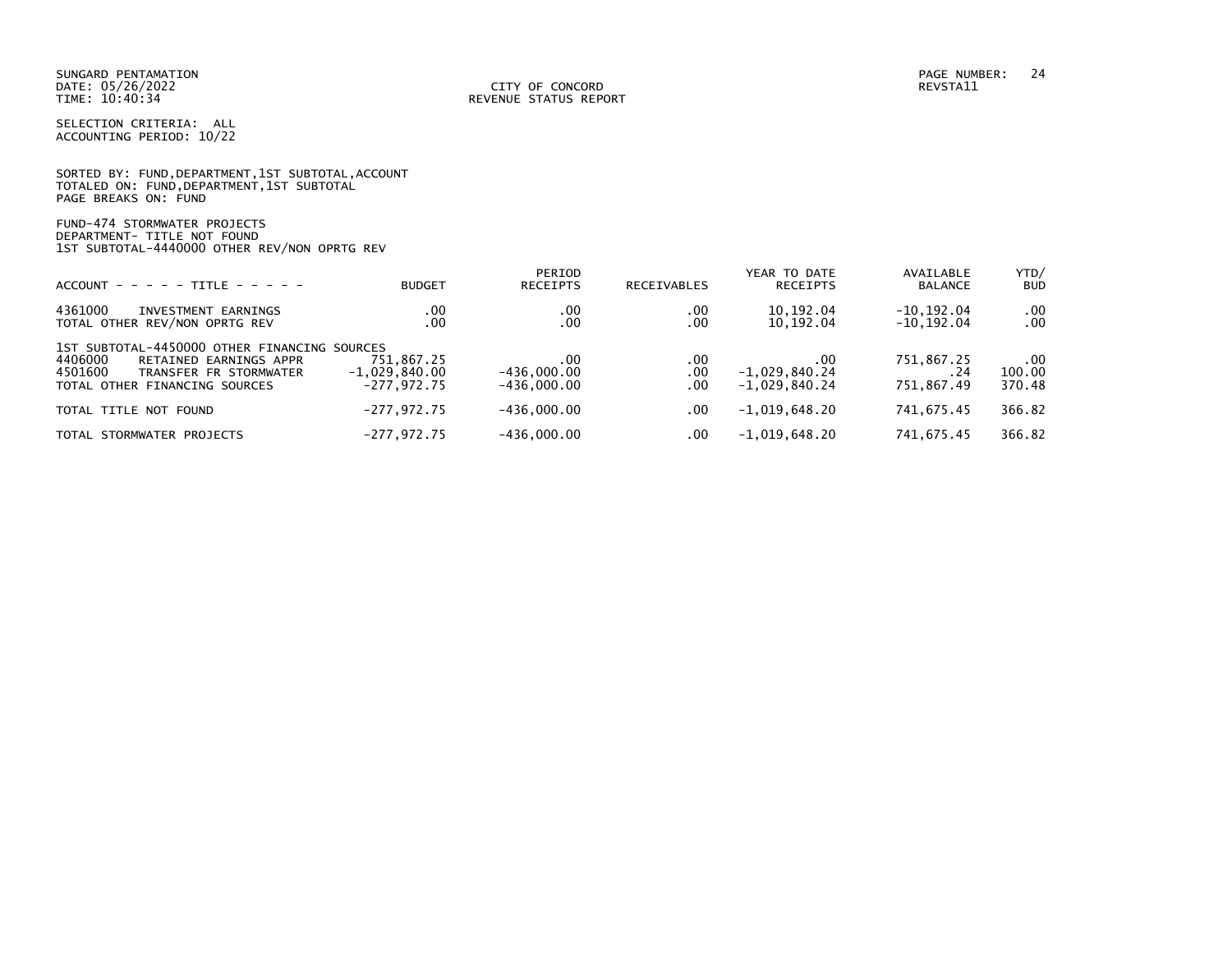SUNGARD PENTAMATION PAGE NUMBER: 25 DATE: 05/26/2022<br>TIME: 10:40:34

SELECTION CRITERIA: ALL ACCOUNTING PERIOD: 10/22

SORTED BY: FUND, DEPARTMENT, 1ST SUBTOTAL, ACCOUNT TOTALED ON: FUND,DEPARTMENT,1ST SUBTOTAL PAGE BREAKS ON: FUND

FUND-475 GOLF PROJECTS DEPARTMENT- TITLE NOT FOUND 1ST SUBTOTAL-4450000 OTHER FINANCING SOURCES

| $ACCOUNT - - - - - TITE - - - - -$                                                                                                         | <b>BUDGET</b>                                    | PERIOD<br><b>RECEIPTS</b>     | RECEIVABLES              | YEAR TO DATE<br><b>RECEIPTS</b>             | AVAILABLE<br><b>BALANCE</b>        | YTD/<br><b>BUD</b>               |
|--------------------------------------------------------------------------------------------------------------------------------------------|--------------------------------------------------|-------------------------------|--------------------------|---------------------------------------------|------------------------------------|----------------------------------|
| 4406000<br>RETAINED EARNINGS APPR<br>4501285<br>TRANSFER FM GEN CAP RESR<br>4501650<br>TRANSFER FROM GOLF<br>TOTAL OTHER FINANCING SOURCES | 9.011.00<br>940,000.00<br>2.745.00<br>951.756.00 | .00<br>.00<br>$.00 \,$<br>.00 | .00<br>.00<br>.00<br>.00 | .00<br>940,000.00<br>2,745.00<br>942.745.00 | 9,011.00<br>.00<br>.00<br>9.011.00 | .00<br>100.00<br>100.00<br>99.05 |
| TOTAL TITLE NOT FOUND                                                                                                                      | 951,756.00                                       | $.00 \,$                      | .00                      | 942,745.00                                  | 9.011.00                           | 99.05                            |
| TOTAL GOLF PROJECTS                                                                                                                        | 951,756.00                                       | .00                           | .00                      | 942,745.00                                  | 9,011.00                           | 99.05                            |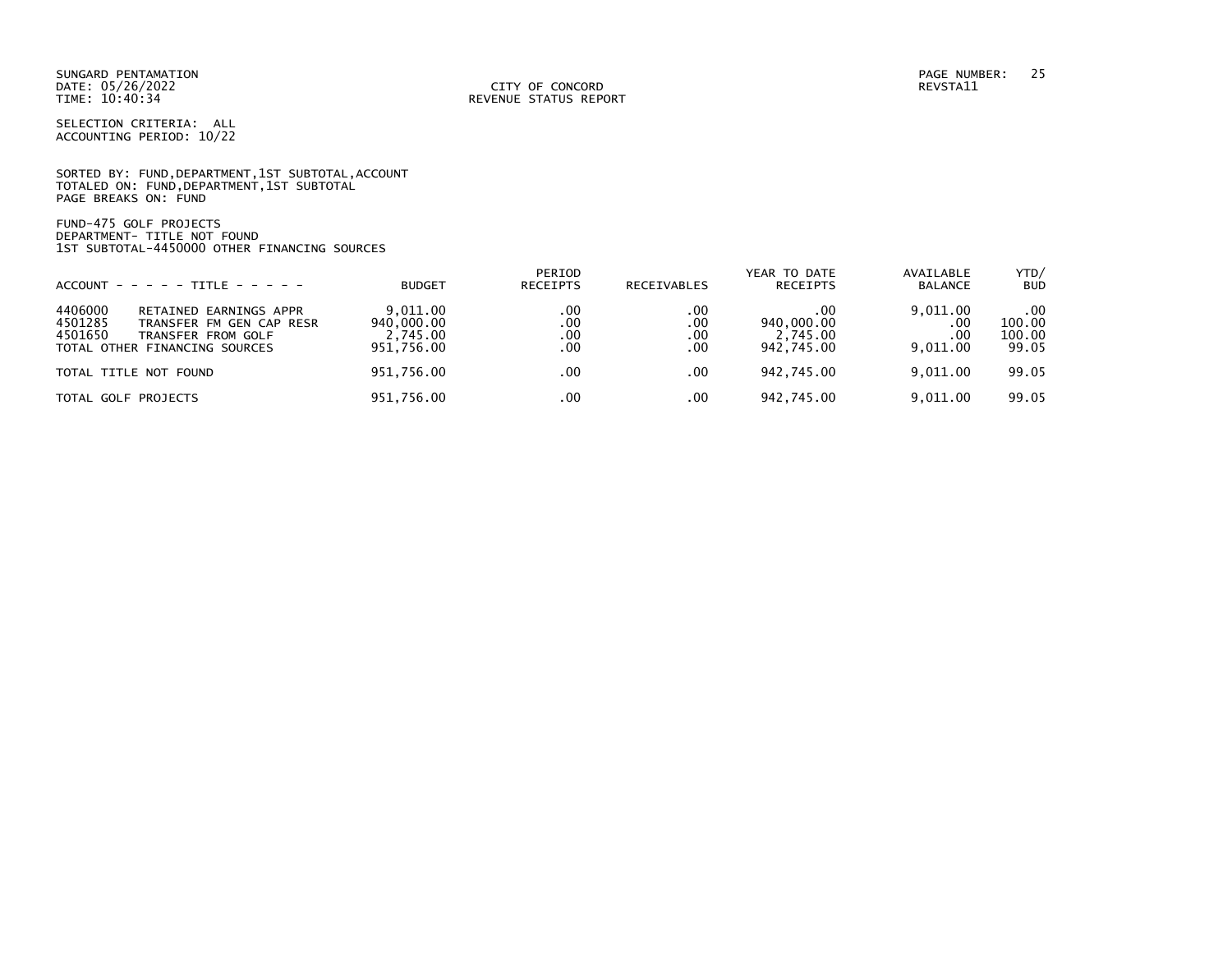|                      | SORTED BY: FUND, DEPARTMENT, 1ST SUBTOTAL, ACCOUNT |  |
|----------------------|----------------------------------------------------|--|
|                      | TOTALED ON: FUND,DEPARTMENT,1ST SUBTOTAL           |  |
| PAGE BREAKS ON: FUND |                                                    |  |

FUND-552 2014 LOBS - FIRST CONCORD DEPARTMENT- TITLE NOT FOUND 1ST SUBTOTAL-4440000 OTHER REV/NON OPRTG REV

| $ACCOUNT - - - - - TITE - - - - -$                                                                                                                                                                                                                                      | <b>BUDGET</b>                                                                                    | PERIOD<br>RECEIPTS                     | <b>RECEIVABLES</b>                                  | YEAR TO DATE<br><b>RECEIPTS</b>                                                        | AVAILABLE<br><b>BALANCE</b>                                                      | YTD/<br><b>BUD</b>                                       |
|-------------------------------------------------------------------------------------------------------------------------------------------------------------------------------------------------------------------------------------------------------------------------|--------------------------------------------------------------------------------------------------|----------------------------------------|-----------------------------------------------------|----------------------------------------------------------------------------------------|----------------------------------------------------------------------------------|----------------------------------------------------------|
| 4361000<br>INVESTMENT EARNINGS<br>TOTAL OTHER REV/NON OPRTG REV                                                                                                                                                                                                         | 3,137.00<br>3,137.00                                                                             | .00<br>.00                             | .00<br>.00                                          | 3.12<br>3.12                                                                           | 3,133.88<br>3,133.88                                                             | .10<br>.10                                               |
| 1ST SUBTOTAL-4450000 OTHER FINANCING SOURCES<br>4406000<br>RETAINED EARNINGS APPR<br>4501100<br>TRANSFER FROM GEN FUND<br>4501650<br>TRANSFER FROM GOLF<br>4501800<br>TRANSFER FROM INTRNL SRV<br>4602000<br><b>FINANCING PROCEEDS</b><br>TOTAL OTHER FINANCING SOURCES | 627,394.70<br>1,875,376.00<br>$-6, 375, 541.00$<br>483,405.00<br>$-61,885.00$<br>$-3,451,250.30$ | .00<br>.00<br>.00<br>.00<br>.00<br>.00 | .00<br>.00<br>.00<br>.00<br>.00<br>.00 <sub>1</sub> | .00<br>331,938.17<br>$-6, 375, 499.09$<br>99,952.46<br>$-61,884.80$<br>$-6.005.493.26$ | 627,394.70<br>1,543,437.83<br>$-41.91$<br>383,452.54<br>$- 0.20$<br>2,554,242.96 | $.00 \,$<br>17.70<br>100.00<br>20.68<br>100.00<br>174.01 |
| TOTAL TITLE NOT FOUND                                                                                                                                                                                                                                                   | $-3,448,113.30$                                                                                  | .00                                    | .00.                                                | $-6,005,490.14$                                                                        | 2,557,376.84                                                                     | 174.17                                                   |
| TOTAL 2014 LOBS - FIRST CONCO                                                                                                                                                                                                                                           | $-3,448,113.30$                                                                                  | .00                                    | .00.                                                | $-6,005,490.14$                                                                        | 2,557,376.84                                                                     | 174.17                                                   |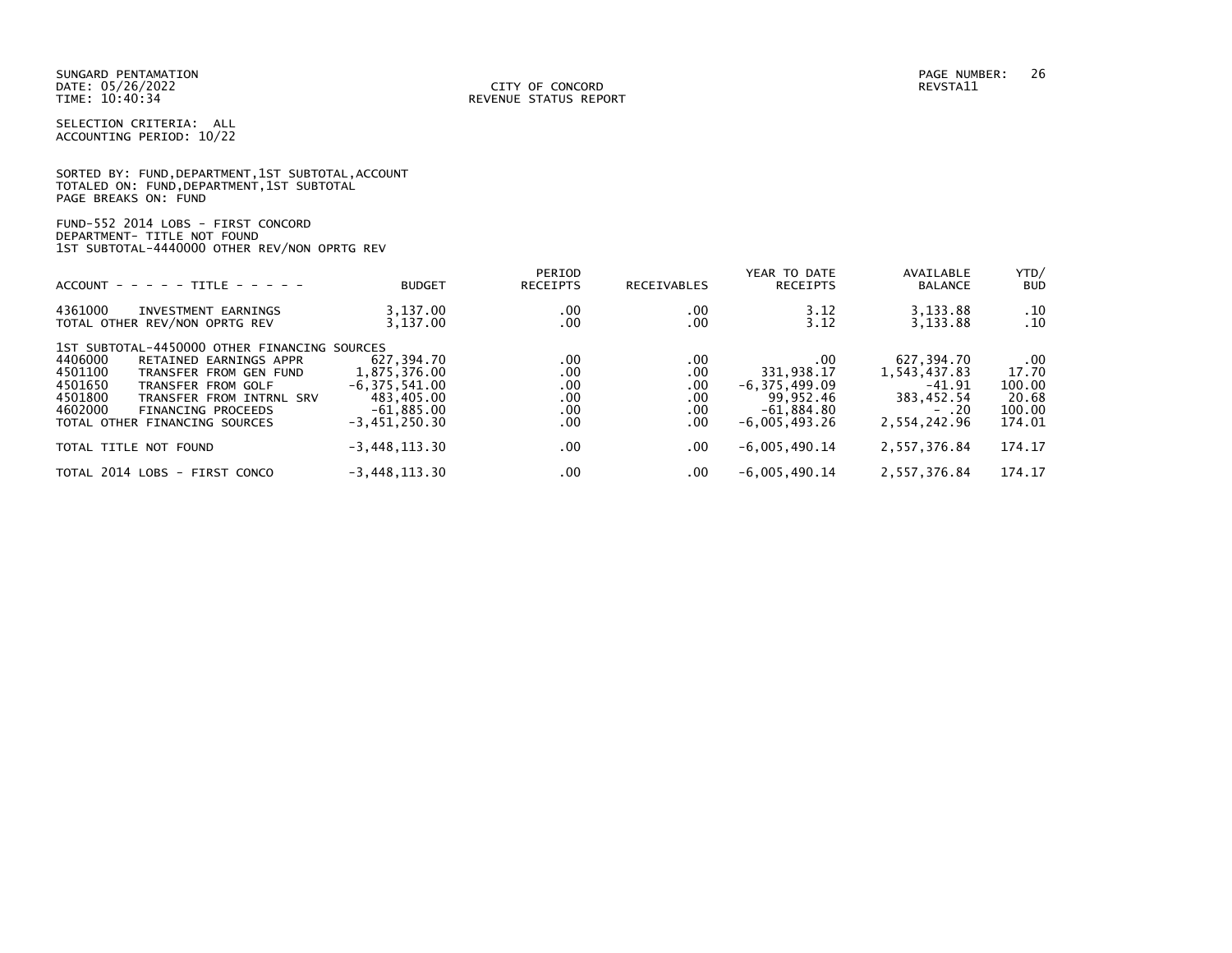|                      | SORTED BY: FUND, DEPARTMENT, 1ST SUBTOTAL, ACCOUNT |  |  |
|----------------------|----------------------------------------------------|--|--|
|                      | TOTALED ON: FUND,DEPARTMENT,1ST SUBTOTAL           |  |  |
| PAGE BREAKS ON: FUND |                                                    |  |  |

FUND-600 STORMWATER DEPARTMENT- TITLE NOT FOUND 1ST SUBTOTAL-4400000 OPERATING REVENUES

|                                                                                                                                                                                  |                                                                                   | PERIOD                                                       |                                        | YEAR TO DATE                                                                     | AVAILABLE                                                                    | YTD/                                                   |
|----------------------------------------------------------------------------------------------------------------------------------------------------------------------------------|-----------------------------------------------------------------------------------|--------------------------------------------------------------|----------------------------------------|----------------------------------------------------------------------------------|------------------------------------------------------------------------------|--------------------------------------------------------|
| $ACCOUNT - - - - - TITE - - - - -$                                                                                                                                               | <b>BUDGET</b>                                                                     | <b>RECEIPTS</b>                                              | <b>RECEIVABLES</b>                     | <b>RECEIPTS</b>                                                                  | <b>BALANCE</b>                                                               | <b>BUD</b>                                             |
| 4354000<br>OTHER INCOME<br>4356000<br>CONTRA-CREDIT CARDS<br>4401100<br>RATES AND CHARGES<br>4402400<br>LATE FEE<br>4402650<br>RETURNED CHECK CHARGE<br>TOTAL OPERATING REVENUES | 6,000.00<br>$-1, 125.00$<br>5,151,000.00<br>20,000.00<br>$.00 \,$<br>5,175,875.00 | 489.60<br>.00<br>449,370.60<br>1,631.01<br>.00<br>451,491.21 | .00<br>.00<br>.00<br>.00<br>.00<br>.00 | 10,670.13<br>$-885.90$<br>4, 328, 512.83<br>16,890.71<br>25.00<br>4, 355, 212.77 | $-4,670.13$<br>$-239.10$<br>822,487.17<br>3,109.29<br>$-25.00$<br>820,662.23 | 177.84<br>78.75<br>84.03<br>84.45<br>$.00 \,$<br>84.14 |
| 1ST SUBTOTAL-4440000 OTHER REV/NON OPRTG REV<br>4361000<br>INVESTMENT EARNINGS<br>TOTAL OTHER REV/NON OPRTG REV                                                                  | $.00 \,$<br>.00                                                                   | .00<br>$.00 \,$                                              | .00<br>.00                             | 59,016.29<br>59,016.29                                                           | $-59,016.29$<br>$-59,016.29$                                                 | $.00 \,$<br>.00                                        |
| 1ST SUBTOTAL-4450000 OTHER FINANCING SOURCES<br>4406000<br>RETAINED EARNINGS APPR<br>TOTAL OTHER FINANCING SOURCES                                                               | 1,531,222.93<br>1,531,222.93                                                      | .00<br>.00                                                   | .00.<br>.00                            | .00<br>.00                                                                       | 1,531,222.93<br>1,531,222.93                                                 | $.00 \,$<br>.00 <sub>1</sub>                           |
| TOTAL TITLE NOT FOUND                                                                                                                                                            | 6,707,097.93                                                                      | 451,491.21                                                   | .00.                                   | 4,414,229.06                                                                     | 2,292,868.87                                                                 | 65.81                                                  |
| TOTAL STORMWATER                                                                                                                                                                 | 6,707,097.93                                                                      | 451.491.21                                                   | .00.                                   | 4.414.229.06                                                                     | 2,292,868.87                                                                 | 65.81                                                  |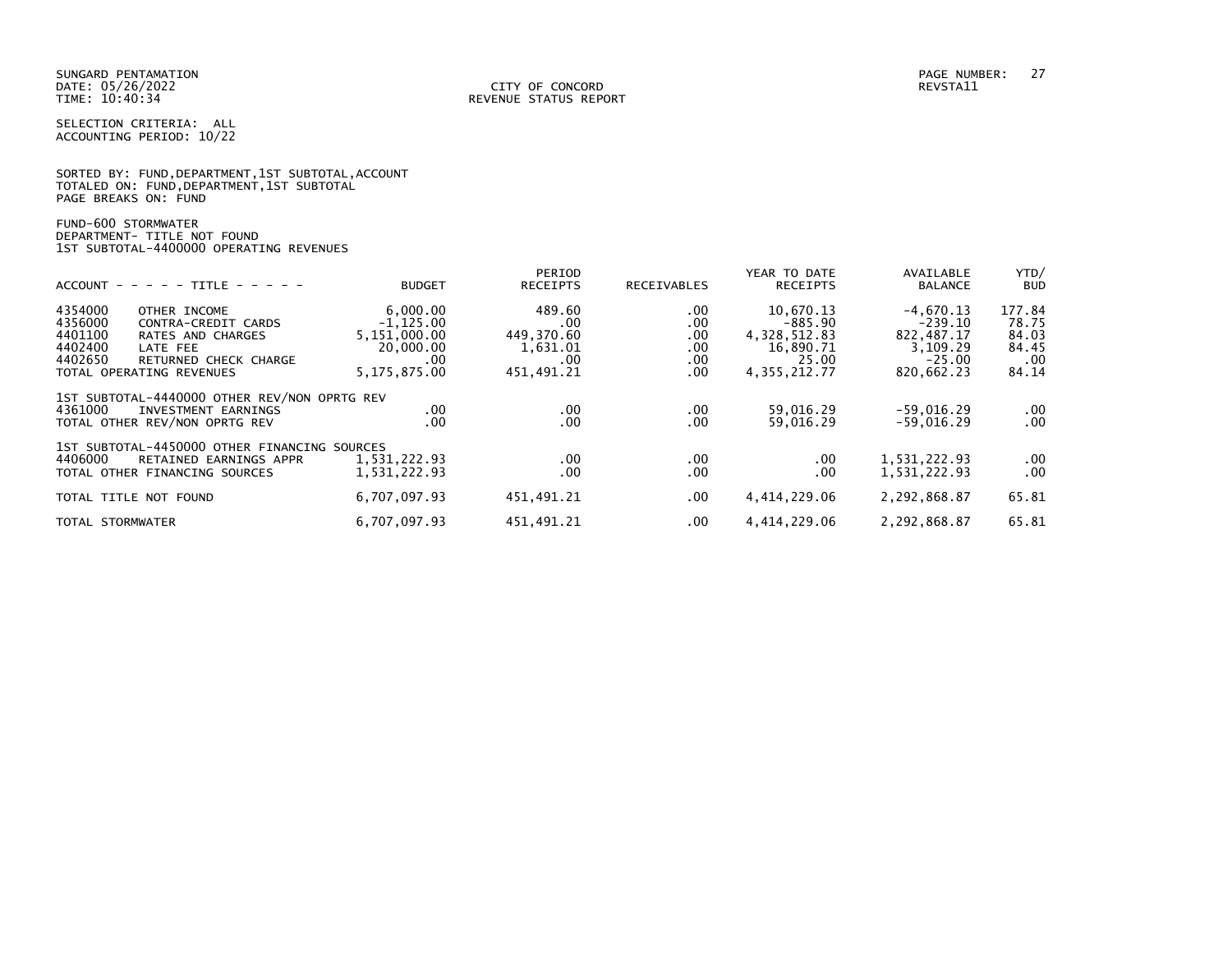SUNGARD PENTAMATION PAGE NUMBER: 28

SELECTION CRITERIA: ALL ACCOUNTING PERIOD: 10/22

|                      |  |  | SORTED BY: FUND, DEPARTMENT, 1ST SUBTOTAL, ACCOUNT |  |
|----------------------|--|--|----------------------------------------------------|--|
|                      |  |  | TOTALED ON: FUND, DEPARTMENT, 1ST SUBTOTAL         |  |
| PAGE BREAKS ON: FUND |  |  |                                                    |  |

FUND-610 ELECTRIC DEPARTMENT- TITLE NOT FOUND 1ST SUBTOTAL-4400000 OPERATING REVENUES

|                                              |                | PERIOD         |             | YEAR TO DATE  | AVAILABLE        | YTD/       |
|----------------------------------------------|----------------|----------------|-------------|---------------|------------------|------------|
| $ACCOUNT - - - - + TITE - - - - -$           | <b>BUDGET</b>  | RECEIPTS       | RECEIVABLES | RECEIPTS      | <b>BALANCE</b>   | <b>BUD</b> |
| 4353100<br>INSURANCE REIMBURSEMENT           | $.00 \,$       | 4,827.71       | $.00 \,$    | 36,486.85     | $-36, 486.85$    | $.00 \,$   |
| 4354000<br>OTHER INCOME                      | 70,000.00      | 545.10         | .00         | 87,584.80     | $-17,584.80$     | 125.12     |
| 4356000<br>CONTRA-CREDIT CARDS               | $-20,000.00$   | $-147.52$      | .00         | $-19,098.46$  | $-901.54$        | 95.49      |
| 4401100<br>RATES AND CHARGES                 | 83,546,923.00  | 6, 175, 107.01 | $.00 \,$    | 67,078,288.23 | 16,468,634.77    | 80.29      |
| 4401105<br>RENEWABLE RESOURCES               | 500,000.00     | 44,764.90      | $.00 \,$    | 433, 142. 73  | 66,857.27        | 86.63      |
| 4402350<br>METER TAMPERING FEES              | 6,500.00       | $-550.00$      | $.00 \,$    | 150.00        | 6,350.00         | 2.31       |
| 4402400<br>LATE FEE                          | 300,000.00     | 20,791.08      | $.00 \,$    | 232,561.06    | 67,438.94        | 77.52      |
| 4402600<br>CUT-ON/ADMIN FEES                 | 300,000.00     | 39,500.00      | $.00 \,$    | 319,439.00    | $-19,439.00$     | 106.48     |
| 4402650<br>RETURNED CHECK CHARGE             | 15,000.00      | 1,350.00       | $.00 \,$    | 16,750.00     | $-1,750.00$      | 111.67     |
| 4402700<br>CATV POLE RENTAL                  | 170,000.00     | $.00 \times$   |             | 166,568.93    | 3,431.07         | 97.98      |
| 4402950                                      |                |                | .00.        |               |                  |            |
| METER & ACCESSORY FEE-DE                     | 50,000.00      | 3,444.00       | $.00 \,$    | 40,959.09     | 9,040.91         | 81.92      |
| 4402960<br>INTER-CONNECTION APP FEE          | $.00 \,$       | .00            | .00         | 2,017.00      | $-2,017.00$      | $.00 \,$   |
| 4402970<br>SOLAR ENERGY                      | $-20,000.00$   | $-590.37$      | $.00 \,$    | $-8, 110.72$  | $-11,889.28$     | 40.55      |
| 4403000<br>CHARGE OUT-REIMBURSEMENT          | 40,000.00      | 135,781.29     | $.00 \,$    | 186,960.34    | $-146,960.34$    | 467.40     |
| TOTAL OPERATING REVENUES                     | 84,958,423.00  | 6,424,823.20   | $.00 \,$    | 68,573,698.85 | 16, 384, 724. 15 | 80.71      |
| 1ST SUBTOTAL-4440000 OTHER REV/NON OPRTG REV |                |                |             |               |                  |            |
| 4351000<br>SALE OF FIXED ASSETS              | .00            | $.00 \,$       | $.00 \,$    | 107,260.00    | $-107, 260.00$   | $.00 \,$   |
| 4354400<br>DUKE SETTLEMENT                   | 1,313,823.00   | $.00 \,$       | $.00 \,$    | 1,313,823.21  | $- .21$          | 100.00     |
| 4361000<br>INVESTMENT EARNINGS               | .00            | $.00 \,$       | $.00 \,$    | 411,067.01    | $-411,067.01$    | $.00 \,$   |
| TOTAL OTHER REV/NON OPRTG REV                | 1,313,823.00   | $.00 \,$       | $.00 \,$    | 1,832,150.22  | $-518, 327.22$   | 139.45     |
| 1ST SUBTOTAL-4450000 OTHER FINANCING SOURCES |                |                |             |               |                  |            |
| 4406000<br>RETAINED EARNINGS APPR            | 17,753,304.32  | $.00 \,$       | $.00 \,$    | $.00 \,$      | 17,753,304.32    | $.00 \,$   |
| TOTAL OTHER FINANCING SOURCES                | 17,753,304.32  | $.00 \,$       | $.00 \,$    | $.00 \,$      | 17,753,304.32    | $.00 \,$   |
|                                              |                |                |             |               |                  |            |
| TOTAL TITLE NOT FOUND                        | 104,025,550.32 | 6,424,823.20   | $.00 \,$    | 70,405,849.07 | 33,619,701.25    | 67.68      |
| TOTAL ELECTRIC                               | 104,025,550.32 | 6,424,823.20   | $.00 \,$    | 70,405,849.07 | 33,619,701.25    | 67.68      |
|                                              |                |                |             |               |                  |            |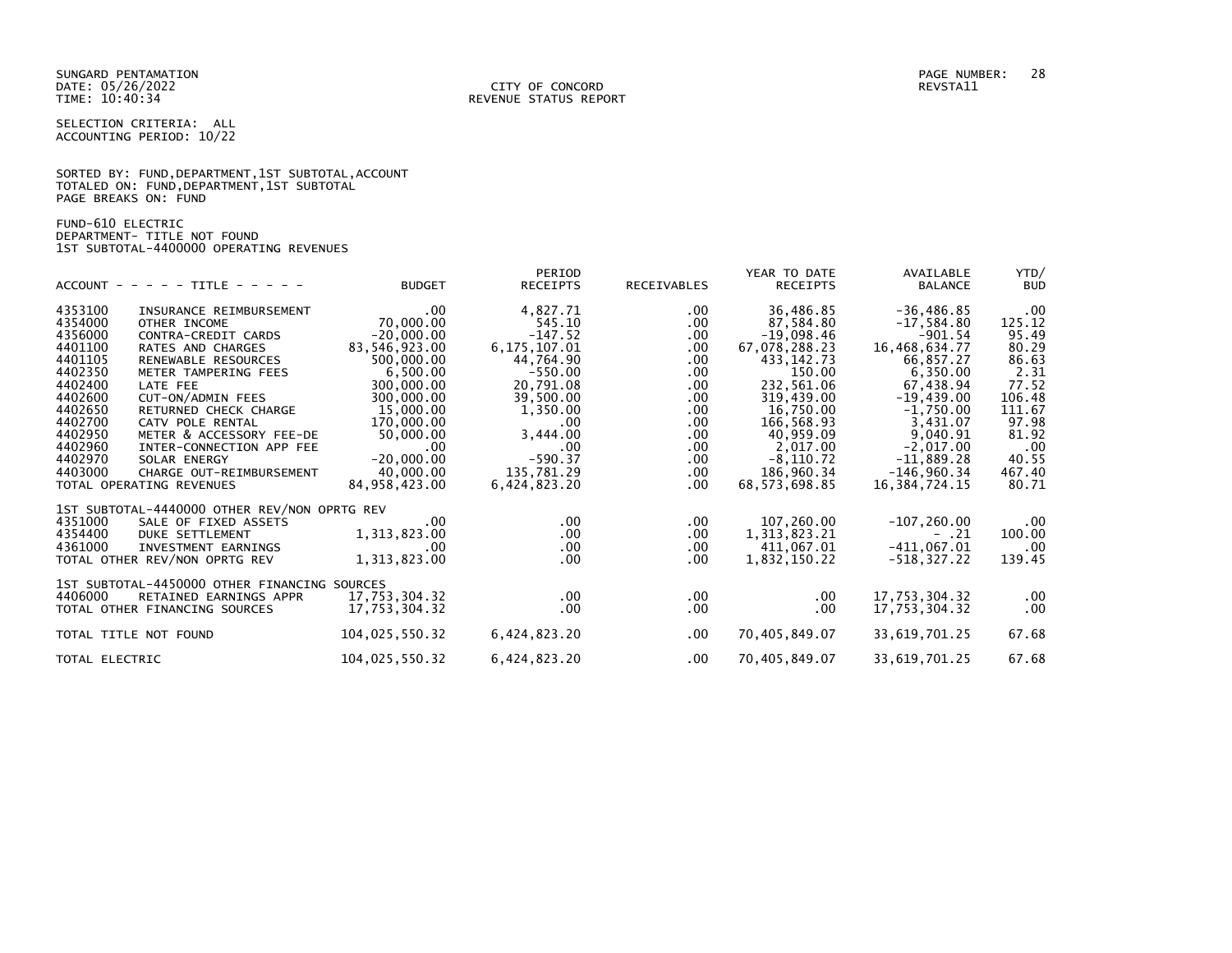SUNGARD PENTAMATION PAGE NUMBER: 29

SELECTION CRITERIA: ALL ACCOUNTING PERIOD: 10/22

|                      |  | SORTED BY: FUND, DEPARTMENT, 1ST SUBTOTAL, ACCOUNT |  |  |
|----------------------|--|----------------------------------------------------|--|--|
|                      |  | TOTALED ON: FUND, DEPARTMENT, 1ST SUBTOTAL         |  |  |
| PAGE BREAKS ON: FUND |  |                                                    |  |  |

FUND-620 WATER DEPARTMENT- TITLE NOT FOUND 1ST SUBTOTAL-4400000 OPERATING REVENUES

|                                              |                 | PERIOD          |                    | YEAR TO DATE     | AVAILABLE       | YTD/       |
|----------------------------------------------|-----------------|-----------------|--------------------|------------------|-----------------|------------|
| $ACCOUNT - - - - + TITE - - - - -$           | <b>BUDGET</b>   | <b>RECEIPTS</b> | <b>RECEIVABLES</b> | RECEIPTS         | <b>BALANCE</b>  | <b>BUD</b> |
| 4353100<br>INSURANCE REIMBURSEMENT           | $.00 \,$        | .00             | $.00 \,$           | 2,683.91         | $-2,683.91$     | .00        |
| 4354000<br>OTHER INCOME                      | 10,000.00       | 185.54          | .00.               | 44,409.26        | $-34,409.26$    | 444.09     |
| 4356000<br>CONTRA-CREDIT CARDS               | .00.            | .00             | $.00 \,$           | $-5,547.74$      | 5,547.74        | .00        |
| 4401100<br>RATES AND CHARGES                 | 25, 177, 680.00 | 2,050,829.57    | $.00 \,$           | 21, 118, 856. 71 | 4,058,823.29    | 83.88      |
| 4402100<br>FEES-TAPS                         | 285,000.00      | 37,202.00       | $.00 \,$           | 261,428.00       | 23,572.00       | 91.73      |
| 4402300<br>SELF-PERMITTING FEE - EN          | 8,000.00        | 680.00          | $.00 \,$           | 7,720.00         | 280.00          | 96.50      |
| 4402350<br>METER TAMPERING FEES              | 25,000.00       | 750.00          | $.00 \,$           | 16,250.00        | 8,750.00        | 65.00      |
| 4402400<br>LATE FEE                          | 75,000.00       | 5,203.23        | $.00 \,$           | 65,971.40        | 9,028.60        | 87.96      |
| 4402500<br>WATER LOSS PROTECTION             | $.00 \,$        | $-9,523.57$     | $.00 \,$           | $-57,963.63$     | 57,963.63       | .00        |
| 4402600<br>CUT-ON/ADMIN FEES                 | 100,000.00      | 14,820.00       | $.00 \,$           | 112,620.00       | $-12,620.00$    | 112.62     |
| 4402650<br>RETURNED CHECK CHARGE             | 6,000.00        | 425.00          | $.00 \,$           | 6,150.00         | $-150.00$       | 102.50     |
| 4402950<br>METER & ACCESSORY FEE-DE          | 415,000.00      | 31,879.00       | $.00 \,$           | 320,399.00       | 94,601.00       | 77.20      |
| 4402980<br>LOW FLOW TOILET CREDITS           | $.00 \,$        | $-50.00$        | $.00 \,$           | $-216.67$        | 216.67          | .00        |
| 4403000<br>CHARGE OUT-REIMBURSEMENT          | 75,000.00       | 6,187.03        | $.00 \,$           | 41,489.45        | 33,510.55       | 55.32      |
| TOTAL OPERATING REVENUES                     | 26,176,680.00   | 2,138,587.80    | $.00 \,$           | 21,934,249.69    | 4, 242, 430. 31 | 83.79      |
| 1ST SUBTOTAL-4440000 OTHER REV/NON OPRTG REV |                 |                 |                    |                  |                 |            |
| 4341660<br><b>COMMUNICATION FEES</b>         | 48,000.00       | $.00 \,$        | $.00 \,$           | 123,380.38       | $-75,380.38$    | 257.04     |
| 4351000<br>SALE OF FIXED ASSETS              | .00             | $.00 \,$        | .00                | 28,902.00        | $-28,902.00$    | .00        |
| 4361000<br>INVESTMENT EARNINGS               | $.00 \,$        | $.00 \,$        | $.00 \,$           | 213,042.77       | $-213,042.77$   | .00        |
| TOTAL OTHER REV/NON OPRTG REV                | 48,000.00       | $.00 \,$        | $.00 \,$           | 365, 325.15      | $-317, 325.15$  | 761.09     |
| 1ST SUBTOTAL-4450000 OTHER FINANCING SOURCES |                 |                 |                    |                  |                 |            |
| 4406000<br>RETAINED EARNINGS APPR            | 5,076,613.42    | $.00 \,$        | $.00 \,$           | $.00 \,$         | 5,076,613.42    | .00        |
| TOTAL OTHER FINANCING SOURCES                | 5,076,613.42    | .00             | $.00 \,$           | .00              | 5,076,613.42    | .00        |
| TOTAL TITLE NOT FOUND                        | 31, 301, 293.42 | 2,138,587.80    | $.00 \,$           | 22, 299, 574.84  | 9,001,718.58    | 71.24      |
| TOTAL WATER                                  | 31, 301, 293.42 | 2,138,587.80    | $.00 \,$           | 22, 299, 574.84  | 9,001,718.58    | 71.24      |
|                                              |                 |                 |                    |                  |                 |            |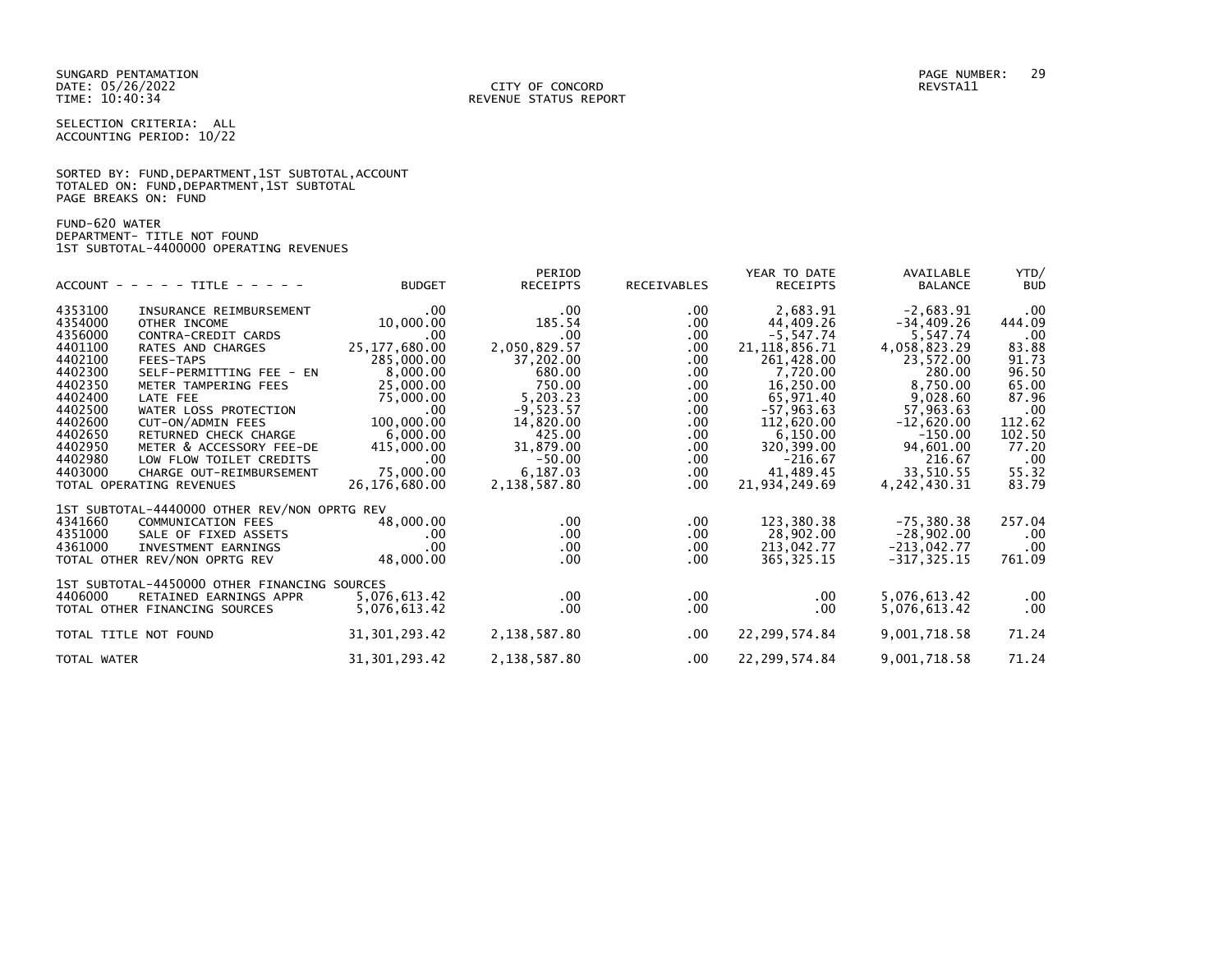|                      |  | SORTED BY: FUND, DEPARTMENT, 1ST SUBTOTAL, ACCOUNT |  |
|----------------------|--|----------------------------------------------------|--|
|                      |  | TOTALED ON: FUND, DEPARTMENT, 1ST SUBTOTAL         |  |
| PAGE BREAKS ON: FUND |  |                                                    |  |

# FUND-630 TRANSIT DEPARTMENT- TITLE NOT FOUND 1ST SUBTOTAL-4334000 RESTRICTED INTRGOVT REV

| $ACCOUNT - - - - - TITLE - - - - -$                                                                                                                                                                          | <b>BUDGET</b>                                                                   | PERIOD<br><b>RECEIPTS</b>                                 | RECEIVABLES                                                          | YEAR TO DATE<br><b>RECEIPTS</b>                                                      | AVAILABLE<br><b>BALANCE</b>                                                                | YTD/<br><b>BUD</b>                                  |
|--------------------------------------------------------------------------------------------------------------------------------------------------------------------------------------------------------------|---------------------------------------------------------------------------------|-----------------------------------------------------------|----------------------------------------------------------------------|--------------------------------------------------------------------------------------|--------------------------------------------------------------------------------------------|-----------------------------------------------------|
| 4337000<br>LOCAL SHARED REVENUE<br>4337400<br>CITY OF CHARLOTTE<br>4357000<br>STATE AID<br>4357300<br>FEDERAL AID<br>4357500<br>CARES ACT FUNDING<br>TOTAL RESTRICTED INTRGOVT REV                           | 754,934.00<br>.00<br>287,000.00<br>2,318,754.00<br>2,500,000.00<br>5,860,688.00 | .00.<br>9,623.00<br>.00.<br>.00<br>.00<br>9,623.00        | $.00 \,$<br>$.00 \,$<br>$.00 \,$<br>$.00 \,$<br>$.00 \,$<br>$.00 \,$ | 144,345.00<br>86,607.00<br>301,679.00<br>$-77, 334.00$<br>610,264.00<br>1,065,561.00 | 610,589.00<br>$-86,607.00$<br>$-14,679.00$<br>2,396,088.00<br>1,889,736.00<br>4,795,127.00 | 19.12<br>.00<br>105.11<br>$-3.34$<br>24.41<br>18.18 |
| 1ST SUBTOTAL-4400000 OPERATING REVENUES<br>4356000<br>CONTRA-CREDIT CARDS<br>4401100<br>RATES AND CHARGES<br>4401150<br>PARATRANSIT FAREBOX REV<br>4401160<br><b>CCX FAREBOX</b><br>TOTAL OPERATING REVENUES | .00<br>297,766.00<br>20,000.00<br>.00<br>317,766.00                             | $-205.13$<br>17,099.51<br>1,498.00<br>807.52<br>19,199.90 | $.00 \,$<br>$.00 \,$<br>$.00 \,$<br>$.00 \,$<br>$.00 \,$             | $-1,730.35$<br>162,348.79<br>20,521.47<br>7,698.82<br>188,838.73                     | 1,730.35<br>135,417.21<br>$-521.47$<br>$-7,698.82$<br>128,927.27                           | .00<br>54.52<br>102.61<br>.00<br>59.43              |
| 1ST SUBTOTAL-4440000 OTHER REV/NON OPRTG REV<br>4343000<br>MISCELLANEOUS REVENUE<br>TOTAL OTHER REV/NON OPRTG REV                                                                                            | $.00 \,$<br>$.00 \,$                                                            | 41,000.00<br>41,000.00                                    | $.00 \,$<br>$.00 \,$                                                 | 42,012.37<br>42,012.37                                                               | $-42,012.37$<br>$-42,012.37$                                                               | .00<br>.00                                          |
| 1ST SUBTOTAL-4450000 OTHER FINANCING SOURCES<br>4406000<br>RETAINED EARNINGS APPR<br>4501292<br>TRANSFER FM ADDTL \$5 VEH<br>TOTAL OTHER FINANCING SOURCES                                                   | 1,273,553.69<br>390,000,00<br>1,663,553.69                                      | $.00 \,$<br>$.00 \,$<br>.00                               | $.00 \,$<br>$.00 \,$<br>.00.                                         | $.00 \,$<br>275,508.59<br>275,508.59                                                 | 1,273,553.69<br>114,491.41<br>1,388,045.10                                                 | .00<br>70.64<br>16.56                               |
| TOTAL TITLE NOT FOUND                                                                                                                                                                                        | 7,842,007.69                                                                    | 69,822.90                                                 | $.00 \,$                                                             | 1,571,920.69                                                                         | 6,270,087.00                                                                               | 20.04                                               |
| TOTAL TRANSIT                                                                                                                                                                                                | 7,842,007.69                                                                    | 69,822.90                                                 | $.00 \,$                                                             | 1,571,920.69                                                                         | 6,270,087.00                                                                               | 20.04                                               |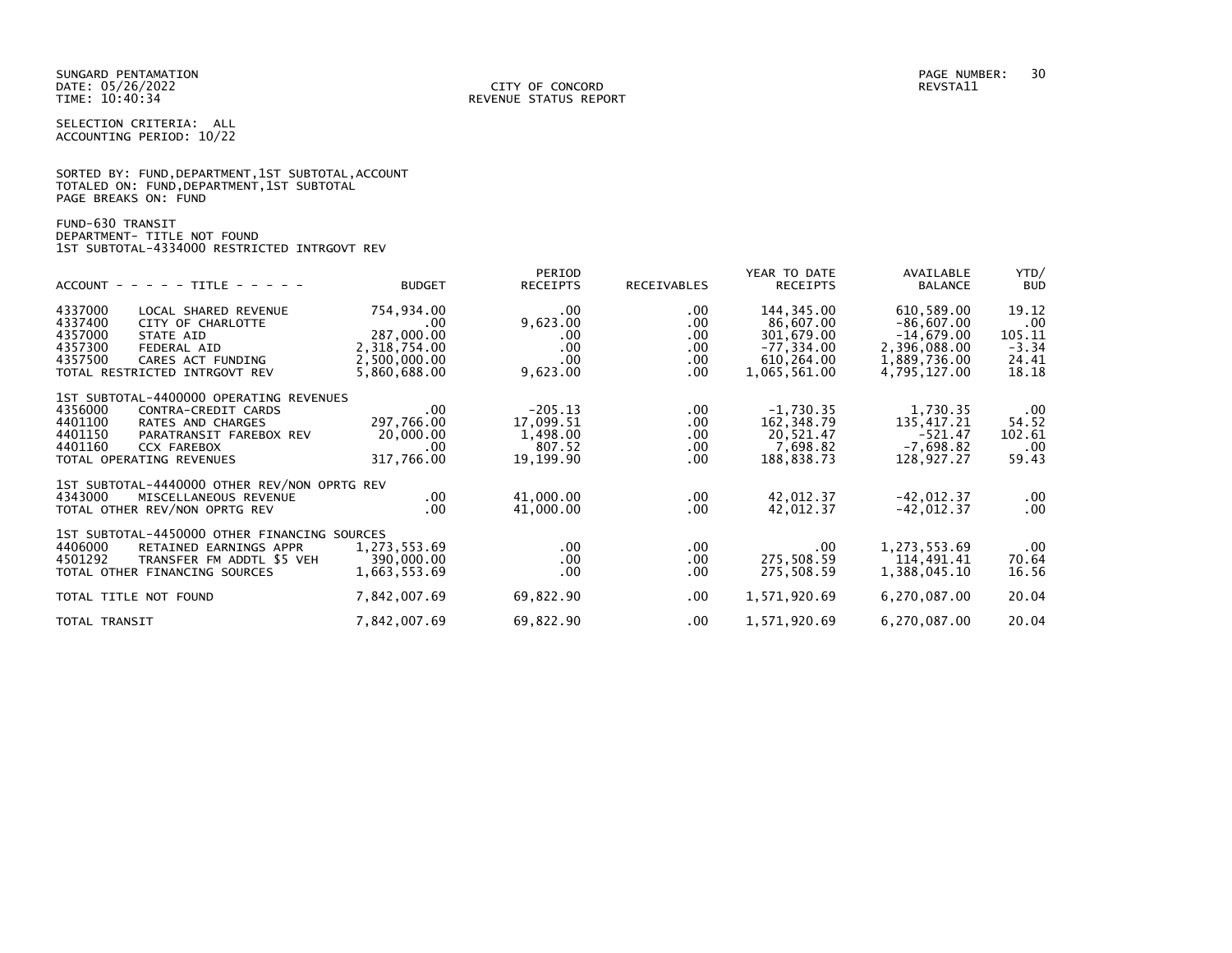SUNGARD PENTAMATION PAGE NUMBER: 31

SELECTION CRITERIA: ALL ACCOUNTING PERIOD: 10/22

|                      |  |  | SORTED BY: FUND, DEPARTMENT, 1ST SUBTOTAL, ACCOUNT |  |
|----------------------|--|--|----------------------------------------------------|--|
|                      |  |  | TOTALED ON: FUND, DEPARTMENT, 1ST SUBTOTAL         |  |
| PAGE BREAKS ON: FUND |  |  |                                                    |  |

FUND-640 WASTEWATER DEPARTMENT- TITLE NOT FOUND 1ST SUBTOTAL-4400000 OPERATING REVENUES

|                                              |               | PERIOD          |             | YEAR TO DATE     | AVAILABLE      | YTD/       |
|----------------------------------------------|---------------|-----------------|-------------|------------------|----------------|------------|
| $ACCOUNT - - - - - TITE - - - - -$           | <b>BUDGET</b> | <b>RECEIPTS</b> | RECEIVABLES | <b>RECEIPTS</b>  | <b>BALANCE</b> | <b>BUD</b> |
| 4354000<br>OTHER INCOME                      | 2,000.00      | .00             | .00         | 1,883.54         | 116.46         | 94.18      |
| 4356000<br>CONTRA-CREDIT CARDS               | $.00 \,$      | .00             | $.00 \,$    | $-4,983.76$      | 4,983.76       | .00        |
| 4401100<br>RATES AND CHARGES                 | 17,850,000.00 | 1,493,345.13    | .00         | 14,847,136.51    | 3,002,863.49   | 83.18      |
| 4402100<br>FEES-TAPS                         | 158,000.00    | 39,773.00       | .00.        | 283,188.00       | $-125, 188.00$ | 179.23     |
| 4402150<br>SYSTEM DEVELOPMENT FEES           | 1,000,000.00  | .00             | .00.        | .00              | 1,000,000.00   | .00        |
| 4402400<br>LATE FEE                          | 50,000.00     | 3,917.74        | .00         | 44,603.48        | 5,396.52       | 89.21      |
| 4402650<br>RETURNED CHECK CHARGE             | $.00 \,$      | .00             | .00         | 50.00            | $-50.00$       | .00        |
| TOTAL OPERATING REVENUES                     | 19,060,000.00 | 1,537,035.87    | .00         | 15, 171, 877. 77 | 3,888,122.23   | 79.60      |
| 1ST SUBTOTAL-4440000 OTHER REV/NON OPRTG REV |               |                 |             |                  |                |            |
| 4361000<br>INVESTMENT EARNINGS               | .00.          | $.00 \,$        | .00         | 141,072.47       | $-141,072.47$  | .00        |
| TOTAL OTHER REV/NON OPRTG REV                | .00           | $.00 \,$        | .00         | 141,072.47       | $-141,072.47$  | .00        |
| 1ST SUBTOTAL-4450000 OTHER FINANCING SOURCES |               |                 |             |                  |                |            |
| 4406000<br>RETAINED EARNINGS APPR            | 170,609.96    | $.00 \,$        | $.00 \,$    | .00.             | 170,609.96     | .00        |
| TOTAL OTHER FINANCING SOURCES                | 170,609.96    | .00             | .00.        | .00 <sub>1</sub> | 170,609.96     | .00        |
| TOTAL TITLE NOT FOUND                        | 19,230,609.96 | 1,537,035.87    | .00         | 15, 312, 950.24  | 3,917,659.72   | 79.63      |
| TOTAL WASTEWATER                             | 19,230,609.96 | 1,537,035.87    | $.00 \,$    | 15, 312, 950.24  | 3,917,659.72   | 79.63      |
|                                              |               |                 |             |                  |                |            |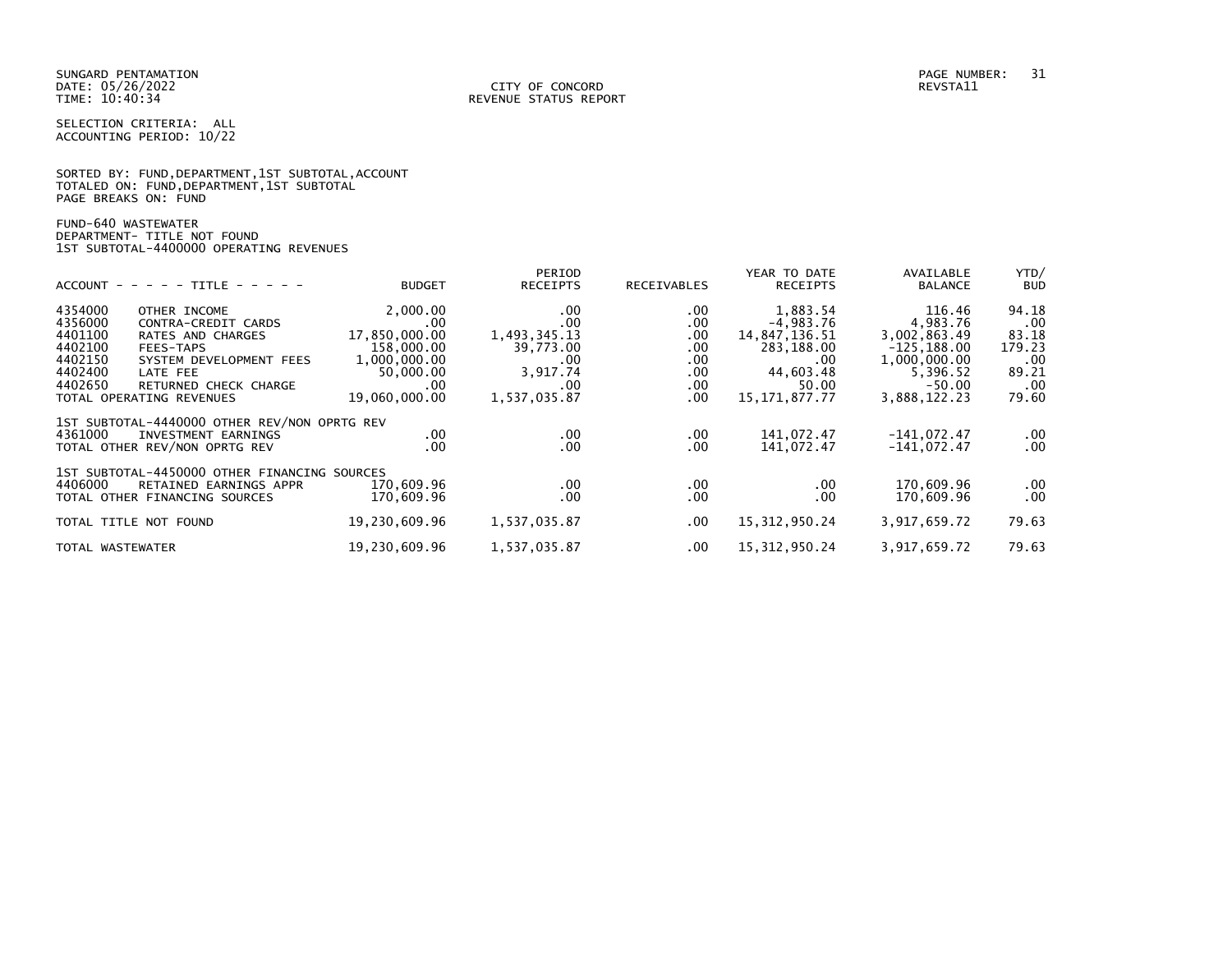SUNGARD PENTAMATION PAGE NUMBER: 32 DATE: 05/26/2022<br>TIME: 10:40:34

SELECTION CRITERIA: ALL ACCOUNTING PERIOD: 10/22

SORTED BY: FUND, DEPARTMENT, 1ST SUBTOTAL, ACCOUNT TOTALED ON: FUND,DEPARTMENT,1ST SUBTOTAL PAGE BREAKS ON: FUND

FUND-650 GOLF DEPARTMENT- TITLE NOT FOUND 1ST SUBTOTAL-4400000 OPERATING REVENUES

|                                    |               | PERIOD                                                                   |                    | YEAR TO DATE                  | AVAILABLE                | YTD/       |
|------------------------------------|---------------|--------------------------------------------------------------------------|--------------------|-------------------------------|--------------------------|------------|
| $ACCOUNT - - - - + TITE - - - - -$ | <b>BUDGET</b> | <b>RECEIPTS</b>                                                          | <b>RECEIVABLES</b> | <b>RECEIPTS</b>               | <b>BALANCE</b>           | <b>BUD</b> |
| OTHER INCOME                       | 18,273.00     | .00                                                                      | .00.               | 23,732.17                     | $-5,459.17$              | 129.88     |
| <b>GREEN FEES</b>                  |               |                                                                          |                    |                               |                          | 98.59      |
| CART FEES                          | 375,500.00    |                                                                          |                    | 406,956.82                    | $-31,456.82$             | 108.38     |
| DRIVING RANGE                      |               |                                                                          |                    |                               | 737.18                   | 99.43      |
| <b>RESIDENT CARD CITY</b>          | 37,500.00     | .00                                                                      | .00.               | 46,290.50                     | $-8,790.50$              | 123.44     |
| PRO-SHOP                           | 143,050.00    | .00                                                                      | .00                | 168,971.29                    | $-25,921.29$             | 118.12     |
| FOOD AND BEVERAGES                 | 301,591.00    | .00                                                                      | $.00 \,$           | 297,873.27                    | 3,717.73                 | 98.77      |
| <b>GOLF LESSONS</b>                | 13,450.00     | .00                                                                      | .00.               | 9,505.00                      | 3,945.00                 | 70.67      |
| <b>GOLF CLUB RENTALS</b>           | 21.250.00     | .00                                                                      |                    | 17,343.78                     | 3,906.22                 | 81.62      |
| TOTAL OPERATING REVENUES           | 1,934,364.00  | .00                                                                      | .00.               | 1,981,065.97                  | $-46,701.97$             | 102.41     |
|                                    |               |                                                                          |                    |                               |                          |            |
| SALE OF FIXED ASSETS               | .00.          | .00                                                                      | $.00 \,$           | 1,325.00                      | $-1, 325.00$             | $.00 \,$   |
| TOTAL OTHER REV/NON OPRTG REV      | .00           | .00                                                                      | .00.               | 1,325.00                      | $-1, 325.00$             | $.00 \,$   |
| TOTAL TITLE NOT FOUND              | 1,934,364.00  | .00                                                                      | $.00 \,$           | 1,982,390.97                  | $-48,026.97$             | 102.48     |
|                                    | 1,934,364.00  | .00                                                                      | .00.               | 1,982,390.97                  | $-48,026.97$             | 102.48     |
|                                    |               | 895,000,00<br>128,750.00<br>1ST SUBTOTAL-4440000 OTHER REV/NON OPRTG REV | .00<br>.00<br>.00  | .00<br>.00<br>.00<br>$.00 \,$ | 882,380.32<br>128,012.82 | 12,619.68  |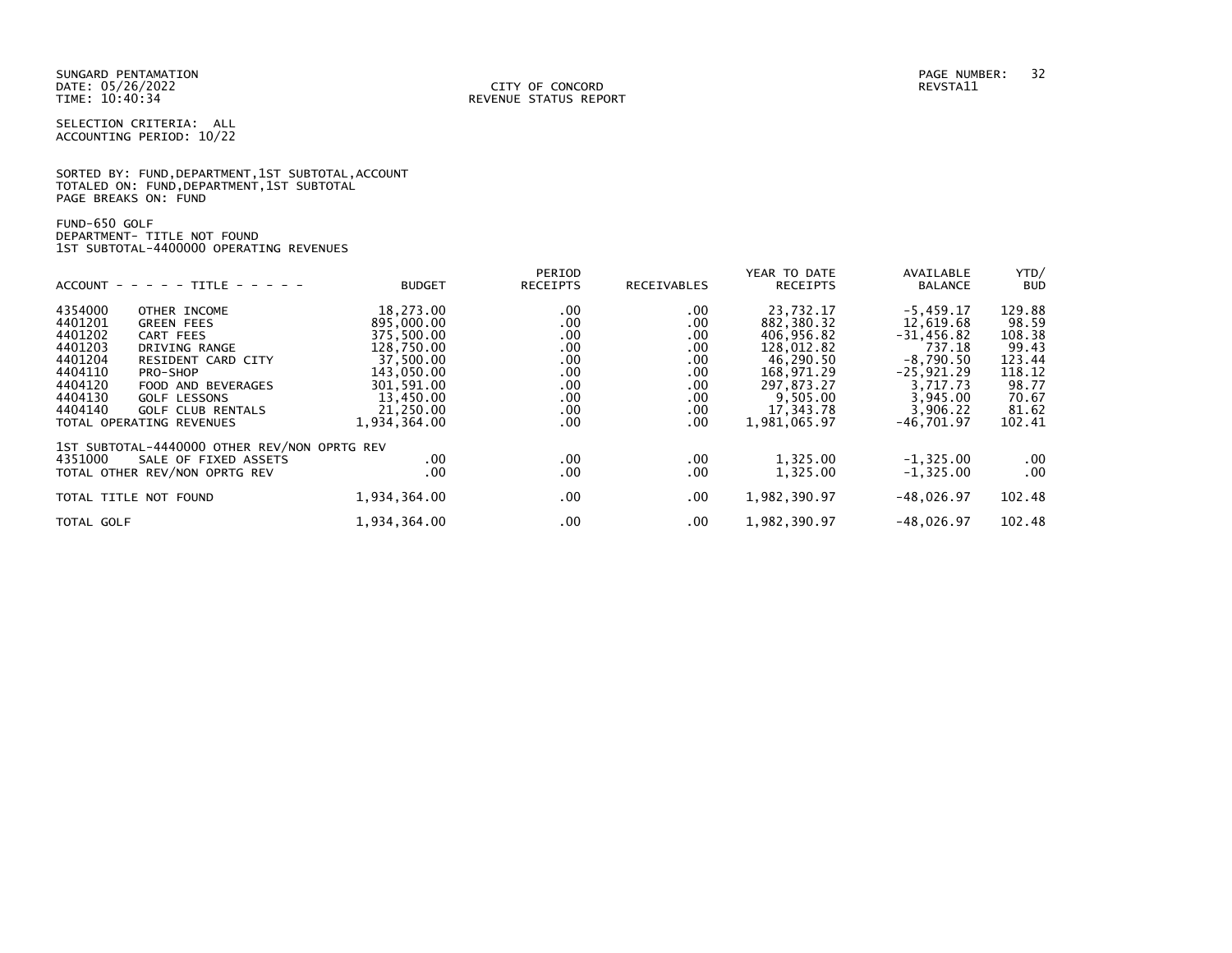SUNGARD PENTAMATION PAGE NUMBER: 33 DATE: 05/26/2022<br>TIME: 10:40:34

SELECTION CRITERIA: ALL ACCOUNTING PERIOD: 10/22

### SORTED BY: FUND,DEPARTMENT,1ST SUBTOTAL,ACCOUNT TOTALED ON: FUND,DEPARTMENT,1ST SUBTOTAL PAGE BREAKS ON: FUND

FUND-680 AVIATION DEPARTMENT- TITLE NOT FOUND 1ST SUBTOTAL-4400000 OPERATING REVENUES

| ACCOUNT - - - - - TITLE - - - - - | <b>BUDGET</b>                                                                                                                                                                                                                                                                                                                                                                                                                                                                                                                     | PERIOD<br><b>RECEIPTS</b>                                                                                                                                                                                                                                                                                                                                                                                                                                                                                                                                                                                                                                              | RECEIVABLES                                                                                                                                                                                                                                                                                                                                                                                            | YEAR TO DATE<br><b>RECEIPTS</b>                                                                                                                                                                                                                                                                                   | AVAILABLE<br><b>BALANCE</b>                                                                                                                                                                                                                                                                                                                                                                                                                                                                            | YTD/<br><b>BUD</b>                                                                                                                                                                                                                                                                                                                                                                                                                  |
|-----------------------------------|-----------------------------------------------------------------------------------------------------------------------------------------------------------------------------------------------------------------------------------------------------------------------------------------------------------------------------------------------------------------------------------------------------------------------------------------------------------------------------------------------------------------------------------|------------------------------------------------------------------------------------------------------------------------------------------------------------------------------------------------------------------------------------------------------------------------------------------------------------------------------------------------------------------------------------------------------------------------------------------------------------------------------------------------------------------------------------------------------------------------------------------------------------------------------------------------------------------------|--------------------------------------------------------------------------------------------------------------------------------------------------------------------------------------------------------------------------------------------------------------------------------------------------------------------------------------------------------------------------------------------------------|-------------------------------------------------------------------------------------------------------------------------------------------------------------------------------------------------------------------------------------------------------------------------------------------------------------------|--------------------------------------------------------------------------------------------------------------------------------------------------------------------------------------------------------------------------------------------------------------------------------------------------------------------------------------------------------------------------------------------------------------------------------------------------------------------------------------------------------|-------------------------------------------------------------------------------------------------------------------------------------------------------------------------------------------------------------------------------------------------------------------------------------------------------------------------------------------------------------------------------------------------------------------------------------|
| OTHER INCOME                      |                                                                                                                                                                                                                                                                                                                                                                                                                                                                                                                                   |                                                                                                                                                                                                                                                                                                                                                                                                                                                                                                                                                                                                                                                                        | $.00 \,$                                                                                                                                                                                                                                                                                                                                                                                               |                                                                                                                                                                                                                                                                                                                   |                                                                                                                                                                                                                                                                                                                                                                                                                                                                                                        | 56.93                                                                                                                                                                                                                                                                                                                                                                                                                               |
|                                   |                                                                                                                                                                                                                                                                                                                                                                                                                                                                                                                                   |                                                                                                                                                                                                                                                                                                                                                                                                                                                                                                                                                                                                                                                                        |                                                                                                                                                                                                                                                                                                                                                                                                        |                                                                                                                                                                                                                                                                                                                   |                                                                                                                                                                                                                                                                                                                                                                                                                                                                                                        | 143.15                                                                                                                                                                                                                                                                                                                                                                                                                              |
|                                   |                                                                                                                                                                                                                                                                                                                                                                                                                                                                                                                                   |                                                                                                                                                                                                                                                                                                                                                                                                                                                                                                                                                                                                                                                                        |                                                                                                                                                                                                                                                                                                                                                                                                        |                                                                                                                                                                                                                                                                                                                   |                                                                                                                                                                                                                                                                                                                                                                                                                                                                                                        | 86.11                                                                                                                                                                                                                                                                                                                                                                                                                               |
|                                   |                                                                                                                                                                                                                                                                                                                                                                                                                                                                                                                                   |                                                                                                                                                                                                                                                                                                                                                                                                                                                                                                                                                                                                                                                                        |                                                                                                                                                                                                                                                                                                                                                                                                        |                                                                                                                                                                                                                                                                                                                   |                                                                                                                                                                                                                                                                                                                                                                                                                                                                                                        | 75.84                                                                                                                                                                                                                                                                                                                                                                                                                               |
|                                   |                                                                                                                                                                                                                                                                                                                                                                                                                                                                                                                                   |                                                                                                                                                                                                                                                                                                                                                                                                                                                                                                                                                                                                                                                                        |                                                                                                                                                                                                                                                                                                                                                                                                        |                                                                                                                                                                                                                                                                                                                   |                                                                                                                                                                                                                                                                                                                                                                                                                                                                                                        | 94.40                                                                                                                                                                                                                                                                                                                                                                                                                               |
| LUBRICANT/OIL SALES               |                                                                                                                                                                                                                                                                                                                                                                                                                                                                                                                                   | 391.15                                                                                                                                                                                                                                                                                                                                                                                                                                                                                                                                                                                                                                                                 | $.00 \,$                                                                                                                                                                                                                                                                                                                                                                                               |                                                                                                                                                                                                                                                                                                                   | 144.32                                                                                                                                                                                                                                                                                                                                                                                                                                                                                                 | 96.39                                                                                                                                                                                                                                                                                                                                                                                                                               |
| LEASE-TIE DOWNS                   |                                                                                                                                                                                                                                                                                                                                                                                                                                                                                                                                   |                                                                                                                                                                                                                                                                                                                                                                                                                                                                                                                                                                                                                                                                        | $.00 \,$                                                                                                                                                                                                                                                                                                                                                                                               |                                                                                                                                                                                                                                                                                                                   | $-13,791.00$                                                                                                                                                                                                                                                                                                                                                                                                                                                                                           | 128.60                                                                                                                                                                                                                                                                                                                                                                                                                              |
| LEASE-T-HANGERS                   | 246,425.00                                                                                                                                                                                                                                                                                                                                                                                                                                                                                                                        | 21,785.00                                                                                                                                                                                                                                                                                                                                                                                                                                                                                                                                                                                                                                                              | $.00 \,$                                                                                                                                                                                                                                                                                                                                                                                               | 215,925.00                                                                                                                                                                                                                                                                                                        | 30.500.00                                                                                                                                                                                                                                                                                                                                                                                                                                                                                              | 87.62                                                                                                                                                                                                                                                                                                                                                                                                                               |
|                                   | 382,150.00                                                                                                                                                                                                                                                                                                                                                                                                                                                                                                                        | 35,442.91                                                                                                                                                                                                                                                                                                                                                                                                                                                                                                                                                                                                                                                              | .00                                                                                                                                                                                                                                                                                                                                                                                                    | 346, 371.12                                                                                                                                                                                                                                                                                                       | 35,778.88                                                                                                                                                                                                                                                                                                                                                                                                                                                                                              | 90.64                                                                                                                                                                                                                                                                                                                                                                                                                               |
| LEASE-CORPORATE                   | 596,268.00                                                                                                                                                                                                                                                                                                                                                                                                                                                                                                                        | 48,780.10                                                                                                                                                                                                                                                                                                                                                                                                                                                                                                                                                                                                                                                              | $.00 \,$                                                                                                                                                                                                                                                                                                                                                                                               |                                                                                                                                                                                                                                                                                                                   | 123,749.43                                                                                                                                                                                                                                                                                                                                                                                                                                                                                             | 79.25                                                                                                                                                                                                                                                                                                                                                                                                                               |
| LEASE-OFFICE                      |                                                                                                                                                                                                                                                                                                                                                                                                                                                                                                                                   | 23, 115.53                                                                                                                                                                                                                                                                                                                                                                                                                                                                                                                                                                                                                                                             |                                                                                                                                                                                                                                                                                                                                                                                                        |                                                                                                                                                                                                                                                                                                                   |                                                                                                                                                                                                                                                                                                                                                                                                                                                                                                        | 82.53                                                                                                                                                                                                                                                                                                                                                                                                                               |
| LEASE-GROUND                      |                                                                                                                                                                                                                                                                                                                                                                                                                                                                                                                                   | 3,640.10                                                                                                                                                                                                                                                                                                                                                                                                                                                                                                                                                                                                                                                               | $.00 \,$                                                                                                                                                                                                                                                                                                                                                                                               | 43,253.29                                                                                                                                                                                                                                                                                                         | $-6,438.29$                                                                                                                                                                                                                                                                                                                                                                                                                                                                                            | 117.49                                                                                                                                                                                                                                                                                                                                                                                                                              |
| AIRPORT PARKING                   |                                                                                                                                                                                                                                                                                                                                                                                                                                                                                                                                   | 176,950.00                                                                                                                                                                                                                                                                                                                                                                                                                                                                                                                                                                                                                                                             | $.00 \,$                                                                                                                                                                                                                                                                                                                                                                                               |                                                                                                                                                                                                                                                                                                                   | $-533,582.60$                                                                                                                                                                                                                                                                                                                                                                                                                                                                                          | 151.54                                                                                                                                                                                                                                                                                                                                                                                                                              |
| COMRCL AIRCRAFT RAMP FEE          | 2,100.00                                                                                                                                                                                                                                                                                                                                                                                                                                                                                                                          | $.00 \,$                                                                                                                                                                                                                                                                                                                                                                                                                                                                                                                                                                                                                                                               | $.00 \,$                                                                                                                                                                                                                                                                                                                                                                                               | $.00 \,$                                                                                                                                                                                                                                                                                                          | 2,100.00                                                                                                                                                                                                                                                                                                                                                                                                                                                                                               | .00                                                                                                                                                                                                                                                                                                                                                                                                                                 |
| BAGGAGE HANDLING FEE              |                                                                                                                                                                                                                                                                                                                                                                                                                                                                                                                                   |                                                                                                                                                                                                                                                                                                                                                                                                                                                                                                                                                                                                                                                                        | $.00 \,$                                                                                                                                                                                                                                                                                                                                                                                               |                                                                                                                                                                                                                                                                                                                   |                                                                                                                                                                                                                                                                                                                                                                                                                                                                                                        | 129.17                                                                                                                                                                                                                                                                                                                                                                                                                              |
| COMMERCIAL INTO-PLANE FE          |                                                                                                                                                                                                                                                                                                                                                                                                                                                                                                                                   |                                                                                                                                                                                                                                                                                                                                                                                                                                                                                                                                                                                                                                                                        | $.00 \,$                                                                                                                                                                                                                                                                                                                                                                                               |                                                                                                                                                                                                                                                                                                                   |                                                                                                                                                                                                                                                                                                                                                                                                                                                                                                        | 99.73                                                                                                                                                                                                                                                                                                                                                                                                                               |
| RENTAL CAR                        |                                                                                                                                                                                                                                                                                                                                                                                                                                                                                                                                   |                                                                                                                                                                                                                                                                                                                                                                                                                                                                                                                                                                                                                                                                        |                                                                                                                                                                                                                                                                                                                                                                                                        |                                                                                                                                                                                                                                                                                                                   |                                                                                                                                                                                                                                                                                                                                                                                                                                                                                                        | 104.36                                                                                                                                                                                                                                                                                                                                                                                                                              |
|                                   |                                                                                                                                                                                                                                                                                                                                                                                                                                                                                                                                   |                                                                                                                                                                                                                                                                                                                                                                                                                                                                                                                                                                                                                                                                        |                                                                                                                                                                                                                                                                                                                                                                                                        |                                                                                                                                                                                                                                                                                                                   |                                                                                                                                                                                                                                                                                                                                                                                                                                                                                                        | 274.81                                                                                                                                                                                                                                                                                                                                                                                                                              |
|                                   |                                                                                                                                                                                                                                                                                                                                                                                                                                                                                                                                   |                                                                                                                                                                                                                                                                                                                                                                                                                                                                                                                                                                                                                                                                        |                                                                                                                                                                                                                                                                                                                                                                                                        |                                                                                                                                                                                                                                                                                                                   |                                                                                                                                                                                                                                                                                                                                                                                                                                                                                                        | 156.57                                                                                                                                                                                                                                                                                                                                                                                                                              |
| AIRLINE OPERATION FEES            |                                                                                                                                                                                                                                                                                                                                                                                                                                                                                                                                   |                                                                                                                                                                                                                                                                                                                                                                                                                                                                                                                                                                                                                                                                        |                                                                                                                                                                                                                                                                                                                                                                                                        |                                                                                                                                                                                                                                                                                                                   |                                                                                                                                                                                                                                                                                                                                                                                                                                                                                                        | 80.15                                                                                                                                                                                                                                                                                                                                                                                                                               |
|                                   |                                                                                                                                                                                                                                                                                                                                                                                                                                                                                                                                   |                                                                                                                                                                                                                                                                                                                                                                                                                                                                                                                                                                                                                                                                        |                                                                                                                                                                                                                                                                                                                                                                                                        |                                                                                                                                                                                                                                                                                                                   |                                                                                                                                                                                                                                                                                                                                                                                                                                                                                                        | 80.77                                                                                                                                                                                                                                                                                                                                                                                                                               |
|                                   |                                                                                                                                                                                                                                                                                                                                                                                                                                                                                                                                   |                                                                                                                                                                                                                                                                                                                                                                                                                                                                                                                                                                                                                                                                        |                                                                                                                                                                                                                                                                                                                                                                                                        |                                                                                                                                                                                                                                                                                                                   |                                                                                                                                                                                                                                                                                                                                                                                                                                                                                                        | 158.52                                                                                                                                                                                                                                                                                                                                                                                                                              |
|                                   |                                                                                                                                                                                                                                                                                                                                                                                                                                                                                                                                   |                                                                                                                                                                                                                                                                                                                                                                                                                                                                                                                                                                                                                                                                        |                                                                                                                                                                                                                                                                                                                                                                                                        |                                                                                                                                                                                                                                                                                                                   |                                                                                                                                                                                                                                                                                                                                                                                                                                                                                                        | 123.80                                                                                                                                                                                                                                                                                                                                                                                                                              |
|                                   |                                                                                                                                                                                                                                                                                                                                                                                                                                                                                                                                   |                                                                                                                                                                                                                                                                                                                                                                                                                                                                                                                                                                                                                                                                        |                                                                                                                                                                                                                                                                                                                                                                                                        |                                                                                                                                                                                                                                                                                                                   |                                                                                                                                                                                                                                                                                                                                                                                                                                                                                                        | 25.35                                                                                                                                                                                                                                                                                                                                                                                                                               |
|                                   |                                                                                                                                                                                                                                                                                                                                                                                                                                                                                                                                   |                                                                                                                                                                                                                                                                                                                                                                                                                                                                                                                                                                                                                                                                        |                                                                                                                                                                                                                                                                                                                                                                                                        |                                                                                                                                                                                                                                                                                                                   |                                                                                                                                                                                                                                                                                                                                                                                                                                                                                                        | 206.35                                                                                                                                                                                                                                                                                                                                                                                                                              |
|                                   |                                                                                                                                                                                                                                                                                                                                                                                                                                                                                                                                   |                                                                                                                                                                                                                                                                                                                                                                                                                                                                                                                                                                                                                                                                        |                                                                                                                                                                                                                                                                                                                                                                                                        |                                                                                                                                                                                                                                                                                                                   |                                                                                                                                                                                                                                                                                                                                                                                                                                                                                                        | 266.30                                                                                                                                                                                                                                                                                                                                                                                                                              |
|                                   |                                                                                                                                                                                                                                                                                                                                                                                                                                                                                                                                   |                                                                                                                                                                                                                                                                                                                                                                                                                                                                                                                                                                                                                                                                        |                                                                                                                                                                                                                                                                                                                                                                                                        |                                                                                                                                                                                                                                                                                                                   |                                                                                                                                                                                                                                                                                                                                                                                                                                                                                                        | 100.00                                                                                                                                                                                                                                                                                                                                                                                                                              |
|                                   |                                                                                                                                                                                                                                                                                                                                                                                                                                                                                                                                   |                                                                                                                                                                                                                                                                                                                                                                                                                                                                                                                                                                                                                                                                        |                                                                                                                                                                                                                                                                                                                                                                                                        |                                                                                                                                                                                                                                                                                                                   |                                                                                                                                                                                                                                                                                                                                                                                                                                                                                                        | 32.71                                                                                                                                                                                                                                                                                                                                                                                                                               |
|                                   |                                                                                                                                                                                                                                                                                                                                                                                                                                                                                                                                   |                                                                                                                                                                                                                                                                                                                                                                                                                                                                                                                                                                                                                                                                        |                                                                                                                                                                                                                                                                                                                                                                                                        |                                                                                                                                                                                                                                                                                                                   |                                                                                                                                                                                                                                                                                                                                                                                                                                                                                                        | 100.78                                                                                                                                                                                                                                                                                                                                                                                                                              |
|                                   |                                                                                                                                                                                                                                                                                                                                                                                                                                                                                                                                   |                                                                                                                                                                                                                                                                                                                                                                                                                                                                                                                                                                                                                                                                        |                                                                                                                                                                                                                                                                                                                                                                                                        |                                                                                                                                                                                                                                                                                                                   |                                                                                                                                                                                                                                                                                                                                                                                                                                                                                                        | 96.35                                                                                                                                                                                                                                                                                                                                                                                                                               |
|                                   |                                                                                                                                                                                                                                                                                                                                                                                                                                                                                                                                   |                                                                                                                                                                                                                                                                                                                                                                                                                                                                                                                                                                                                                                                                        |                                                                                                                                                                                                                                                                                                                                                                                                        |                                                                                                                                                                                                                                                                                                                   |                                                                                                                                                                                                                                                                                                                                                                                                                                                                                                        |                                                                                                                                                                                                                                                                                                                                                                                                                                     |
|                                   |                                                                                                                                                                                                                                                                                                                                                                                                                                                                                                                                   |                                                                                                                                                                                                                                                                                                                                                                                                                                                                                                                                                                                                                                                                        |                                                                                                                                                                                                                                                                                                                                                                                                        |                                                                                                                                                                                                                                                                                                                   |                                                                                                                                                                                                                                                                                                                                                                                                                                                                                                        | .00                                                                                                                                                                                                                                                                                                                                                                                                                                 |
|                                   |                                                                                                                                                                                                                                                                                                                                                                                                                                                                                                                                   |                                                                                                                                                                                                                                                                                                                                                                                                                                                                                                                                                                                                                                                                        |                                                                                                                                                                                                                                                                                                                                                                                                        |                                                                                                                                                                                                                                                                                                                   |                                                                                                                                                                                                                                                                                                                                                                                                                                                                                                        | .00                                                                                                                                                                                                                                                                                                                                                                                                                                 |
|                                   |                                                                                                                                                                                                                                                                                                                                                                                                                                                                                                                                   |                                                                                                                                                                                                                                                                                                                                                                                                                                                                                                                                                                                                                                                                        |                                                                                                                                                                                                                                                                                                                                                                                                        |                                                                                                                                                                                                                                                                                                                   |                                                                                                                                                                                                                                                                                                                                                                                                                                                                                                        | 55.69                                                                                                                                                                                                                                                                                                                                                                                                                               |
|                                   |                                                                                                                                                                                                                                                                                                                                                                                                                                                                                                                                   |                                                                                                                                                                                                                                                                                                                                                                                                                                                                                                                                                                                                                                                                        |                                                                                                                                                                                                                                                                                                                                                                                                        |                                                                                                                                                                                                                                                                                                                   |                                                                                                                                                                                                                                                                                                                                                                                                                                                                                                        | .00                                                                                                                                                                                                                                                                                                                                                                                                                                 |
|                                   |                                                                                                                                                                                                                                                                                                                                                                                                                                                                                                                                   |                                                                                                                                                                                                                                                                                                                                                                                                                                                                                                                                                                                                                                                                        |                                                                                                                                                                                                                                                                                                                                                                                                        |                                                                                                                                                                                                                                                                                                                   |                                                                                                                                                                                                                                                                                                                                                                                                                                                                                                        | 5.48                                                                                                                                                                                                                                                                                                                                                                                                                                |
|                                   |                                                                                                                                                                                                                                                                                                                                                                                                                                                                                                                                   |                                                                                                                                                                                                                                                                                                                                                                                                                                                                                                                                                                                                                                                                        |                                                                                                                                                                                                                                                                                                                                                                                                        |                                                                                                                                                                                                                                                                                                                   |                                                                                                                                                                                                                                                                                                                                                                                                                                                                                                        |                                                                                                                                                                                                                                                                                                                                                                                                                                     |
|                                   |                                                                                                                                                                                                                                                                                                                                                                                                                                                                                                                                   |                                                                                                                                                                                                                                                                                                                                                                                                                                                                                                                                                                                                                                                                        |                                                                                                                                                                                                                                                                                                                                                                                                        |                                                                                                                                                                                                                                                                                                                   |                                                                                                                                                                                                                                                                                                                                                                                                                                                                                                        | $.00 \,$                                                                                                                                                                                                                                                                                                                                                                                                                            |
| TRANSFER FROM GEN FUND            |                                                                                                                                                                                                                                                                                                                                                                                                                                                                                                                                   |                                                                                                                                                                                                                                                                                                                                                                                                                                                                                                                                                                                                                                                                        |                                                                                                                                                                                                                                                                                                                                                                                                        |                                                                                                                                                                                                                                                                                                                   | .00                                                                                                                                                                                                                                                                                                                                                                                                                                                                                                    | 100.00                                                                                                                                                                                                                                                                                                                                                                                                                              |
|                                   |                                                                                                                                                                                                                                                                                                                                                                                                                                                                                                                                   |                                                                                                                                                                                                                                                                                                                                                                                                                                                                                                                                                                                                                                                                        |                                                                                                                                                                                                                                                                                                                                                                                                        |                                                                                                                                                                                                                                                                                                                   |                                                                                                                                                                                                                                                                                                                                                                                                                                                                                                        | 307.53                                                                                                                                                                                                                                                                                                                                                                                                                              |
|                                   |                                                                                                                                                                                                                                                                                                                                                                                                                                                                                                                                   |                                                                                                                                                                                                                                                                                                                                                                                                                                                                                                                                                                                                                                                                        | $.00 \cdot$                                                                                                                                                                                                                                                                                                                                                                                            |                                                                                                                                                                                                                                                                                                                   |                                                                                                                                                                                                                                                                                                                                                                                                                                                                                                        | 170.79                                                                                                                                                                                                                                                                                                                                                                                                                              |
| TOTAL TITLE NOT FOUND             | 15,540,715.22                                                                                                                                                                                                                                                                                                                                                                                                                                                                                                                     |                                                                                                                                                                                                                                                                                                                                                                                                                                                                                                                                                                                                                                                                        |                                                                                                                                                                                                                                                                                                                                                                                                        | 15,107,603.39                                                                                                                                                                                                                                                                                                     | 433,111.83                                                                                                                                                                                                                                                                                                                                                                                                                                                                                             | 97.21                                                                                                                                                                                                                                                                                                                                                                                                                               |
|                                   | CONTRA-CREDIT CARDS<br>PILOT SUPPLIES<br>FUEL SALES/AVGAS<br>FUEL SALES/JET A<br>RENTAL CAR FACILITY FEE<br>COMM OPERATING PERMITS<br>CONFERENCE ROOM<br>RAMP FEES<br>LANDING FEES<br>CATERING<br>SECURITY FEES<br>LEASE - FIRE STATION<br>LEASE-ADVERTISING<br>VENDING/CONCESSIONS<br>TOTAL OPERATING REVENUES<br>SALE OF FIXED ASSETS<br><b>FEDERAL AID</b><br>CO OP REIMBURSEMENT<br>INVESTMENT EARNINGS<br>TOTAL OTHER REV/NON OPRTG REV<br>RETAINED EARNINGS APPR<br>TRANSFER FROM CAP PROJ<br>TOTAL OTHER FINANCING SOURCES | 89,200.00<br>$-122, 467.00$<br>4,000.00<br>1,844,500.00<br>6,497,000.00<br>4,000.00<br>48,225.00<br>LEASE-CONVENTIONAL HANGE<br>277,760.00<br>$1,035,260.00$<br>1,035,260.00<br>7,500.00<br>84,800.00<br>174,562.00<br>$-39,060.00$<br>47,115.00<br>210,135.00<br>1,300.00<br>116,630.00<br>172,893.00<br>500.00<br>10,000.00<br>PENALTY & INTEREST-AVIAT<br>500.00<br>25,875.00<br>43,680.00<br>$45, 000.00$<br>30,000.00<br>11,905,786.00<br>1ST SUBTOTAL-4440000 OTHER REV/NON OPRTG REV<br>$.00 \,$<br>1,544,738.00<br>10,985.00<br>$00$<br>1,555,723.00<br>1ST SUBTOTAL-4450000 OTHER FINANCING SOURCES<br>343,936.22<br>860,270.00<br>875,000.00<br>2,079,206.22 | 6,466.95<br>$-20, 433.80$<br>216.45<br>179,493.59<br>846,552.00<br>6,745.00<br>400.00<br>8.640.00<br>15,598.91<br>8,709.00<br>9,864.10<br>16,400.00<br>150.00<br>13,740.00<br>23,981.00<br>$.00 \,$<br>1,685.00<br>373.69<br>$.00\,$<br>3,525.00<br>100.00<br>1,432,311.68<br>$.00 \,$<br>$.00 \,$<br>$.00 \,$<br>$.00 \,$<br>$.00 \,$<br>$.00 \,$<br>$.00 \,$<br>$.00 \,$<br>$.00 \,$<br>1,432,311.68 | $.00 \,$<br>.00.<br>$.00 \,$<br>$.00 \,$<br>.00<br>$.00 \,$<br>$.00 \,$<br>$.00 \,$<br>$.00 \,$<br>$.00 \,$<br>$.00 \,$<br>.00<br>$.00 \,$<br>$.00 \,$<br>$.00 \,$<br>$.00 \,$<br>$.00 \,$<br>$.00 \,$<br>$.00 \,$<br>$.00 \,$<br>$.00\,$<br>$.00 \,$<br>$.00 \,$<br>$.00 \,$<br>$.00 \,$<br>$.00 \,$<br>$.00 \,$ | 50,779.89<br>$-175, 311.23$<br>3,444.20<br>1,398,837.45<br>6,133,080.05<br>3,855.68<br>62,016.00<br>472, 518.57<br>229, 222.87<br>1,568,842.60<br>9,688.00<br>84,570.00<br>182, 173.94<br>107,340.00<br>73,766.45<br>168,425.00<br>1,050.00<br>184,886.31<br>214,034.00<br>126.77<br>20,635.00<br>1,331.51<br>25,875.00<br>14,287.50<br>30, 235.17<br>11,471,260.14<br>34,768.98<br>$.00\,$<br>6,117.65<br>44,300.62<br>85,187.25<br>$.00 \,$<br>860,270.00<br>2,690,886.00<br>3,551,156.00<br>$.00\,$ | 38,420.11<br>52,844.23<br>555.80<br>445,662.55<br>363, 919.95<br>48,537.13<br>$-2,188.00$<br>230.00<br>$-7,611.94$<br>$-68, 280.00$<br>$-26,651.45$<br>41,710.00<br>250.00<br>$-68, 256.31$<br>$-41, 141.00$<br>373.23<br>$-10,635.00$<br>$-831.51$<br>.00<br>29,392.50<br>$-235.17$<br>434,525.86<br>$-34,768.98$<br>1,544,738.00<br>4,867.35<br>$-44, 300.62$<br>1,470,535.75<br>343,936.22<br>$-1,815,886.00$<br>$-1,471,949.78$ |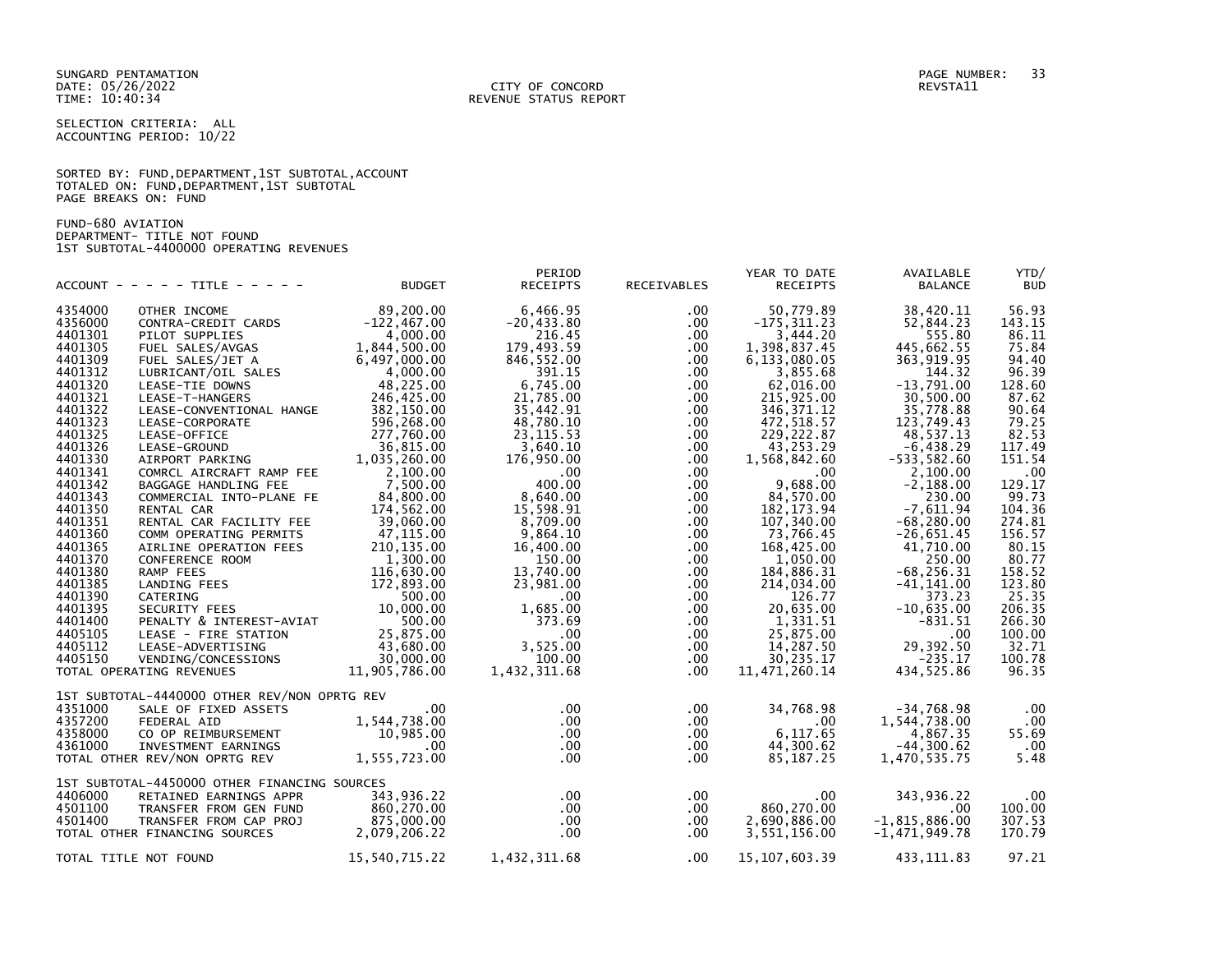SUNGARD PENTAMATION PAGE NUMBER: 34 DATE: 05/26/2022<br>TIME: 10:40:34

REVENUE STATUS REPORT

SELECTION CRITERIA: ALL ACCOUNTING PERIOD: 10/22

SORTED BY: FUND, DEPARTMENT, 1ST SUBTOTAL, ACCOUNT TOTALED ON: FUND,DEPARTMENT,1ST SUBTOTAL PAGE BREAKS ON: FUND

FUND-680 AVIATION DEPARTMENT- TITLE NOT FOUND 1ST SUBTOTAL-4450000 OTHER FINANCING SOURCES

| $ACCOUNT - - - - TITLE - - - - -$ | <b>BUDGET</b> | PERIOD<br>RECEIPTS | <b>RECEIVABLES</b> | YEAR TO DATE<br><b>RECEIPTS</b> | AVAILABLE<br><b>BALANCE</b> | YTD/<br><b>BUD</b> |
|-----------------------------------|---------------|--------------------|--------------------|---------------------------------|-----------------------------|--------------------|
| TOTAL AVIATION                    | 15.540.715.22 | 1.432.311.68       | .00                | 15,107,603.39                   | 433.111.83                  | 97.21              |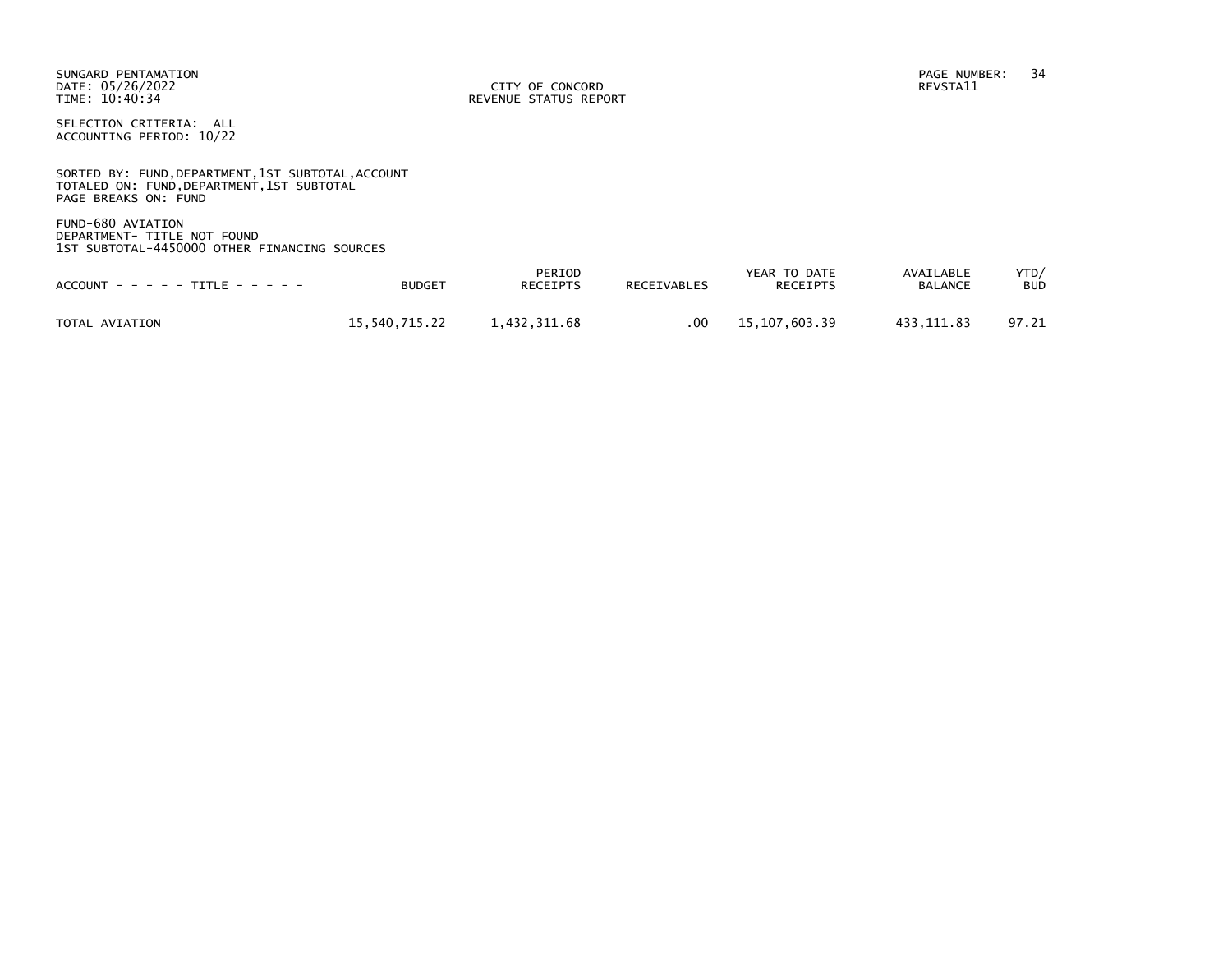|                      |  |  | SORTED BY: FUND, DEPARTMENT, 1ST SUBTOTAL, ACCOUNT |  |
|----------------------|--|--|----------------------------------------------------|--|
|                      |  |  | TOTALED ON: FUND, DEPARTMENT, 1ST SUBTOTAL         |  |
| PAGE BREAKS ON: FUND |  |  |                                                    |  |

FUND-690 PUBLIC HOUSING DEPARTMENT- TITLE NOT FOUND 1ST SUBTOTAL-4400000 OPERATING REVENUES

| $ACCOUNT - - - - - TITLE - - - - -$                                                                                                                                                                                                | <b>BUDGET</b>                                                       | PERIOD<br><b>RECEIPTS</b>                                      | RECEIVABLES                                 | YEAR TO DATE<br><b>RECEIPTS</b>                                               | AVAILABLE<br><b>BALANCE</b>                                                            | YTD/<br><b>BUD</b>                               |
|------------------------------------------------------------------------------------------------------------------------------------------------------------------------------------------------------------------------------------|---------------------------------------------------------------------|----------------------------------------------------------------|---------------------------------------------|-------------------------------------------------------------------------------|----------------------------------------------------------------------------------------|--------------------------------------------------|
| 4353100<br>INSURANCE REIMBURSEMENT<br>TOTAL OPERATING REVENUES                                                                                                                                                                     | $.00 \,$<br>.00                                                     | .00<br>.00                                                     | .00.<br>.00                                 | 12,388.05<br>12,388.05                                                        | $-12,388.05$<br>$-12,388.05$                                                           | .00<br>$.00 \,$                                  |
| 1ST SUBTOTAL-4450000 OTHER FINANCING SOURCES<br>4406000<br>RETAINED EARNINGS APPR<br>4501350<br>TRANSFER FM MARKET RATE<br>TOTAL OTHER FINANCING SOURCES                                                                           | 63,517.10<br>3,320.00<br>66,837.10                                  | .00<br>426.86<br>426.86                                        | .00.<br>.00.<br>.00.                        | $.00 \,$<br>4,268.60<br>4,268.60                                              | 63,517.10<br>$-948.60$<br>62,568.50                                                    | .00<br>128.57<br>6.39                            |
| 1ST SUBTOTAL-4700000 HOUSING REVENUES<br>4701100<br>DWELLING RENTAL<br>4702100<br>INTEREST<br>4702200<br>OTHER INCOME<br>4702600<br><b>FSS ESCROW FORFEITURES</b><br>4703100<br>CONTRIB OP SUBSIDY CURRE<br>TOTAL HOUSING REVENUES | 445,000.00<br>.00<br>70,000,00<br>.00<br>887,059.00<br>1,402,059.00 | 36,490.00<br>.00<br>7,353.49<br>.00<br>73,195.50<br>117,038.99 | .00.<br>.00<br>.00.<br>.00.<br>.00.<br>.00. | 351,247.02<br>7.144.68<br>81,420.54<br>1,296.24<br>723,897.00<br>1,165,005.48 | 93,752.98<br>$-7, 144.68$<br>$-11.420.54$<br>$-1, 296.24$<br>163, 162.00<br>237,053.52 | 78.93<br>.00<br>116.32<br>.00.<br>81.61<br>83.09 |
| TOTAL TITLE NOT FOUND<br>TOTAL PUBLIC HOUSING                                                                                                                                                                                      | 1,468,896.10<br>1,468,896.10                                        | 117,465.85<br>117,465.85                                       | $.00 \,$<br>.00.                            | 1, 181, 662. 13<br>1, 181, 662. 13                                            | 287, 233.97<br>287, 233.97                                                             | 80.45<br>80.45                                   |
|                                                                                                                                                                                                                                    |                                                                     |                                                                |                                             |                                                                               |                                                                                        |                                                  |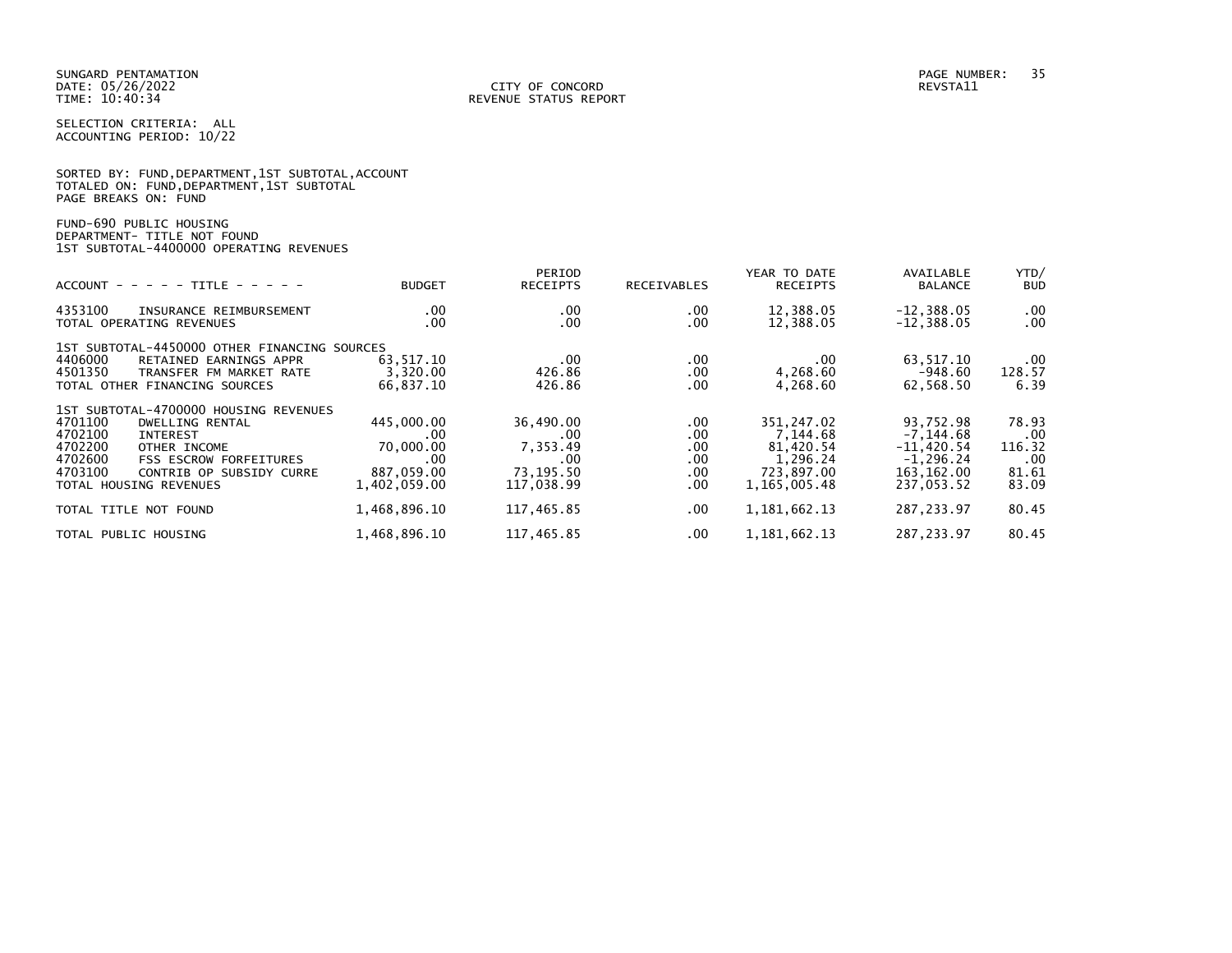SORTED BY: FUND, DEPARTMENT, 1ST SUBTOTAL, ACCOUNT TOTALED ON: FUND,DEPARTMENT,1ST SUBTOTAL PAGE BREAKS ON: FUND

FUND-691 HUD ROSS GRANTS DEPARTMENT- TITLE NOT FOUND 1ST SUBTOTAL-4700000 HOUSING REVENUES

| $ACCOUNT - - - - - TITE - - - - - -$                 | <b>BUDGET</b> | PERIOD<br><b>RECEIPTS</b> | RECEIVABLES | YEAR TO DATE<br>RECEIPTS | AVAILABLE<br><b>BALANCE</b>  | YTD/<br><b>BUD</b> |
|------------------------------------------------------|---------------|---------------------------|-------------|--------------------------|------------------------------|--------------------|
| 4703501<br>2019 ROSS GRANT<br>TOTAL HOUSING REVENUES | .00<br>.00    | 6.174.04<br>6.174.04      | .00<br>.00  | 47,863.60<br>47,863.60   | $-47,863.60$<br>$-47,863.60$ | $.00 \,$<br>.00    |
| TOTAL TITLE NOT FOUND                                | .00           | 6.174.04                  | .00         | 47.863.60                | -47.863.60                   | .00                |
| TOTAL HUD ROSS GRANTS                                | .00           | 6.174.04                  | .00         | 47,863.60                | $-47,863.60$                 | .00                |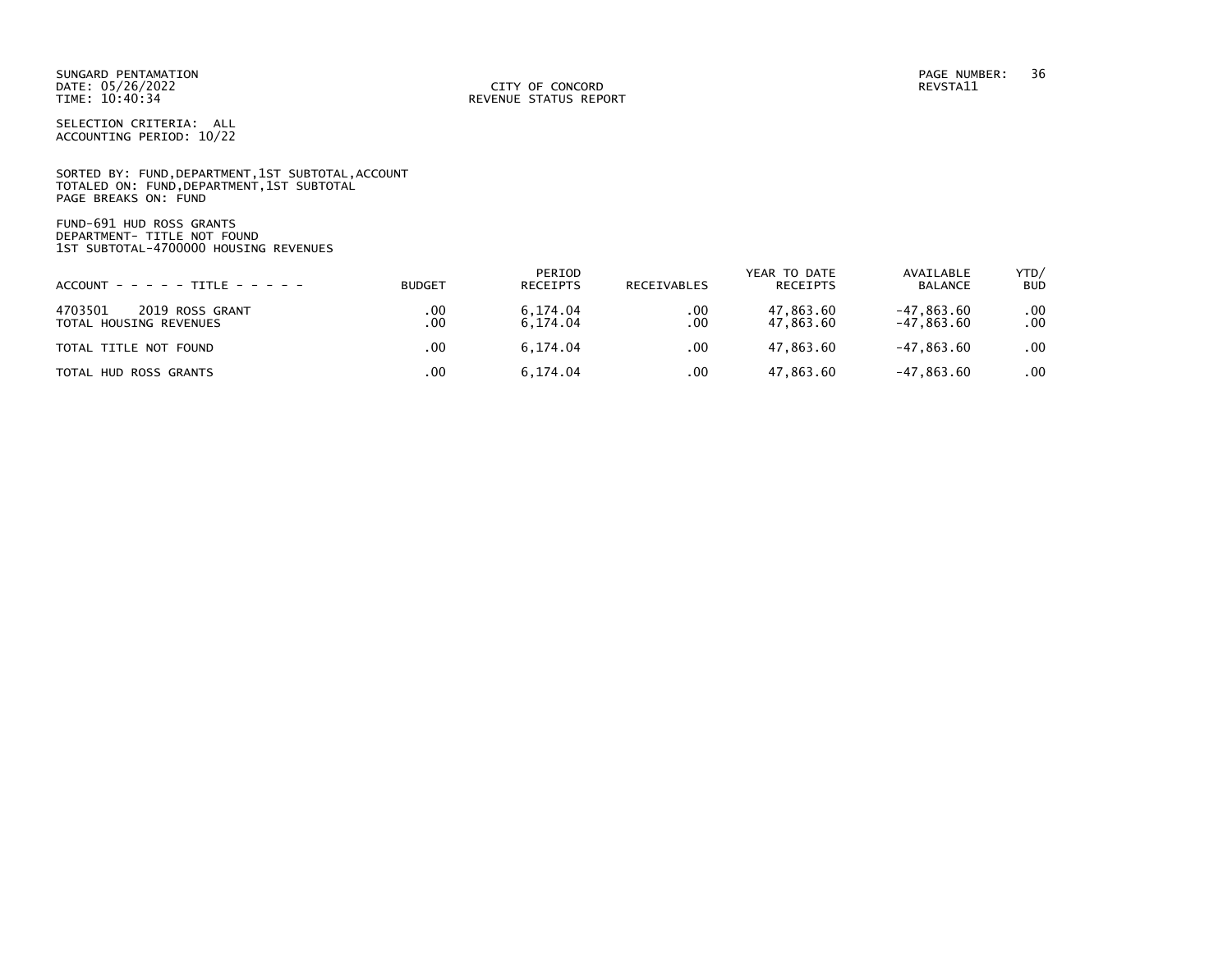SUNGARD PENTAMATION PAGE NUMBER: 37 DATE: 05/26/2022<br>TIME: 10:40:34

SELECTION CRITERIA: ALL ACCOUNTING PERIOD: 10/22

SORTED BY: FUND,DEPARTMENT,1ST SUBTOTAL,ACCOUNT TOTALED ON: FUND,DEPARTMENT,1ST SUBTOTAL PAGE BREAKS ON: FUND

FUND-692 CAPITAL FUND PROGRAM DEPARTMENT- TITLE NOT FOUND 1ST SUBTOTAL-4700000 HOUSING REVENUES

| $ACCOUNT - - - - - TITE - - - - -$                                                                                          | <b>BUDGET</b>                        | PERIOD<br><b>RECEIPTS</b>            | <b>RECEIVABLES</b>       | YEAR TO DATE<br><b>RECEIPTS</b>            | AVAILABLE<br>BALANCE                                   | YTD/<br><b>BUD</b>              |
|-----------------------------------------------------------------------------------------------------------------------------|--------------------------------------|--------------------------------------|--------------------------|--------------------------------------------|--------------------------------------------------------|---------------------------------|
| 4703306<br>2019 CFP REVENUE<br>4703307<br>2020 CFP REVENUE<br>4703308<br>2019 EMERG SAF SEC GRANT<br>TOTAL HOUSING REVENUES | .00<br>.00<br>97,676.00<br>97,676.00 | .00<br>41,276.87<br>.00<br>41.276.87 | .00<br>.00<br>.00<br>.00 | 35.098.00<br>45,626.87<br>.00<br>80.724.87 | $-35.098.00$<br>$-45.626.87$<br>97,676.00<br>16,951.13 | .00<br>.00<br>$.00 \,$<br>82.65 |
| TOTAL TITLE NOT FOUND                                                                                                       | 97.676.00                            | 41.276.87                            | .00                      | 80.724.87                                  | 16.951.13                                              | 82.65                           |
| TOTAL CAPITAL FUND PROGRAM                                                                                                  | 97,676.00                            | 41,276.87                            | .00                      | 80,724.87                                  | 16,951.13                                              | 82.65                           |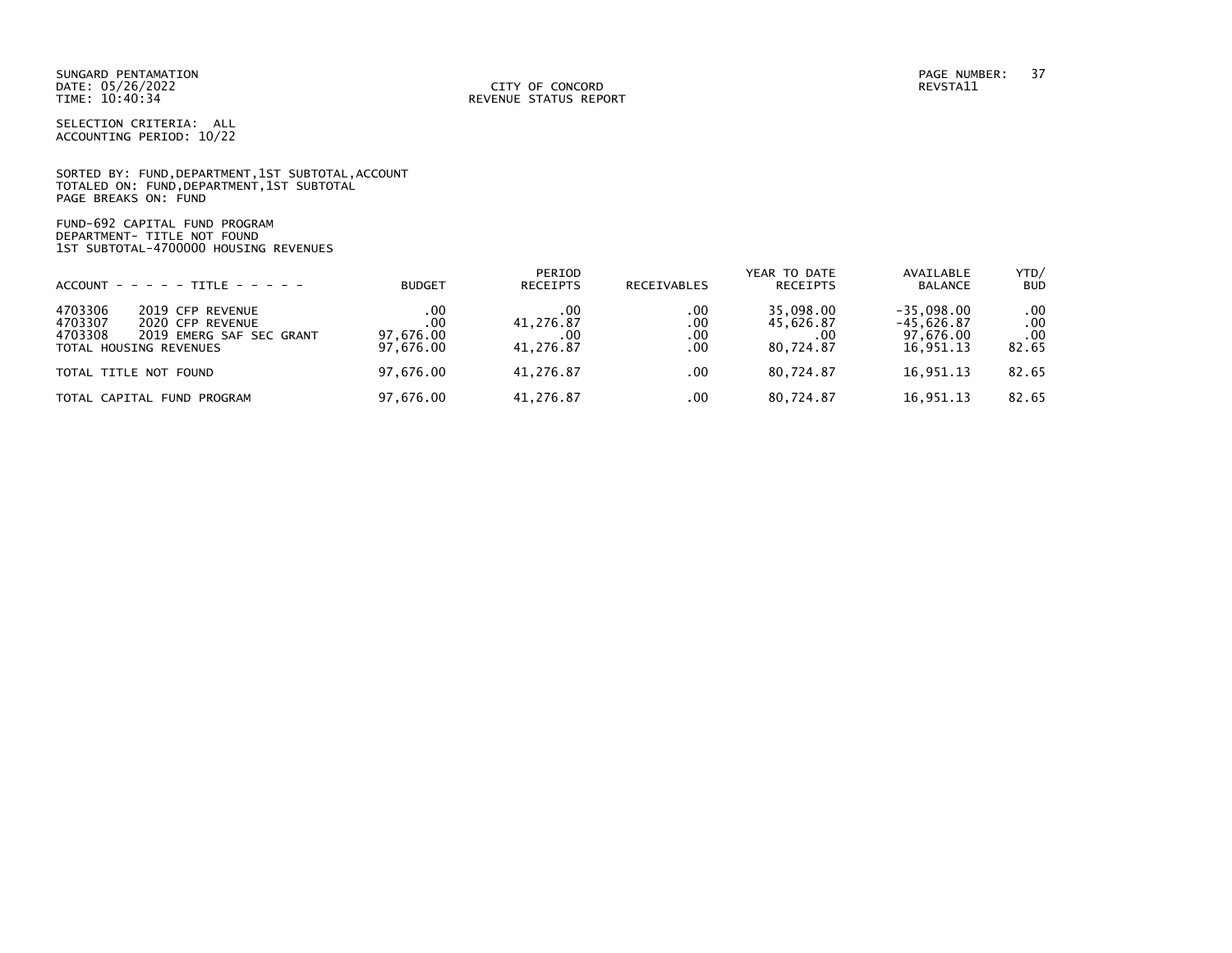SUNGARD PENTAMATION PAGE NUMBER: 38 DATE: 05/26/2022<br>TIME: 10:40:34

SELECTION CRITERIA: ALL ACCOUNTING PERIOD: 10/22

SORTED BY: FUND, DEPARTMENT, 1ST SUBTOTAL, ACCOUNT TOTALED ON: FUND,DEPARTMENT,1ST SUBTOTAL PAGE BREAKS ON: FUND

FUND-697 HUD FSS GRANT DEPARTMENT- TITLE NOT FOUND 1ST SUBTOTAL-4700000 HOUSING REVENUES

| $ACCOUNT - - - - - TITE - - - - - -$                                                             | <b>BUDGET</b>                  | PERIOD<br><b>RECEIPTS</b> | <b>RECEIVABLES</b> | YEAR TO DATE<br>RECEIPTS            | AVAILABLE<br><b>BALANCE</b>            | YTD/<br><b>BUD</b>    |
|--------------------------------------------------------------------------------------------------|--------------------------------|---------------------------|--------------------|-------------------------------------|----------------------------------------|-----------------------|
| 4703405<br>2021 FSS GRANT REVENUE<br>4703406<br>2022 FSS GRANT REVENUE<br>TOTAL HOUSING REVENUES | . 00<br>56.640.00<br>56.640.00 | .00<br>.00<br>.00         | .00<br>.00<br>.00  | 21.618.33<br>13,278.07<br>34.896.40 | $-21.618.33$<br>43,361.93<br>21.743.60 | .00<br>23.44<br>61.61 |
| TOTAL TITLE NOT FOUND                                                                            | 56.640.00                      | .00                       | .00                | 34.896.40                           | 21,743.60                              | 61.61                 |
| TOTAL HUD FSS GRANT                                                                              | 56.640.00                      | .00                       | .00                | 34.896.40                           | 21.743.60                              | 61.61                 |